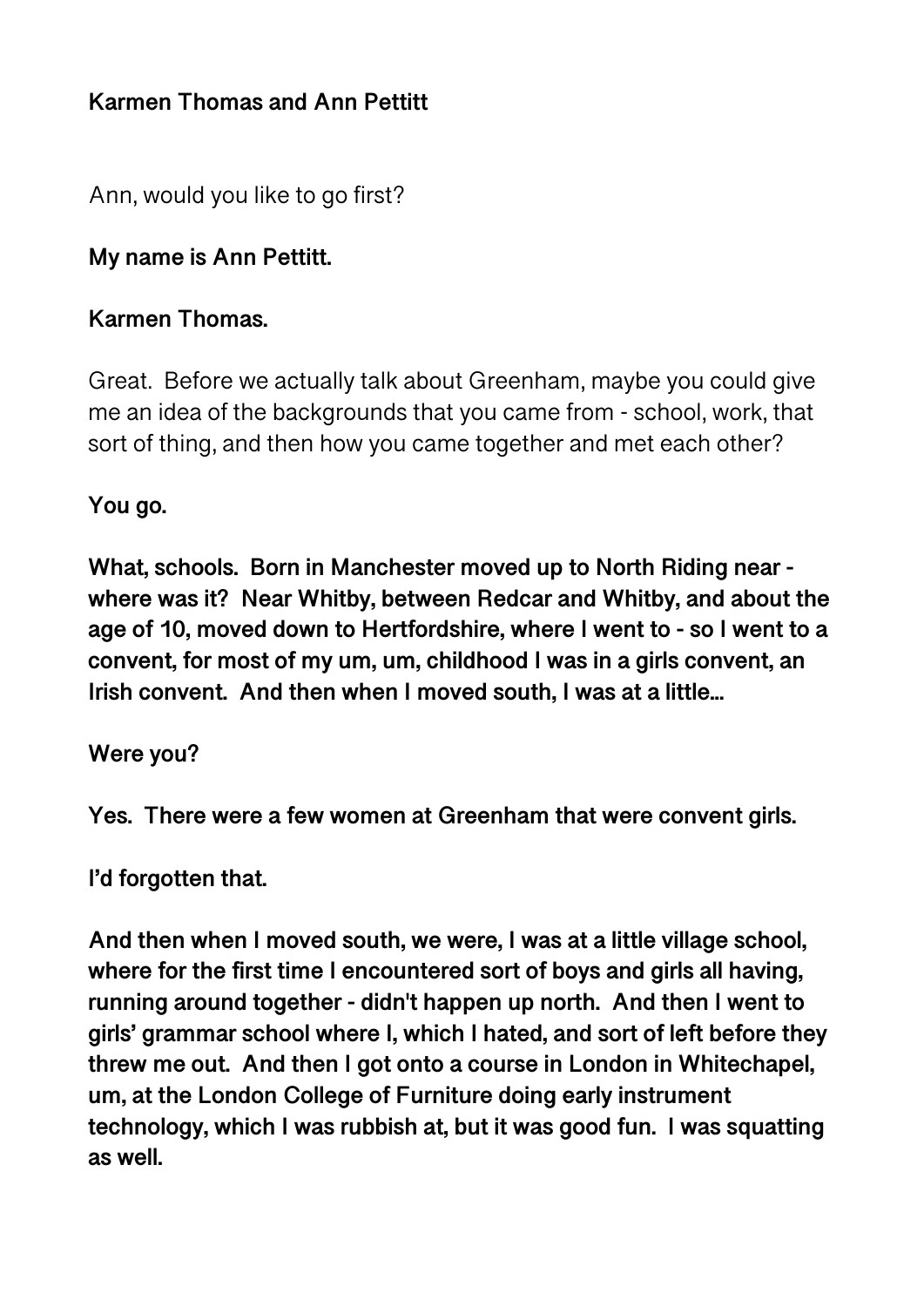So you were living in London for how many years?

# **Squatting in London.**

And you, Ann?

**The East End wasn't it?** 

**Yes.** 

**Um, I was born in Ulverston, which is a town in South Lake District. Um, my mother was French, and my dad met her at the end of the war. He was a soldier stationed in her town. They didn't stay there long, I was about 2 and a half, I think 3, they moved to live in various places and then East London, Ilford, for a while. And then, and then they move to a rather posh little place called Reigate. Um, between London and Brighton. So I spent from the age of 7 until I went to University of Bristol, I spent my life there. Went to a classic kind of girls' grammar school.** 

What did you read at university?

**English. And then I ended up squatting in London as well. Um, partly for lack of housing for young people, flats for young people, and partly for political reasons - I was quite active in the movement to sort of help homeless people get housed and that kind of thing. And then ended up housing myself in the process, with a group of friends who I still am friends with, and that's how I met Karmen.** 

Ah, so you met in London?

**Yes, we met in London. Briefly, didn't we?** 

**There was a block called Fieldgate Mansions.** 

**Yes.**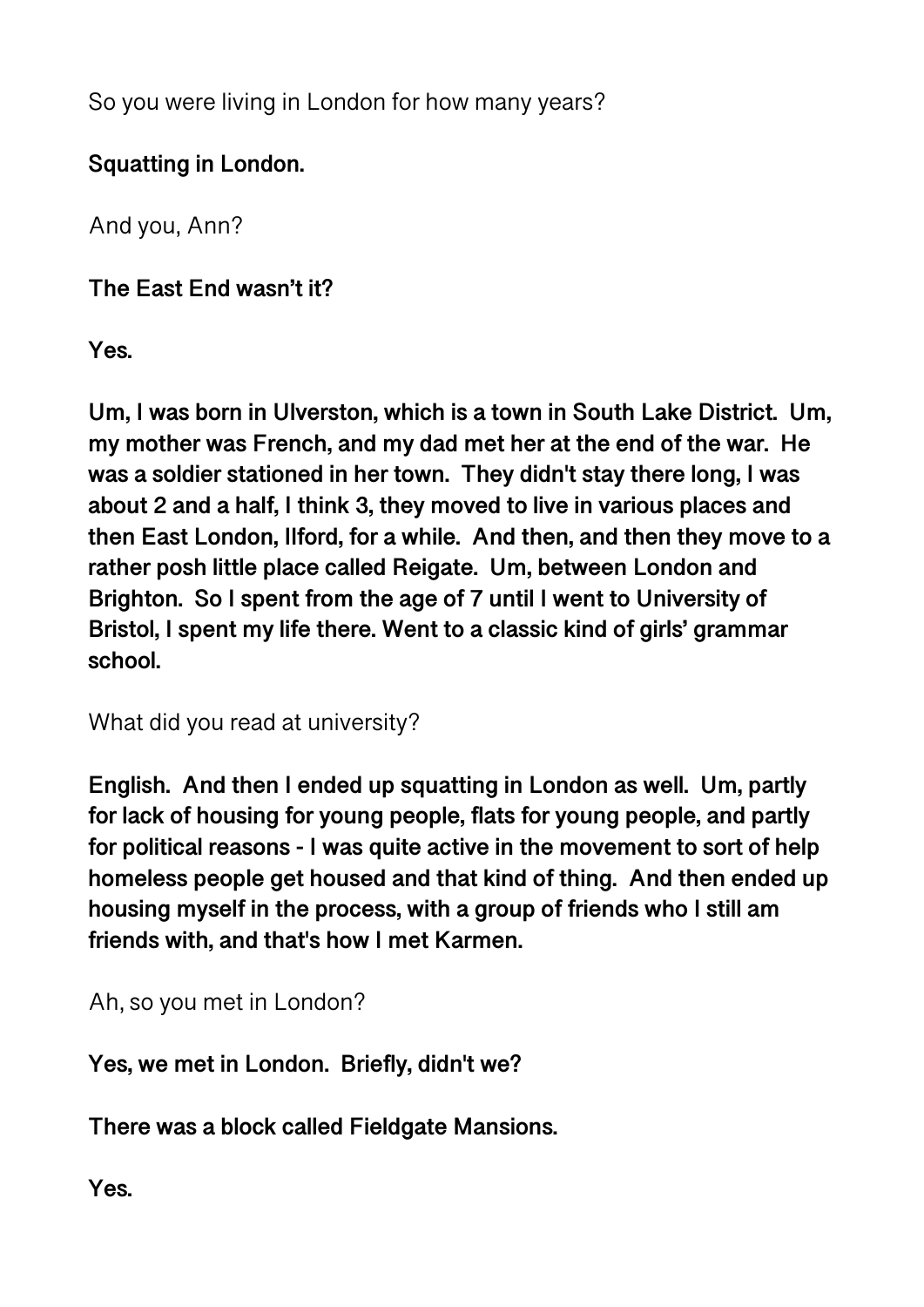**And it was a block of three roads, um, which, they were mostly tenement, Victorian tenements very Dickensian with a - down our block there was still the debris from when a bomb had dropped there from the Second World War, and a fractured sewage pipe, which haven't been seen to I mean, the East End was very poor then. And there was lots of Bengali families who were living there, who'd been sold their places and they thought they owned them, but they didn't own them.** 

This was late '70s, presumably?

**No, late '60s, early '70s.** 

**It was about 1974/75.** 

**Well I got there about '70...** 

**3?** 

**No. '72, something like that.** 

**Yes.** 

**And again nowhere to, I mean, I did at one point live in rented accommodation, which was appalling. And then I'm - people, the college I was that was just around the corner, and most of the people at the college were living at Fieldgate Mansions. And so they used their skills, their carpentry skills to do bits to them, and do them up and it was very much a community, and we got involved with sort of anti, the racist at that time, BNP, and also the squatting movement - helping people who were being forcibly evicted and things like that.** 

So when did you move to Wales?

**'77.**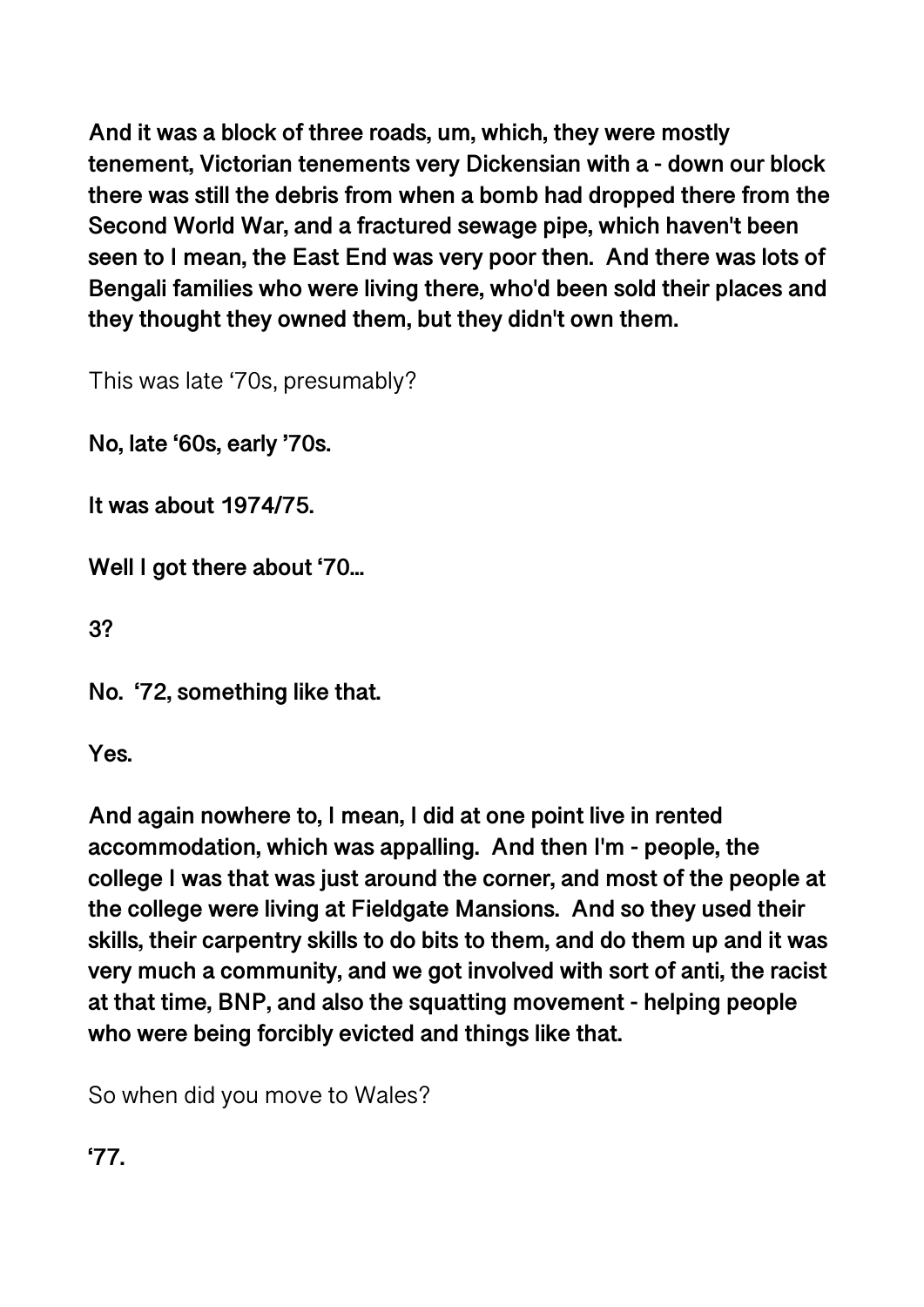**We, no beginning of '77. I met Ann because we were both pregnant, and I'd just given birth, and my midwife - our midwife who was...** 

**We didn't know each other.** 

**We didn't know each other, no, because there was a lot of people living there back and forth. So you had your own little circle you know? Where was she from - Jamaica?** 

**Grenada.** 

**Grenada, that's right. Madge. And she was brilliant - had all these homemade remedies and stuff, very supportive midwife, and she sort of recognised that there was sort of alternative um, rice, lentils that sort of thing on my shelves in my tiny little kitchen, and she said 'Oh, I know somebody you need to go and have a chat with,' and she sent Ann round. But I'd only just had Ben, about a few days old.** 

**Only just brought him home from hospital basically, he was about a day old.** 

**Yes. So we had a chat - sort of a chat.** 

**We hardly did.** 

**Because of...** 

I can imagine.

**First baby. I was really young.** 

**You were like this, your hair coming down, could hardly see your face, you were feeding the baby. And it was very fragile and precious feeling. And so I didn't stay very long, and all...** 

**I was moving, I said I was moving we were moving up north.**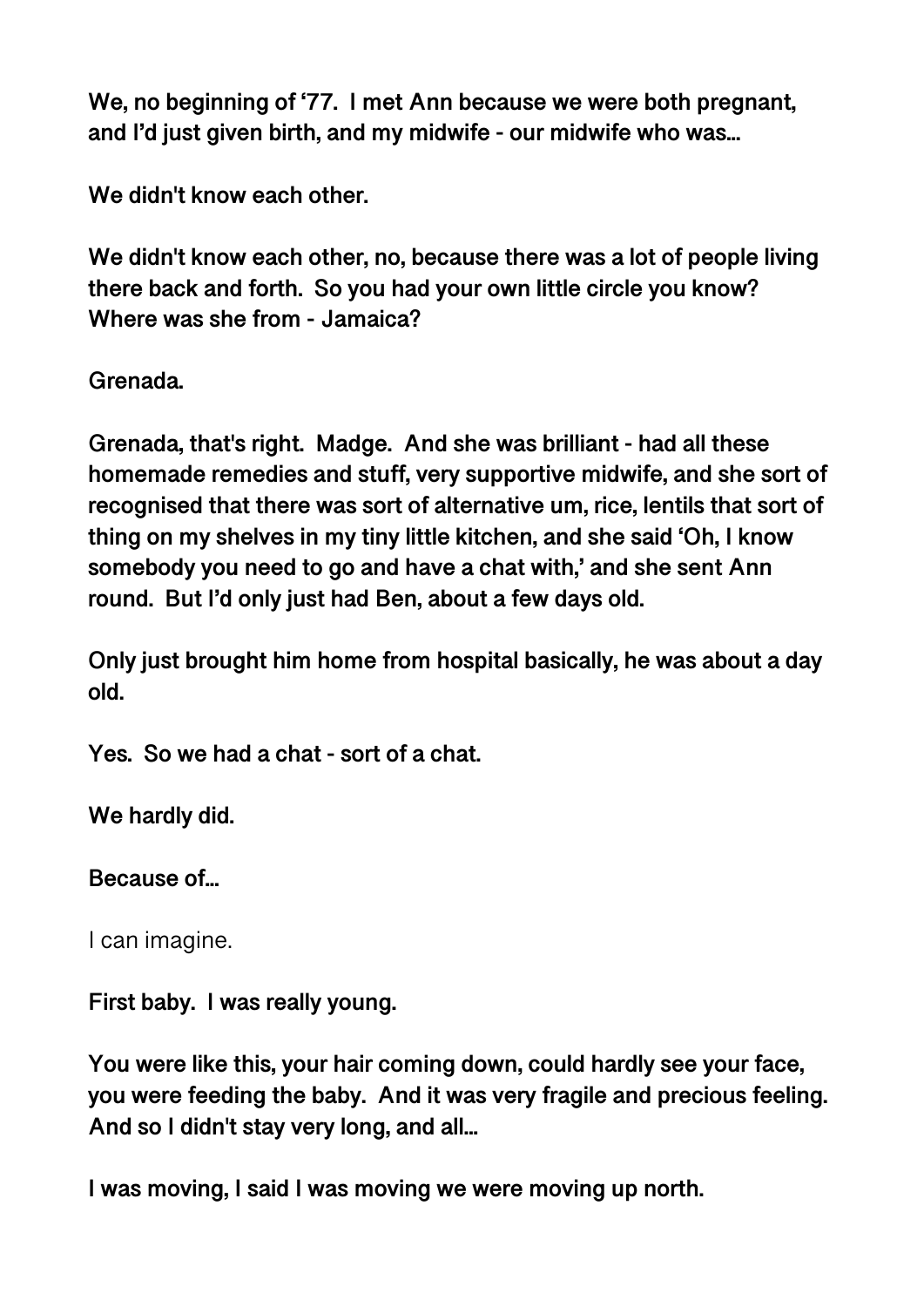**So I thought oh that's a pity, there's not much point pursuing this relationship because um, you know, she's moving up north, I'm moving to Wales, so that's not going to happen.** 

**So I lived in the north for a few years. Couple of, a couple of years up in Pendle, up in the Pendle area, and we moved back down - we moved to Wales. It was either Wales or Southern Ireland - cheap housing that we can do up. So we came down looked at a place, two places in Wales, and bought one.** 

Was that Mid Wales?

**No, South Wales, near Amerford.** 

**But then we met again. (Laughs).** 

I thought so.

**We met again, well, well, when I had this idea about organising a march to Greenham I couldn't get anybody else interested um, to help me with it, but I was quite obsessed with the idea. And my then - my partner Barry um, was going to West Wales CND meetings, because there was a lot going on - a lot of meetings, and a lot of activity going on around CND and all that. Um, he went to West Wales CND meeting. And he came back and he said 'I think there's a woman called Karmen, I think you ought to contact. She seems um, sort of down to earth. And I think she'd be a good person for you to see if she'd be interested in your idea.' And so I, I had tried various other people - names that had been given to me and got nowhere, really. Um, and was feeling quite down hearted, and about it. And then I when I phoned Karmen, she just said 'Oh, that's a good idea. I'll help you with that. Come over and we'll talk about it.'** 

Were you, Karmen involved with CND, or peace movements?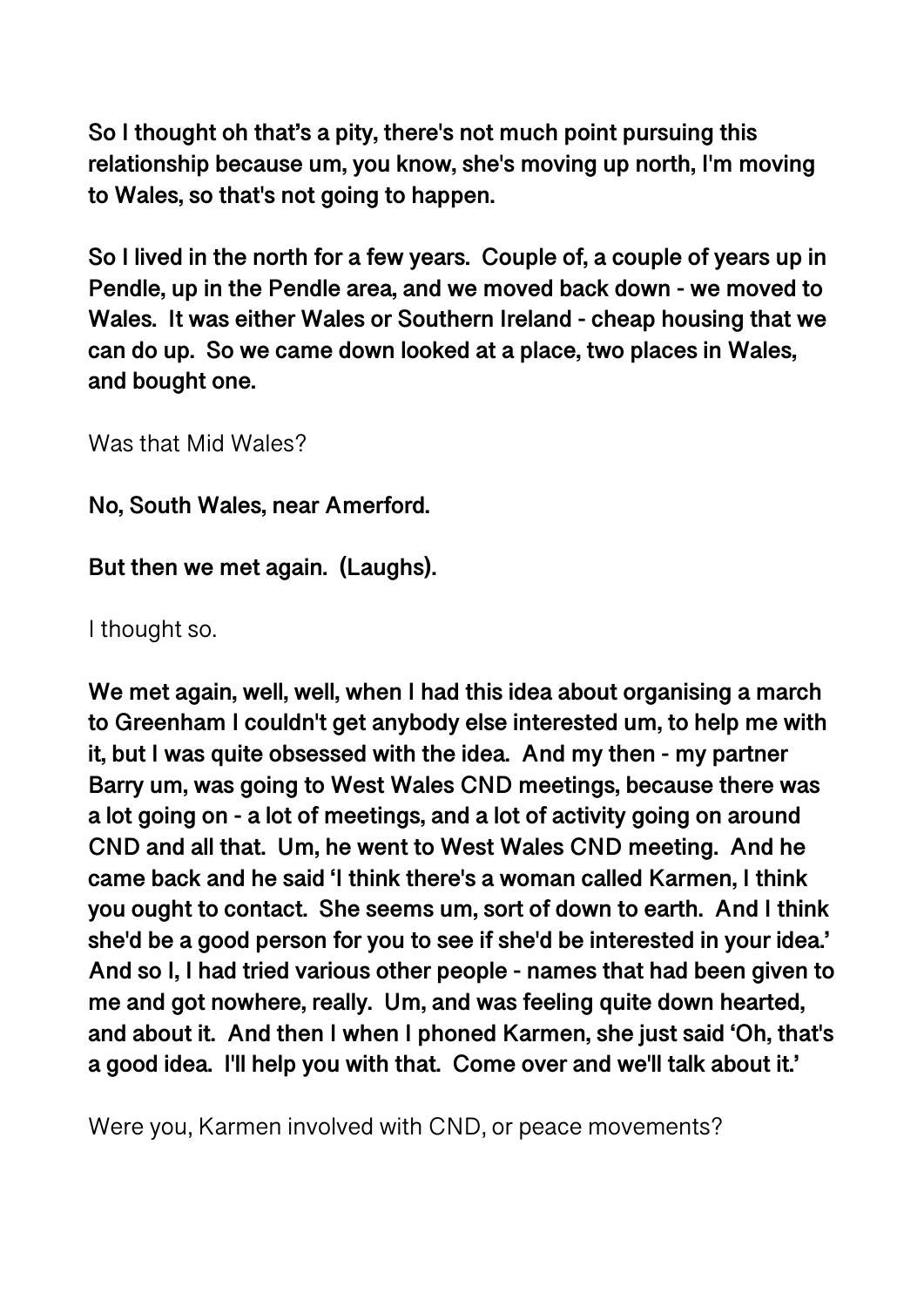**Um, we set up a local CND group in in Wales, but in a strange sort of way. Wales CND, sort of had a, was a sort of, a whole entity of its own, really. Although it was sort of connected with national CND, in Wales there was all this business about setting up nuclear free zones. Um, we had our own congo - our council that used to meet in Aberystwyth every 3 months or something, which had Plaid were very involved in it. So we, I used to go to those. And it was a cross section of Labour, Plaid, activists, um, alternatives. It was this sort of cohesion of people who, in a way that wasn't happening in England, that was different. It was set up very differently. In Wales, you met the same people again (laughs). 'Oh, hello!' You know, go to a meeting up in North Wales...** 

### Smaller communities?

**Smaller communities, and, um, and some of the communities at the time were very radical to with um, sort of, they've set up their own newspaper - Rebecca, there was quite a lot going on.** 

**But we didn't, it wasn't until I'd been over to Karmen's with the other two, who then - two other women, Lynee and Lyn came on board quite quickly. Um. And so there were four of us, and the four of us used to go to Karmen's to meet because you didn't drive.** 

**I didn't drive. And neither did my husband.** 

**I'd just learnt, I'd just passed my test. So I used to give us a lift over there. And we'd meet there. It wasn't until we had met in Karmen's house for two or three times, that I began to wonder whether we hadn't met before. And because there was something familiar about the room, even though all the furniture was different...** 

**The furniture was the same.** 

**Was it?**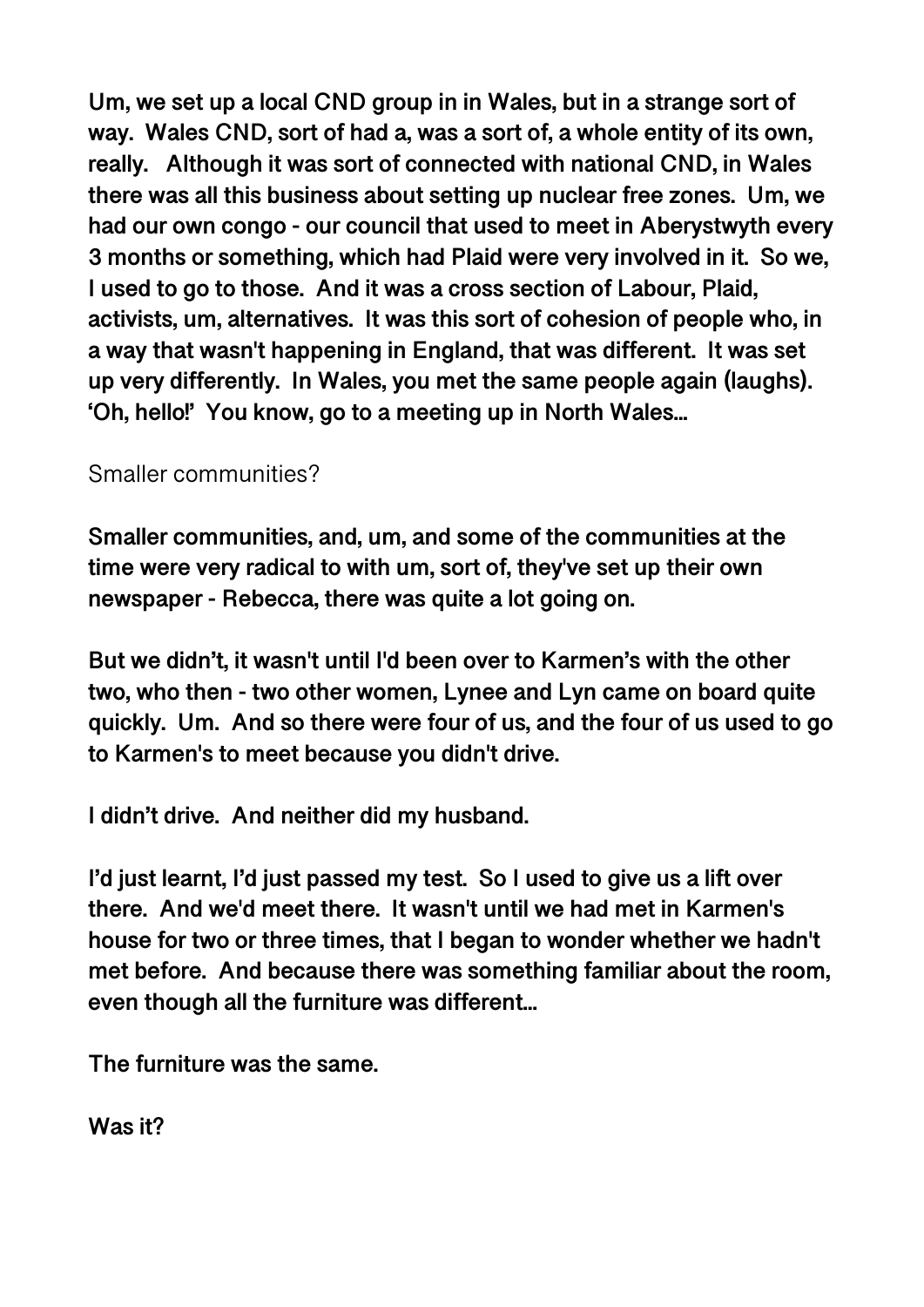**The wooden stuff that we made and things, because both Paul and I were carpenters...** 

**Okay, well, I must have...** 

**And we had the fire in London, we had a little open fire, and we had a little open fire in the cottage.** 

**There was something that sort of seemed familiar. And I remembered that Karmen had told me the story of when her son was born, when Ben was born, and so, and I saw this little boy, about the same age as mine. And I thought well, and I called my son Ben as well. And I thought, I wonder if this is the same woman as I met in London? And it was, you know?** 

Amazing coincidence.

**Yes. Did you did your neighbour get in the bath?** 

**That's right, at a friend's house...** 

**Over the road, and were you wheeled into London hospital about to deliver in a wheelchair? Yes.** 

# **Squatting!**

**Yes. And then we put two, we put two and two together and realised that we had met before. (Laughs).** 

**So we have to do it, really. It had to work.** 

# **Yes.**

So what was um, the main purpose of the march? When you put your heads together and started organising? How were you thinking about it?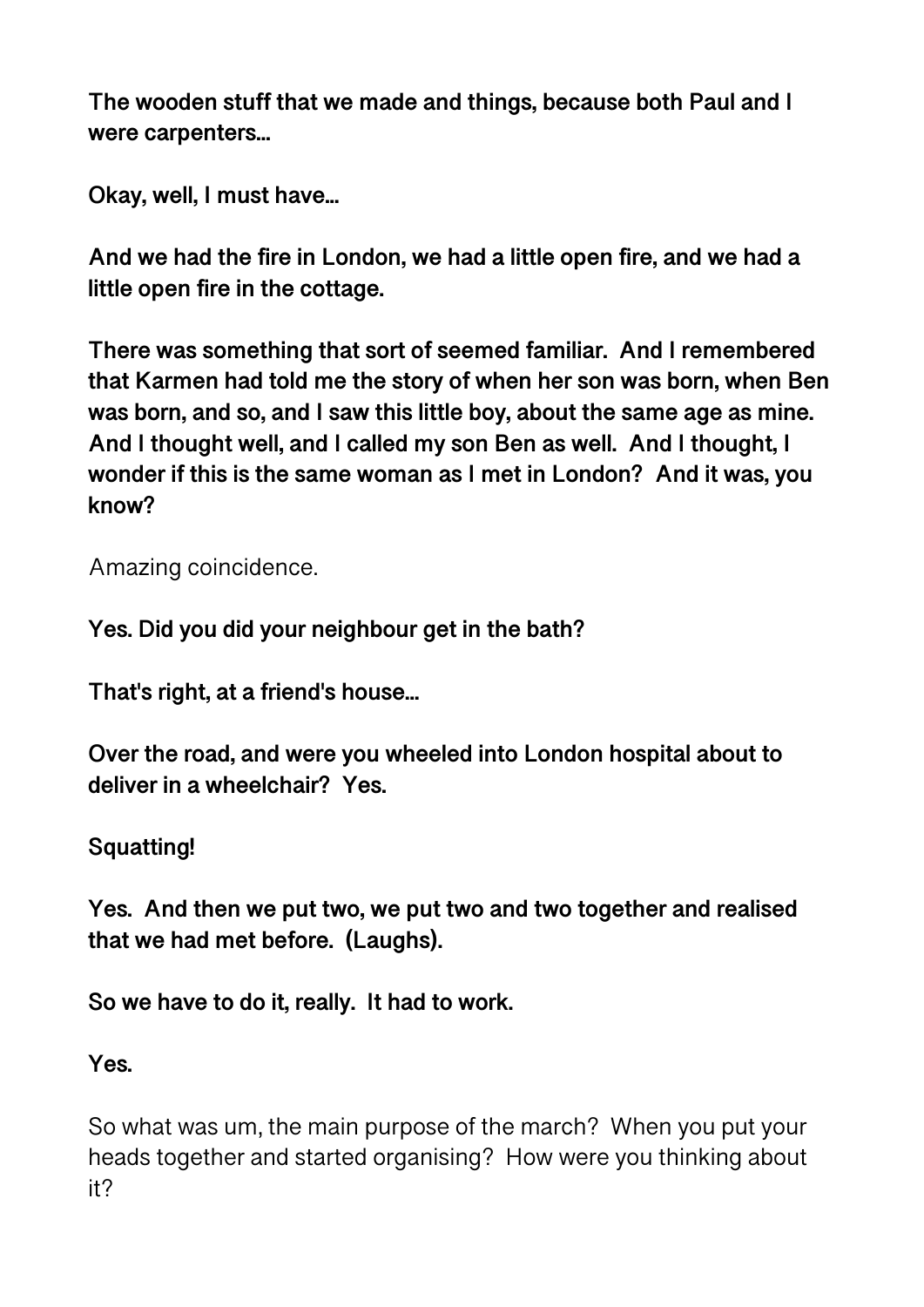**We wanted to debate, wasn't it?** 

**We, we wanted - the whole issue about nuclear weapons. Focusing on the installation of cruise missiles, the point, you know, we had reached, we wanted it to be rather than a sort of smooth transition into the next phase of nuclear modernisation, which was how it was being sold and no big deal. We wanted it to be a very big deal. We wanted it to be um, talked about everywhere. We wanted it to arouse alarm of the highest degree, (Laughs).** 

**Which is what it was doing with us.** 

**Yes, it's how we felt.** 

**We wanted to convey the alarm we felt at this dangerous time.** 

Which was very different from the government's 'Protect and Survive' leaflets and all those things.

**Well, well also, things like 'Protect and Survive', in a sense heightened it, because if you read it as a relatively intelligent individual, you'd realise how ridiculous it was. And also, things like 'Protect and Survive' were being discussed at council, at council levels as well - with like, how do we protect our livestock? How do we protect our, our crops? Oh, you've got sort of so many minutes and somehow you get the black sheet - it was all so ridiculous. So that in a sense, with your government policy being so ridiculous, heightens your fear that these people really did not know exactly what they were doing. You know, that's how we that's how we felt, I think.** 

**Yes, I remember us saying that we wanted this place Greenham common to become a household word.** 

**Yes. A name.**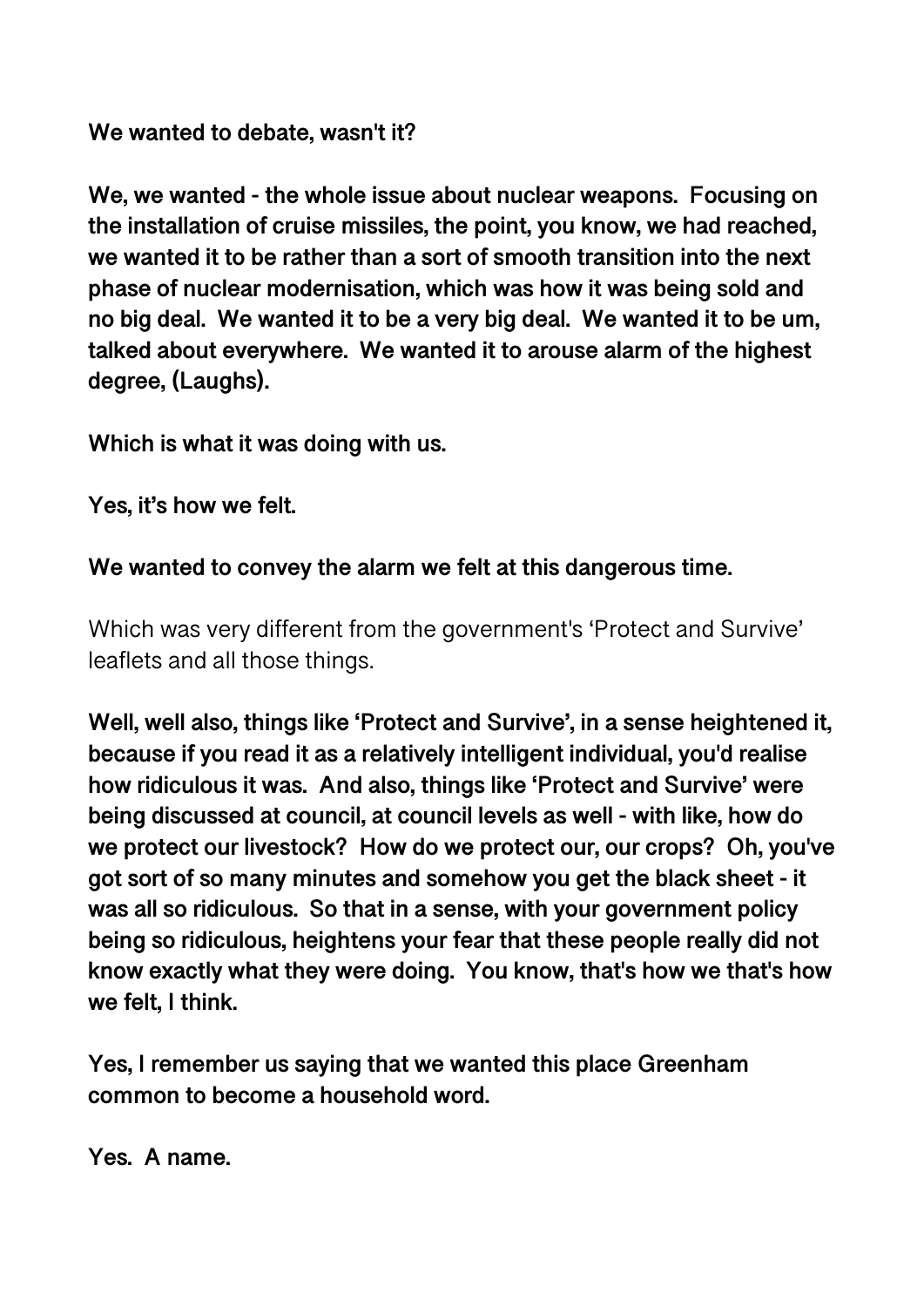**Yes. We wanted everybody to be talking about what was going to happen. So really it was a media campaign to break through the kind of, oh, this isn't news. This is, you know, this is just something normal modernisation.** 

**And it was going on in within the news setup, it was going on, it was almost - it was happening underneath.** 

**Yes.** 

**In a way these little articles would appear. But there wasn't a really big deal about it because cruise were coming in in a couple of years. But it was how cruise would change our position as well. It was upping the threat wasn't it?** 

**Yes, well because it made, because of the nature of it, E.P. Thompson explained this brilliantly, in that wonderful pamphlet he did - 'Protest and Survive'.** 

**Yes, yes.** 

**Because of the nature of cruise, the idea was that these smaller nuclear weapons for use in the European theatre, it was called, you know, which is where we live. But, you know, it's a sort of acceptably smaller nuclear war because it's contained in the European theatre.** 

**It was feasible, made it feasible.** 

**That's better than the big nuclear war, obviously. (Laughs). And so, the idea was, it's a response to the SS20s, which were mounted on lorries, big trucks, and cruise would likely, would be mounted on big trucks, and then at times of international tension, when everybody's very nervous because there's some sort of crisis going on between the USSR and the US, or NATO. Um, the cruise missiles would be trundled out on the backs of those trucks, ready, and dispersed around southern Britain, ready for, in readiness for firing. And you think, well, what's the**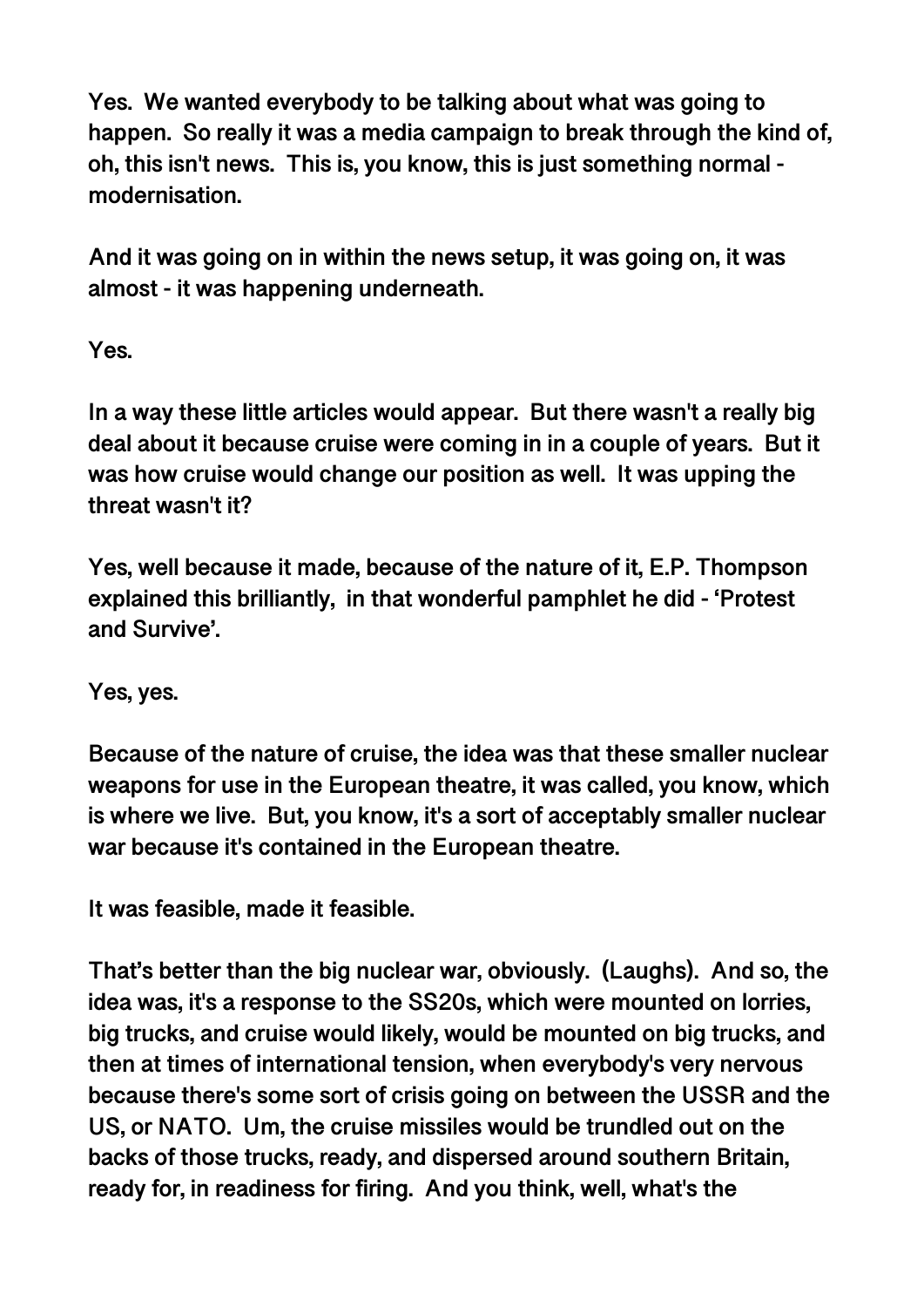**psychology of this? You know, you think, a nervous Politburo - cut off in fact from reliable sources of information, but having satellite information, 'Oh, you know, the cruise missiles are being, are being distributed, you know, they're going down the A-roads of Britain. Do we wait and see whether they will fire, or do we fire first? You know, or shall we wait and see, comrades?' It put really, it seemed to me it puts them into an impossible position. And so it was real brinkmanship, um, and extremely risky as a, as a strategy, really.** 

**And also we, they didn't have, we didn't - the British government didn't have control over them because they were American. So can you imagine...** 

Was it part of NATO, the whole?

**Yeah, yes. But they'd be under American jurisdiction because they were in American bases. So can you imagine if that had still been around when we have Trump? You know, a president like Trump? I mean it was, the whole setup was just very, very, um, I don't know - nerve, it just made people, it made me very, very frightened.** 

**It was terrifying. Yes.** 

**You know, with small children.** 

So there was a real fear of nuclear holocaust?

**Oh yes. There was an urgency, there was a real urgency as well - that it wasn't like when? It wasn't like if, it was when, wasn't this?** 

**Yes. I think that coupled with the fact that, that, that the government took, you know, were giving out all these silly nuclear preparations. Yeah. And of course in America and Russia, I mean, kids were having nuclear drill - weren't they? Rehearsals for nuclear war. We weren't here, but we had those ridiculous leaflets.**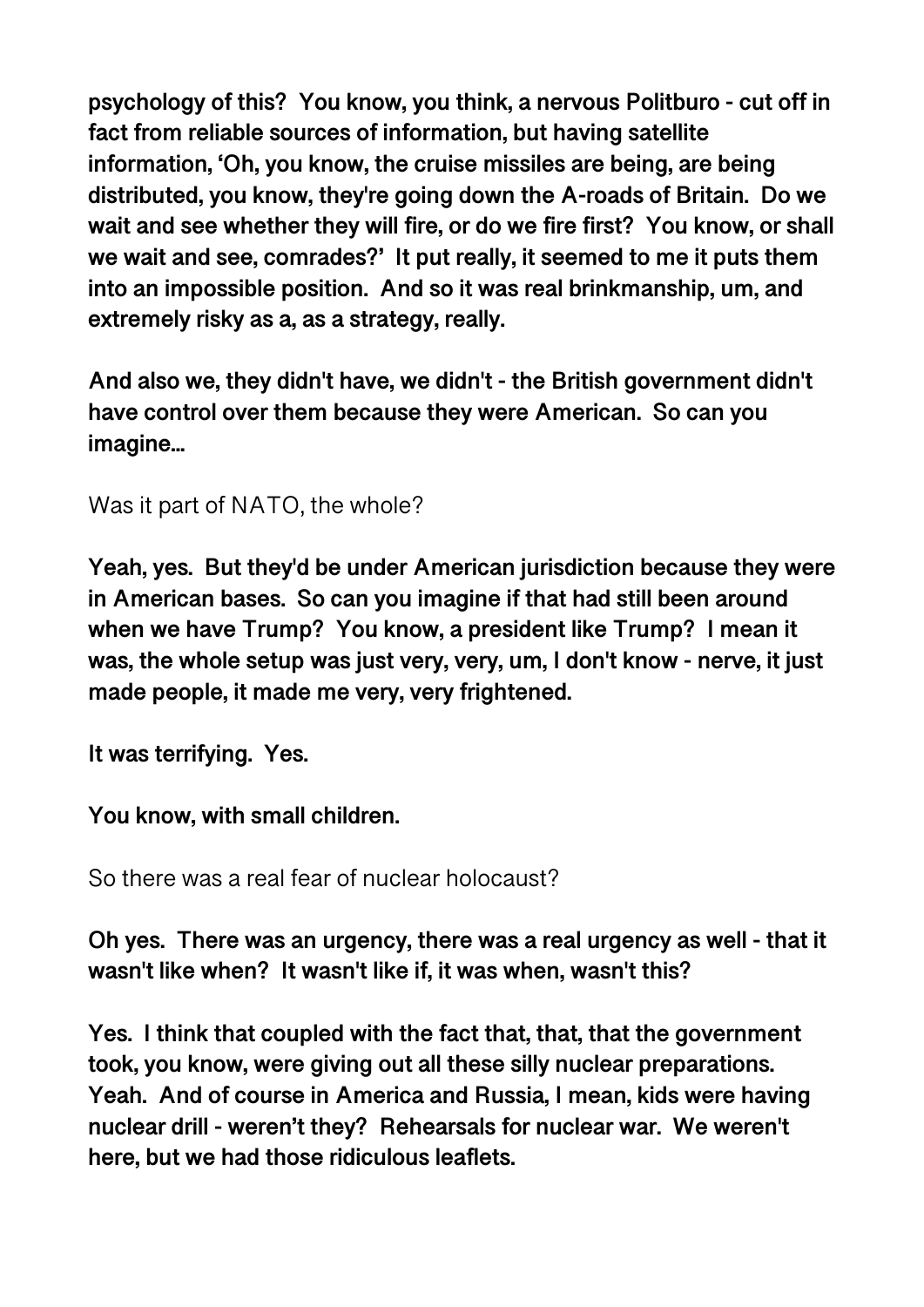So you've got your idea, clear in your mind. And you had to get people together. How did you do that? And did you have the media - did you have much media coverage before you set out on the march?

**No, no.** 

**We only had 3 months, 4 months?** 

**3 months, yes, went very quickly.** 

**Because we decided it had to be like August bank holiday time.** 

**Yes. That was the earliest we could do.** 

**And it...** 

**We started out at Easter.** 

**Yes.** 

**We didn't have many months. No money.** 

So it was sending letters?

**Yeah, we got a grant. We got a loan from CND.** 

**A loan.** 

**Which we have to pay back. Because we had no money we, you know, no credit cards in those days.** 

Did anyone else give any funding?

**No, just, just that, and, and it was all through letter writing mostly, and waiting for the letter - personal contacts. It wasn't like the situation today where you email people, or you put up a Facebook thing.**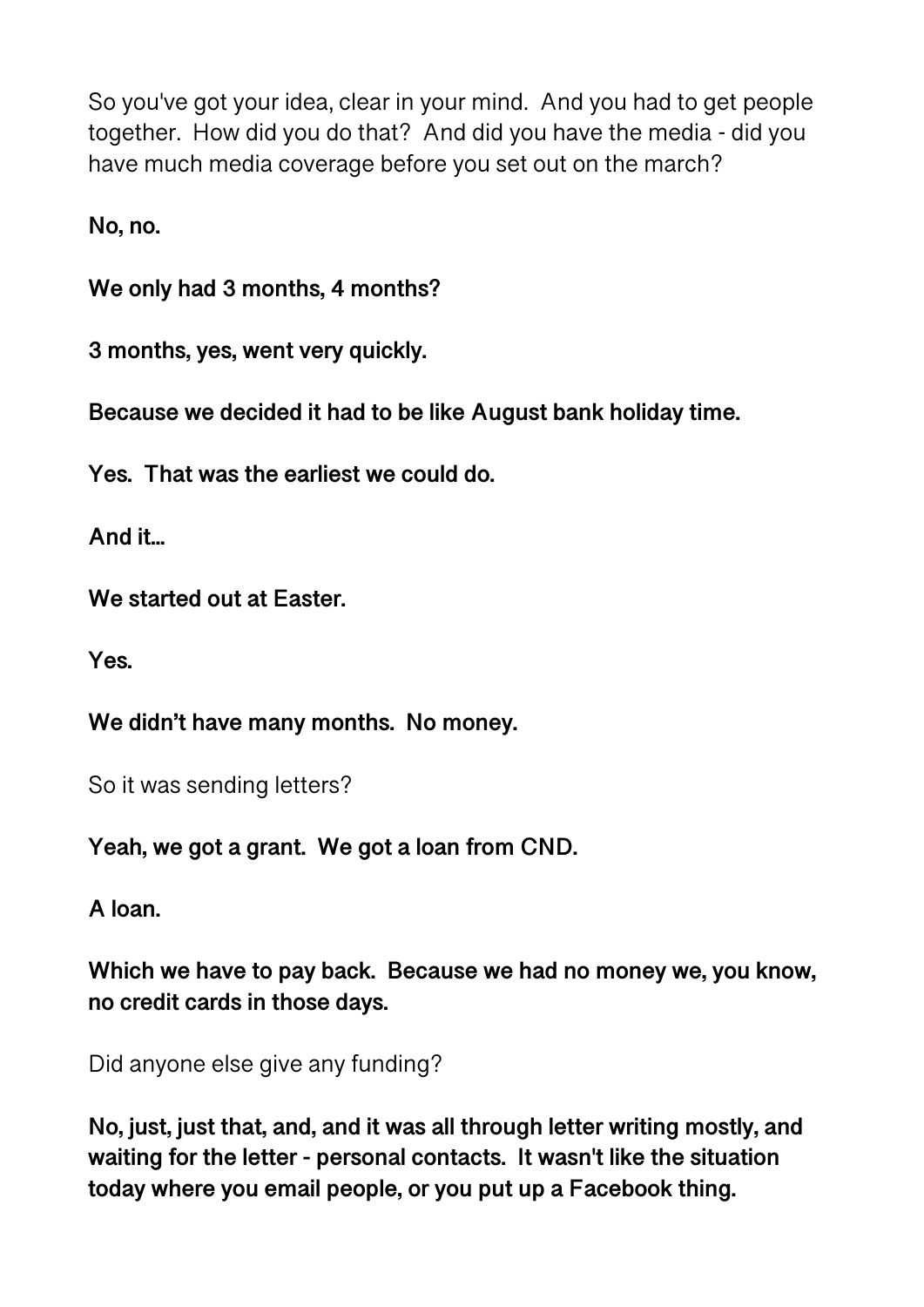**We did have a little free ad, I think or notice we had a little notice about it in Cosmopolitan magazine.** 

**And in the Welsh magazine as well - Rebecca, there was a little thing, so, to ask for people, if women were interested.** 

**Why did we choose it to be women?** 

**I don't know, really. It wasn't a, it wasn't a sort of...** 

That's my next question!

**It wasn't a sort of set..** 

**But it was the key decision.** 

**It was a sort of decision. I think it was about mums, really, and the fact we were all - no, three of us had small children.** 

**Yes. You, me and Lynee...** 

**Had small children. And I think it was about women making their protest, but it wasn't done as sort of - there was not that much discussion about it, really.** 

**I remember Lynee. I remember it was in my house. I remember Lynee saying she didn't disagree with it. But I remember her saying 'Why do you think it should be women? I mean, bombs fall on everybody. They're not just there to discriminate, you know, and men care about this as well,' because her partner then, you know, he was like Barry, he was very anti-nuclear, you know.** 

**And when we had our meetings, it was, I mean, Paul used to do all the cooking for the kids.**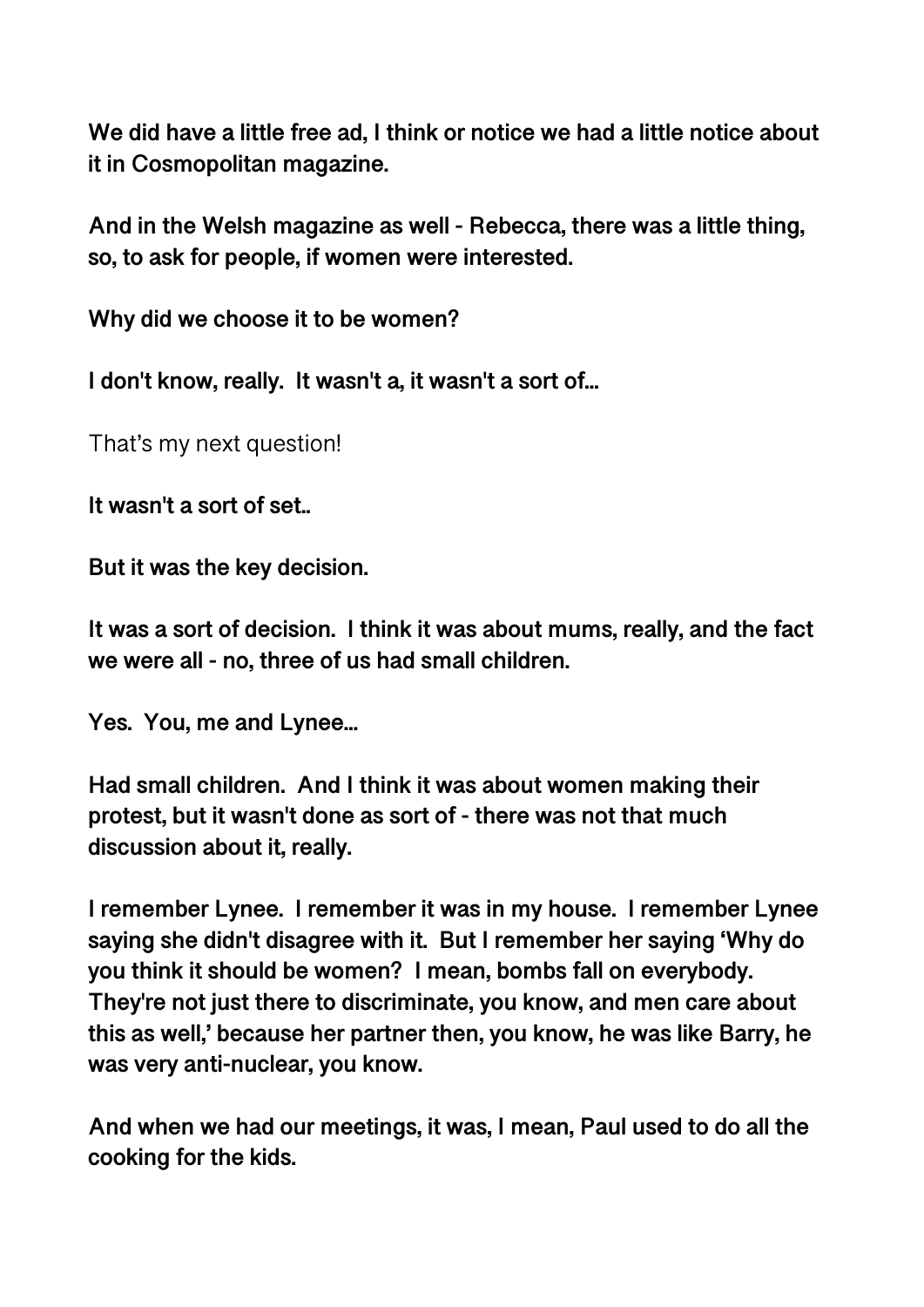**Yes, he did, you know, he was very supportive.** 

# **My husband.**

**Um...** 

But it wasn't a decision made on one particular day?

# **It wasn't a big radical decision.**

You just thought that's what you were going to do. It would be women. And that's it.

**We said it'd be we said...** 

# **Women led.**

**It would be women led, it would be women, we wanted women's voices to be heard, because we felt that - we knew, it's not a feeling, it's a fact that nearly all these decisions about nuclear weapons deployment, armed forces and so on are taken by men. I mean, there's, you know, I know NATO's absolutely overwhelmed with women members, but um (laughs), it's, you look at the people taking these decisions, they're all men.** 

**But also in CND they were all guys at the time, it was mostly men, you know if you had somebody...** 

# **Mostly.**

**Mostly. It was Bruce Kent, it was individuals. When did you - at that time - when did you have a woman giving her point of view from CND? Or actually from the left, generally, on the TV, or wherever?** 

**I want you to see a different kind of voice, didn't you?**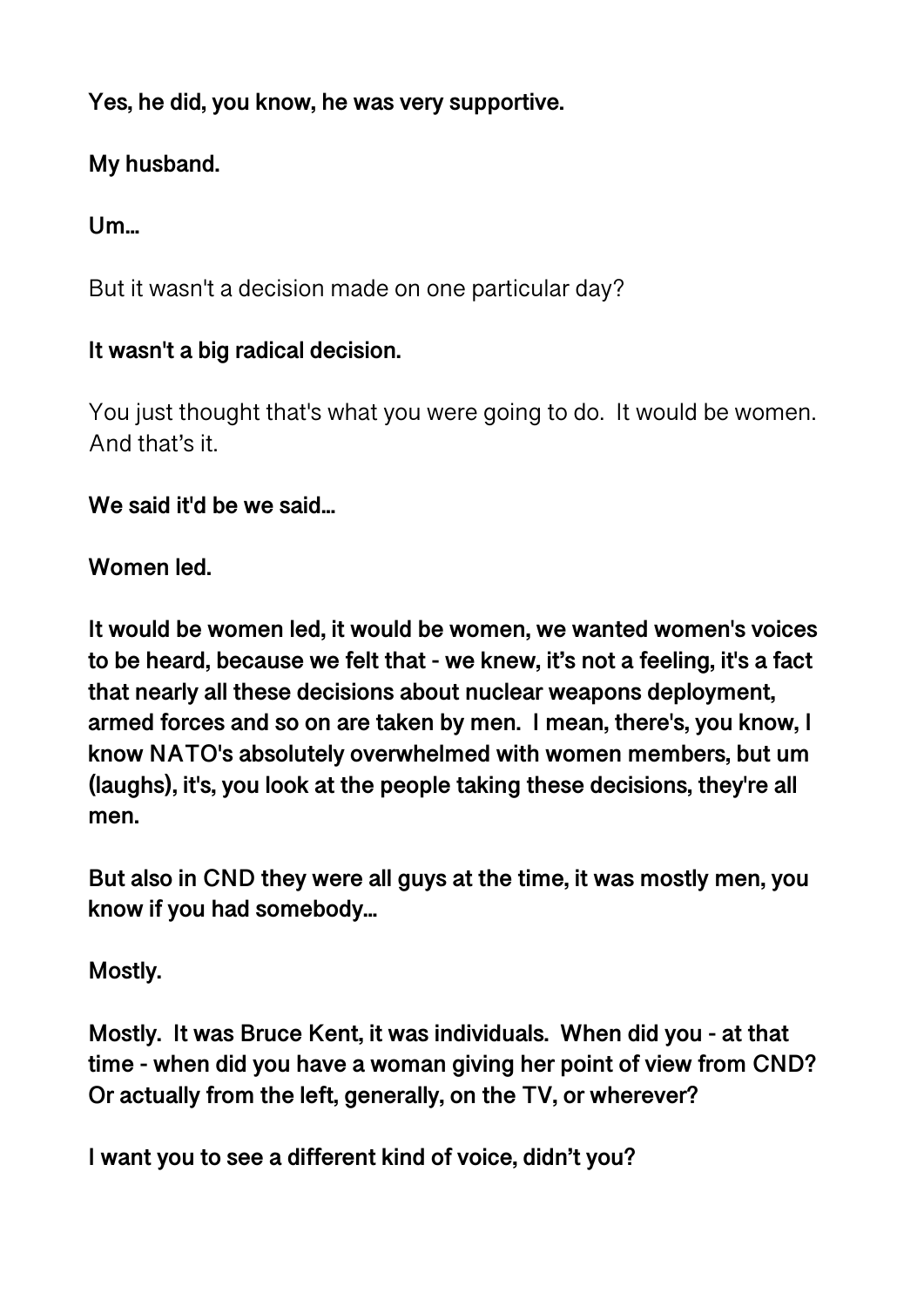**Yes.** 

**I mean I remember seeing interviews with CND spokespeople. And they'd be talking about 'Well, numbers of weapons' and how it was not really rational for us to be claiming that we - this was a response, and they would, you know, you could hear people just switching off after 10 seconds - this is so boring. And this is...** 

# **What's this about?**

**Yes, I just wanted to hear somebody putting the - screaming, really putting the kind of absolute common sense view that 'Well, are nuclear weapons going to be used? Where? On who? What's going to be the result of this? This is crazy. How on earth can we talk about this at all? Where does this fit into defense? Blowing yourself up? Oh, (laughs) what a good idea! Let's self immolate and take half of the rest of the world with us, oh great!'** 

**But things like the letter, the pamphlet we produced to give out on the march, um, on the walk, because it was a walk really, wasn't it?** 

**Yes.** 

**You know that in a sense, was to appeal to women really, in a very sort of traditional way. In the fact, it was a deformed child - baby born you know that still being born in, in Japan. Um, it was that sort of, there was no facts and figures. It was just this image, which some people found very disturbing. And some people didn't like, and there were all these discussions later on about people didn't want to see it. And then just this is why we're walking, showing where we've walked from, but there wasn't the facts and the figures, it was just very, something very simple.** 

**Why are we walking 110 miles?** 

**And then turn over and there's this child.**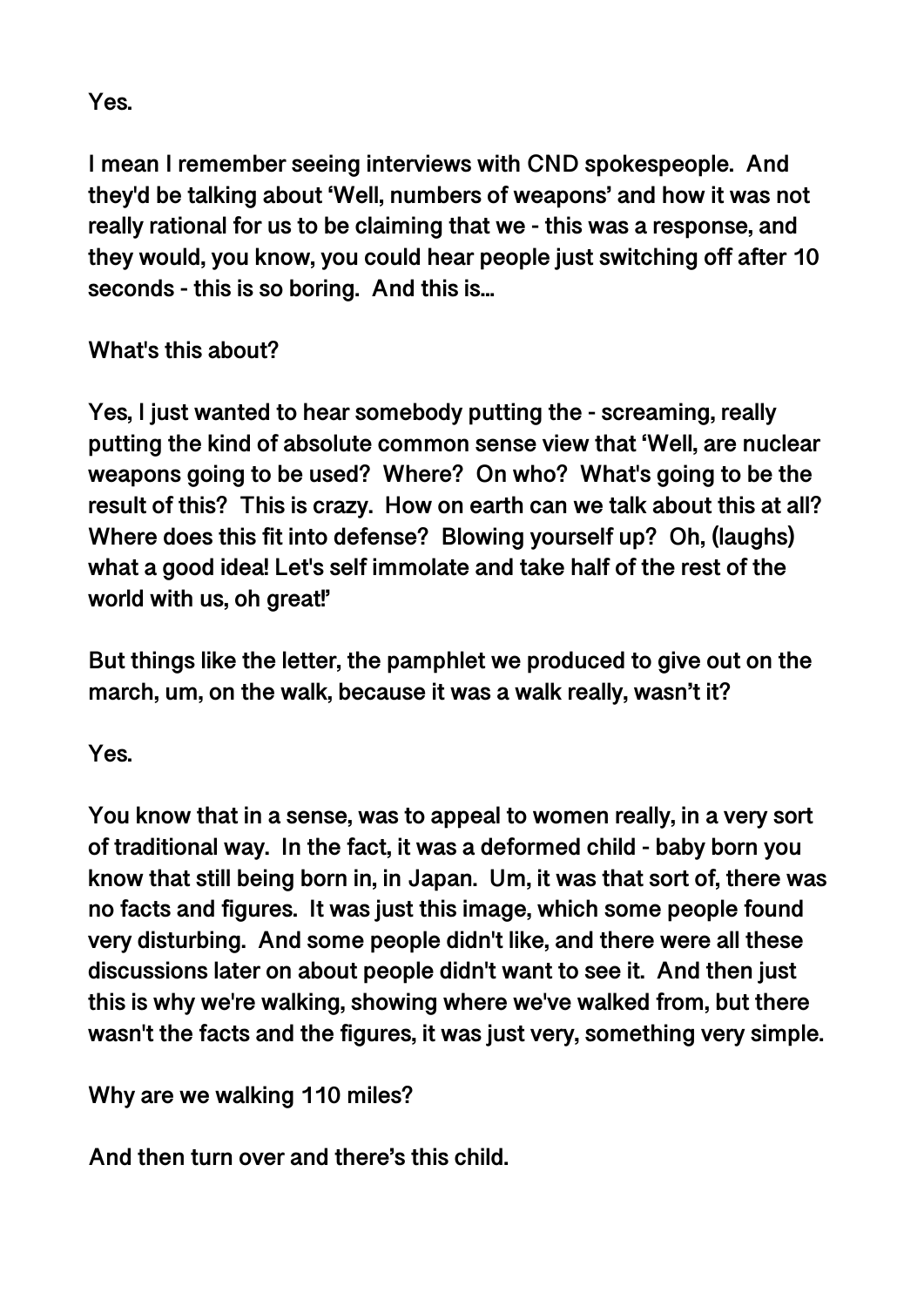### **This is why.**

The simplest form is usually the most effective.

## **Yes.**

To get the messages over.

**And also it was the new unique effect of nuclear weapons. It's not just blast. You know, that, and flash that kills you - it's radiation goes on killing, and affects the unborn and the youngest, the worst.** 

**Yes, yes.** 

### **And hence, their mothers.**

So you're all ready to gather in Cardiff. You set out from - was it outside City Hall that you set off from?

**We met, we got, we had response from about 40 odd, didn't we?** 

**Yes. About 40.** 

**About 40. But, you know, again, it's that uncertainty.** 

**None of whom we knew.** 

**No, I knew I knew we knew - we knew, I knew Eunice, and I knew Sibs from the valleys.** 

**And Lynee.** 

**And Lynee. Um, but we thought there's maybe just going to be about a dozen people will turn up - we didn't know, we were on the train and it was like you said 'What if nobody turns up?' I said 'We're just going have to do it!'**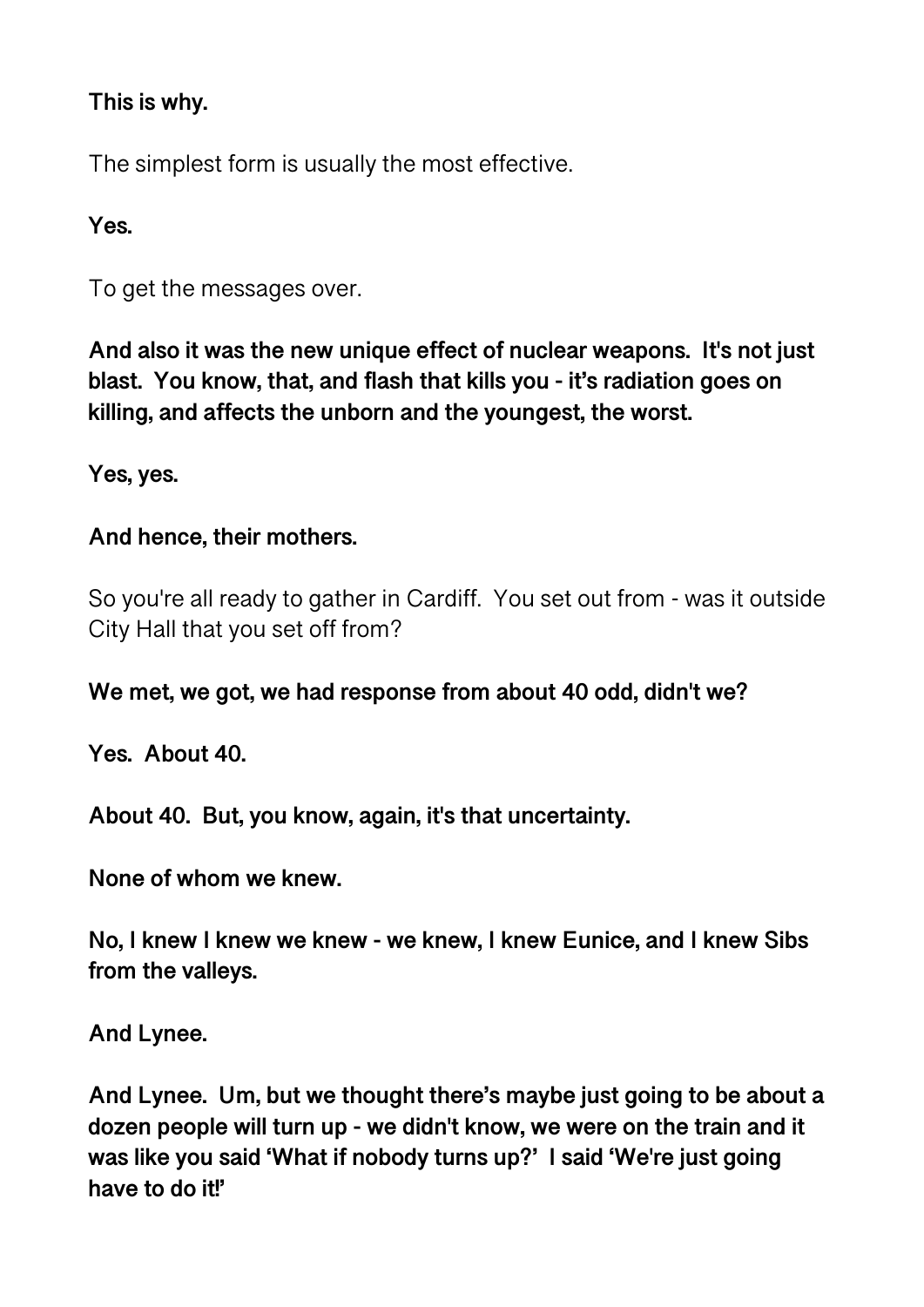On your todd!

**Do it on our own, see who we can pick up. And so it was - Cardiff CND had been very good at putting together a sort of support group, hadn't they?** 

**Yes.** 

**But we met the night before, didn't we?** 

**In Friends' Meeting House.** 

**In the Friend's Meeting House, and suddenly women were turning up with, you know, a backpack and stuff and we thought, oh, my God - and then I actually got quite scared, in the sense of, we've asked all these women to come along, and how here they are, they're coming along like oh my god, we're responsible. We suddenly realised, I realised it, and I think Ann as well, we sort of looked at each other like, we are now responsible in one sense for the welfare and everything. What if we get to places and there's nobody there? And the food's not done?** 

**I was in a cold sweat.** 

How had you organised that previously?

**Through letters and stuff, phone calls, and...** 

**And contacts, you know.** 

**And a lot of those were like Christian groups - we weren't. Labour Party,** 

**CND, Quakers.** 

**And they'd say, we couldn't - maybe the Labour group would say 'Oh well, we aren't big enough, or we can't sort of organise that. But the**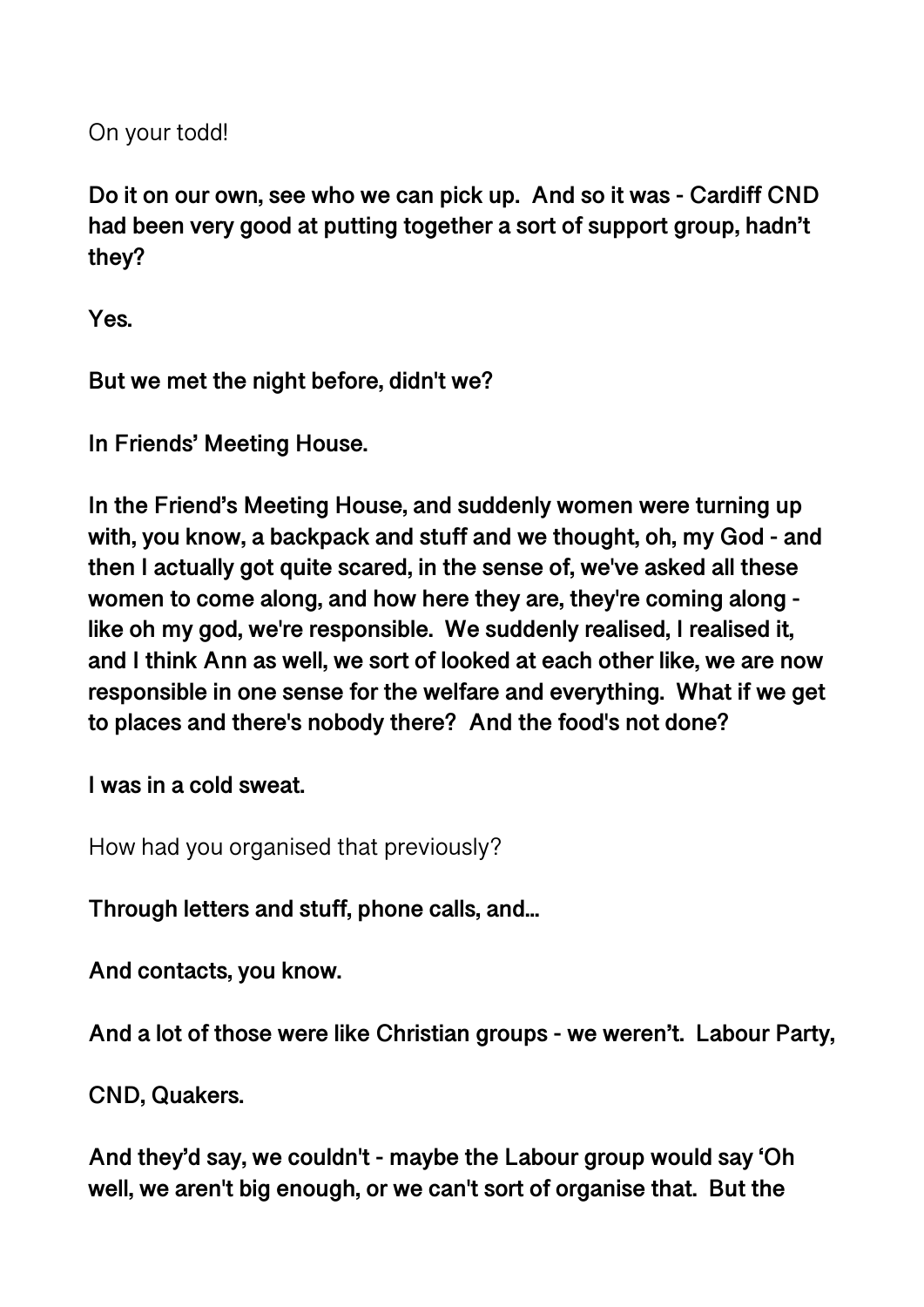**local vicar from so and so, they're very supportive and they've got a hall, and we'll sort it all out. Don't worry.' So there was...** 

**There was Mr. Who Are You Really?** 

**Yes! (Laughs). Oh, that's when we come up with the name wasn't it? Who are you? I got fed up me, and you did as well of you'd ring somebody up and they'd say 'So who do you represent?' and we went, well, who do we represent? Well, me, and Ann, and you know, all this sort of stuff. And then we decided we'd have to have, we didn't want to be an organisation as such. We wanted to just, you know, be a description. (Laughs).** 

**Is that when we called ourselves 'Women for Life on Earth'. Nothing if not ambitious! (Laughs).** 

**You know what I mean, talk about like arrogance. Well, there we are then, love it. But it wasn't an organisation, we were just Women for Life on Earth. Simple. And that could be 1 or 5000. It could be just 2 didn't matter.** 

What sort of women - I mean, it's probably impossible to sort of typecast...

### **It was.**

Yeah. Very varied?

**We couldn't have had a more varied - in a group of women in their ages, their professions, where they came from. If we'd have hand picked them all. It was just so brilliant.** 

Politics?

**Yeah.**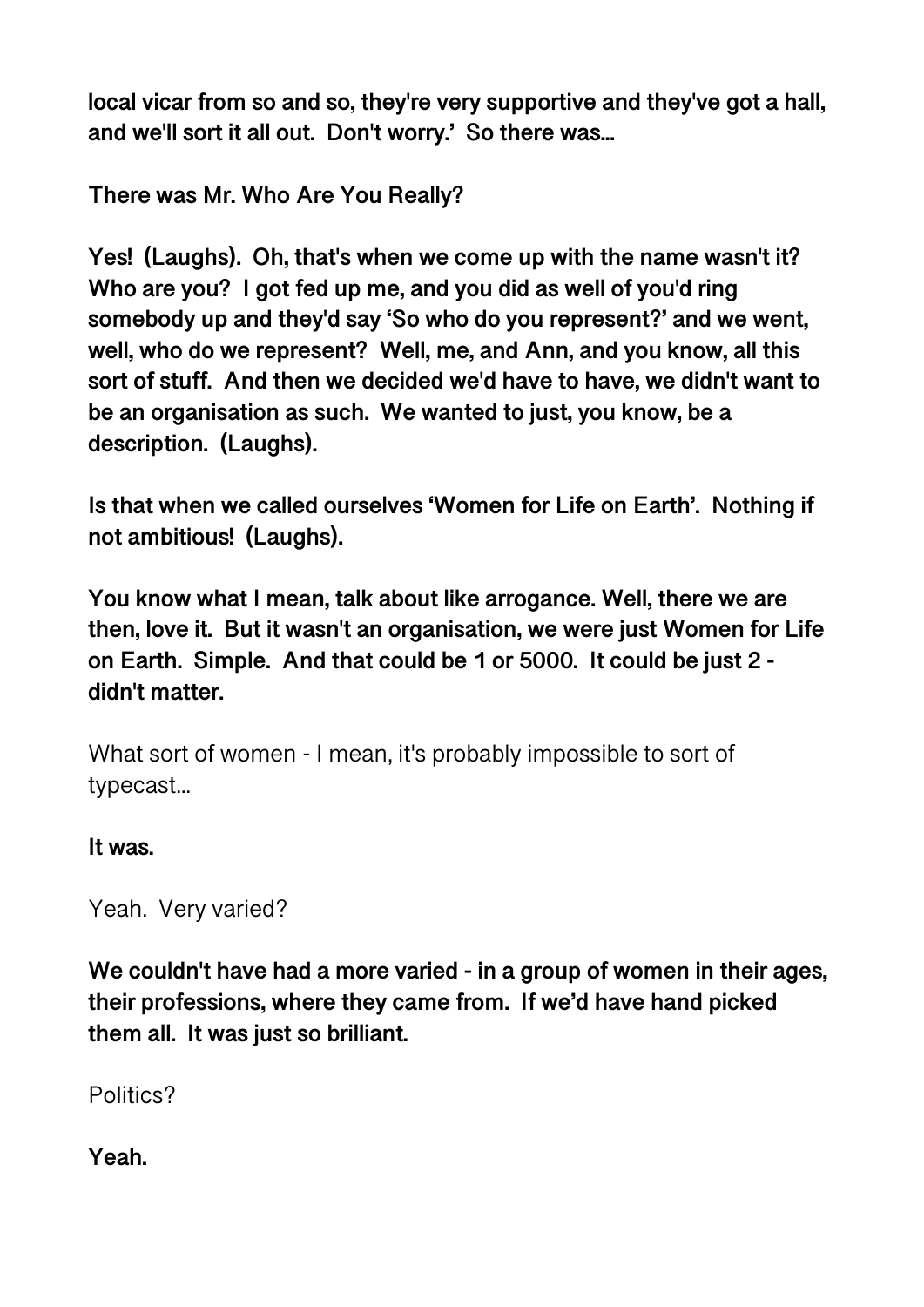**Well, we didn't really discuss...** 

**What was her name - the woman who was very grumpy, and just sort of walked on the outside trying to sell the Morning Star every day?** 

**Oh, yes! (Laughs). Yes, can't remember.** 

**So she represents the sort of far left, you know, um, contingent.** 

**Eunice?** 

**Eunice, yes.** 

**Far left of the Labour Party through and through. There was people with...** 

**Helen John was completely new to politics.** 

**Yes, at the time. Yeah. There was people who just maybe hadn't thought much about it. But were, you know, they just had their kids and felt they just to do this. Some of them brought their children. Some of them didn't.** 

**There was a lot - I remember there was quite a lot who'd never done anything like that before.** 

**We had some wonderful characters as well - Effie, Effie, who was, was she our oldest?** 

**Maybe, yes. She was 68.** 

**Yes.** 

**And Marjorie was 65. And Barbara Doris who - Barbara Doris had a, who was from the Wirral. So she had a marvellous kind of Scouse accent, and she had a great history because she had taken part in the**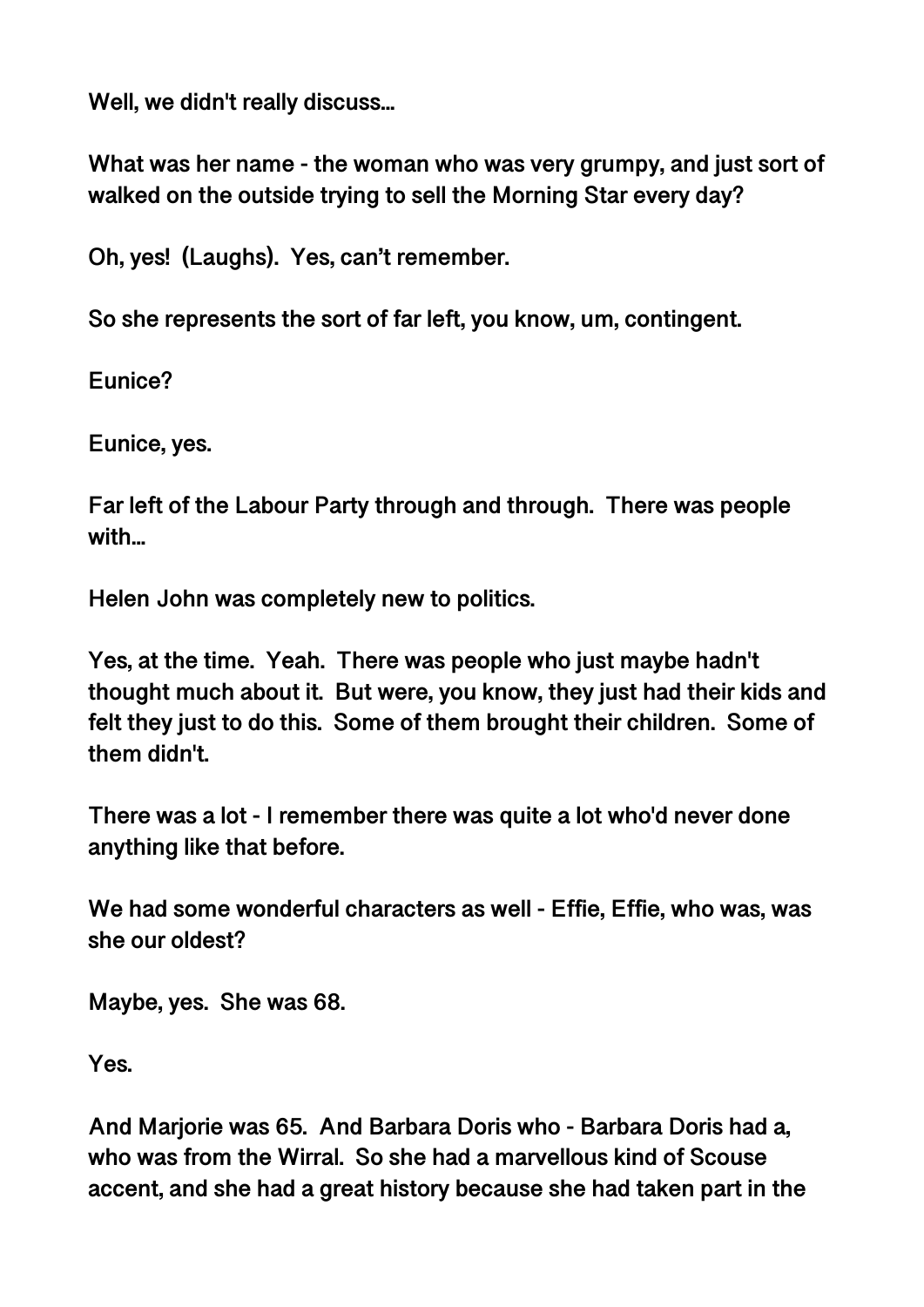**mass trespass that opened up the Pennine Way. So she, she had clouds of glory really. She was great. Wasn't she.** 

Different sorts?

**Complete different um, sort of personalities, you know, because you'd have somebody like a walker in that sense like Barbara and then you have glamorous Liz.** 

**Yes.** 

**The teacher.** 

**Yes, very glamorous, glamorous Liz.** 

**Yes. You know.** 

**Margaret, who was also very glamorous.** 

**Yes.** 

**Were they still glamorous by the time they got there?** 

**Oh, yes, wonderfully glamorous. And that, Ann organised having a scarf made, so we all identified with something.** 

**I didn't.** 

**Was it you?** 

**No.** 

**Who did the scarf?** 

**One of the ones that -there was a couple from, mother daughter was it from the West Midlands.**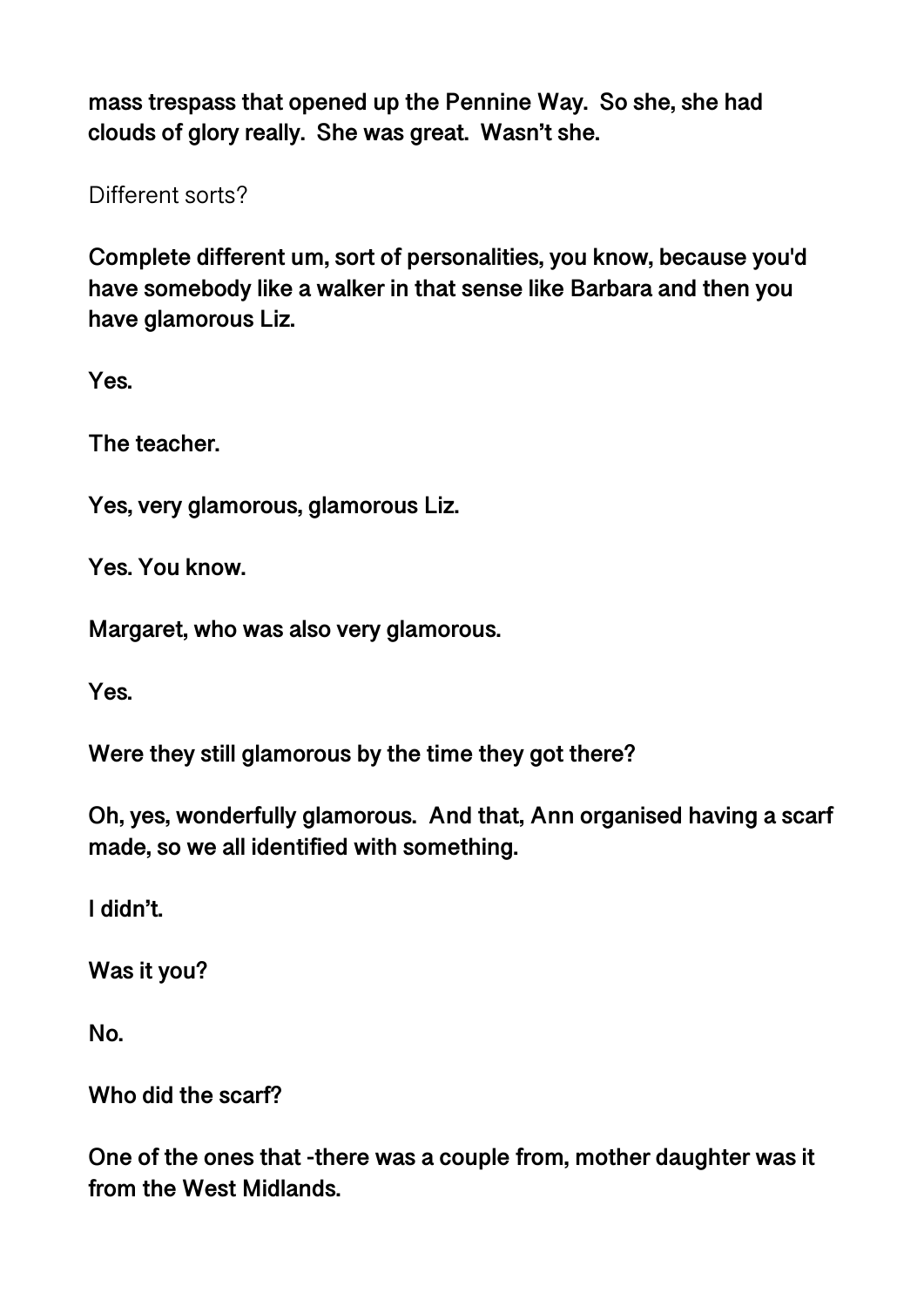**Oh, I know. And they did a scarf, didn't they?** 

**Yes. And they offered to do a scarf in Suffragette colours, and one woman drew herself naked, shaking her fist in the air on the scarf. It was absolutely beautiful. We had 100 made.** 

**And so women...** 

**Have you got yours?** 

**Mine's in the archives in Richard Burton archives at the university, because it was just yellowing. So it's gone.** 

Yeah, needs to be...

**It's kept as a...** 

**I've still got mine in a draw.** 

**Comes out when people do research - I love the fact it's being researched. But the way people wore their scarf, you know, like it would be the practical ones would have it around their neck or whatever. And then they'd be the glamorous ones would have it...** 

**As a mini skirt! (Laughs).** 

**As a mini skirt or things.** 

It was hot weather at the time, wasn't it?

### **We had one of the hottest summers.**

**It worked as a mini skirt, you know, or or as a little sort of thing. Boob tube.**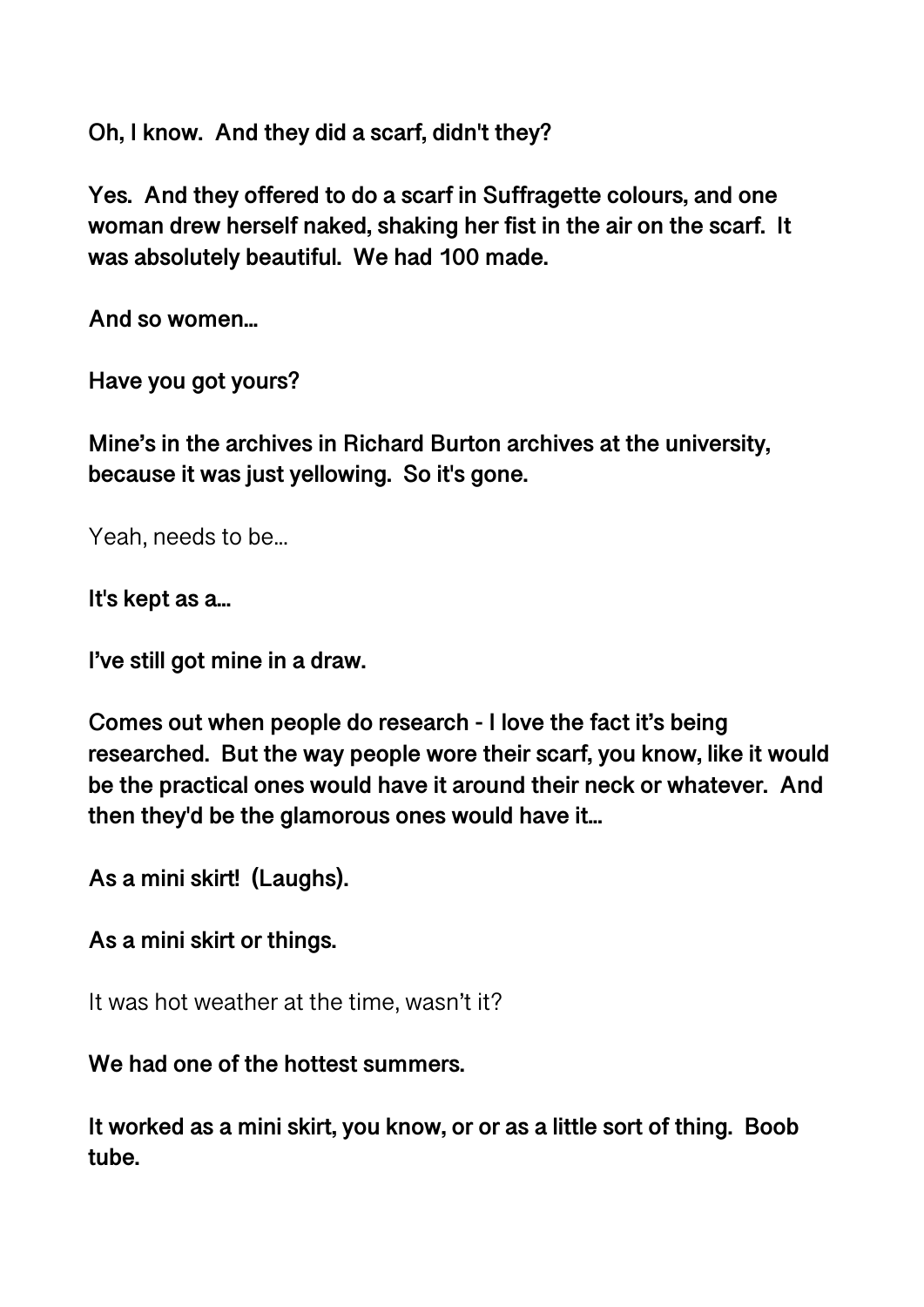# **Yeah. It was brilliant. The way people just used their...**

So the end of the first day, when you went to bed that night, did you think yes, we're going to make it all the way to Greenham?

**Yes, yes, but just fear, a bit of fear about we are responsible. I just felt really responsible, and hoped that wherever we went - and I think I can't say, I enjoyed, I enjoyed little moments of the, of the of the walk. I enjoyed little moments. But I think there was this overwhelming thing for both of us at the end of each day, as we were approaching our destination, that it - the arrangements were happening.** 

**Everybody had to be fed and slept somewhere.** 

**I mean, today, you'd have your credit card, and if you were really desperate, you could just go and stick it on on a credit card or whatever. There'd be that at the back of your head, but we didn't have any money (laughs). You know, and we had a few - most of it worked well, didn't it? Bristol was a disappointment.** 

Did you stay at Bristol?

# **Yes. Yes.**

For the night, and did...

# **Church hall.**

...EP Thompson's wife...

# **Yes. Dorothy Thompson.**

What did she talk about?

**God, I can't remember.**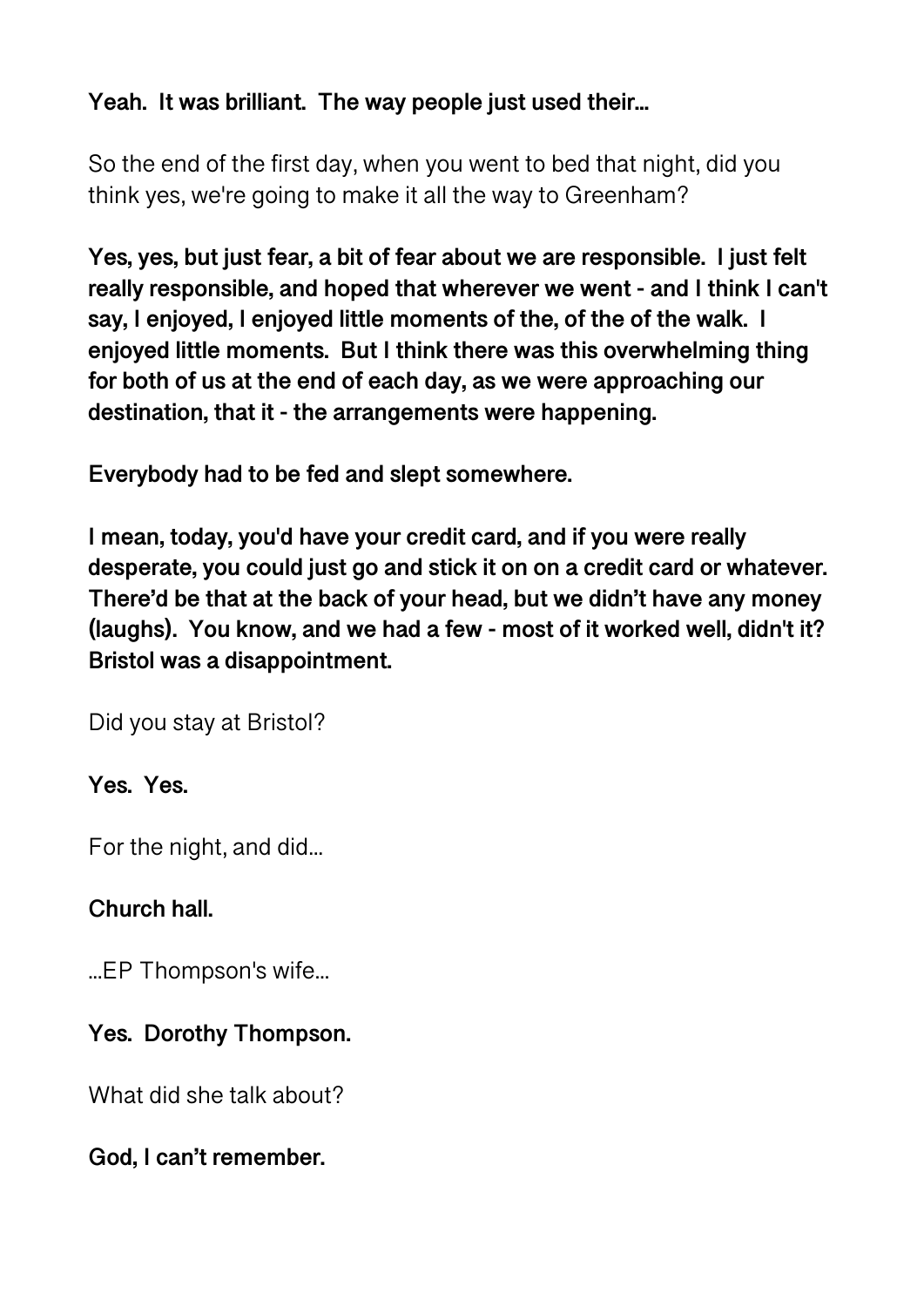**Can't remember.** 

**Remember, we were busy trying, because also people have things like there was one lady was a diabetic. She left her diabetic stuff at one of these spots, because we had little spots on the way where we'd stop, you know, little stops for um....** 

**Oh, and Silver drove a van.** 

**Yes, with all our stuff. But we was like having to go back, find this, hope it was there - there were sort of like mini emergencies along the way which we had to do deal with.** 

**Yes, it's a lot of logistics to sort out.** 

Helen Johns was with you, wasn't she?

**Yes.** 

She was, had been a nurse, I think, hadn't she?

**Yes, yes.** 

**Yes.** 

She must have been useful?

**She was, yes. We had to submit to foot inspection every day.** 

**Some people had really bad problems with their feet because of the heat. You know...** 

Yes, I was trying to think back and remembering the summer of '85...

**Very, very hot.**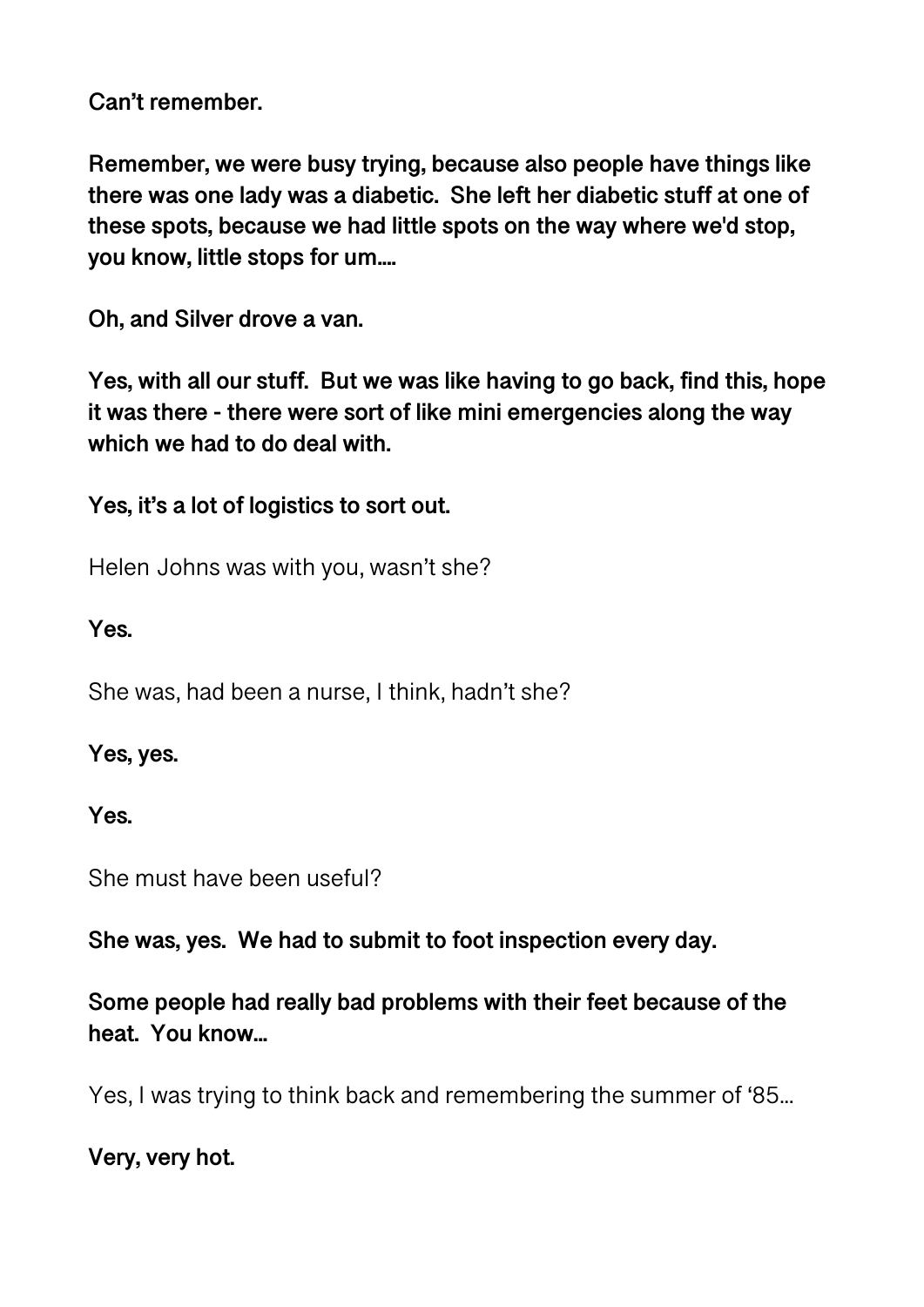# **Very hot, lovely.**

# **August.**

So what sort of reception did you get as you moved through small towns?

**Bewilderment, mild curiosity.** 

Support?

**Not that much, no I don't think so.** 

**People took, we had this discussions - in the evening we would meet together. Oh, can I just bring in about the lads?** 

**Umm.** 

**That when we left Cardiff - the lads - when we left Cardiff, and the first day we went to Newport, there was a lot of people who walked on that first day with us to Newport. And there were three young students who wanted to continue and they came and asked didn't they?** 

**Two of them were bathroom fitters.** 

**Yes. Were they? I thought one was a student?** 

**No. Steve, and whatever the other one was called. Um, they were bathroom fitters, posh bathrooms.** 

**One of them was doing - one of them was a student.** 

**I think there were four of them, actually, four lads.** 

**But they ended up with three, and they asked if they could come along with us, and we'd have to have this discussion and think, well, why not?**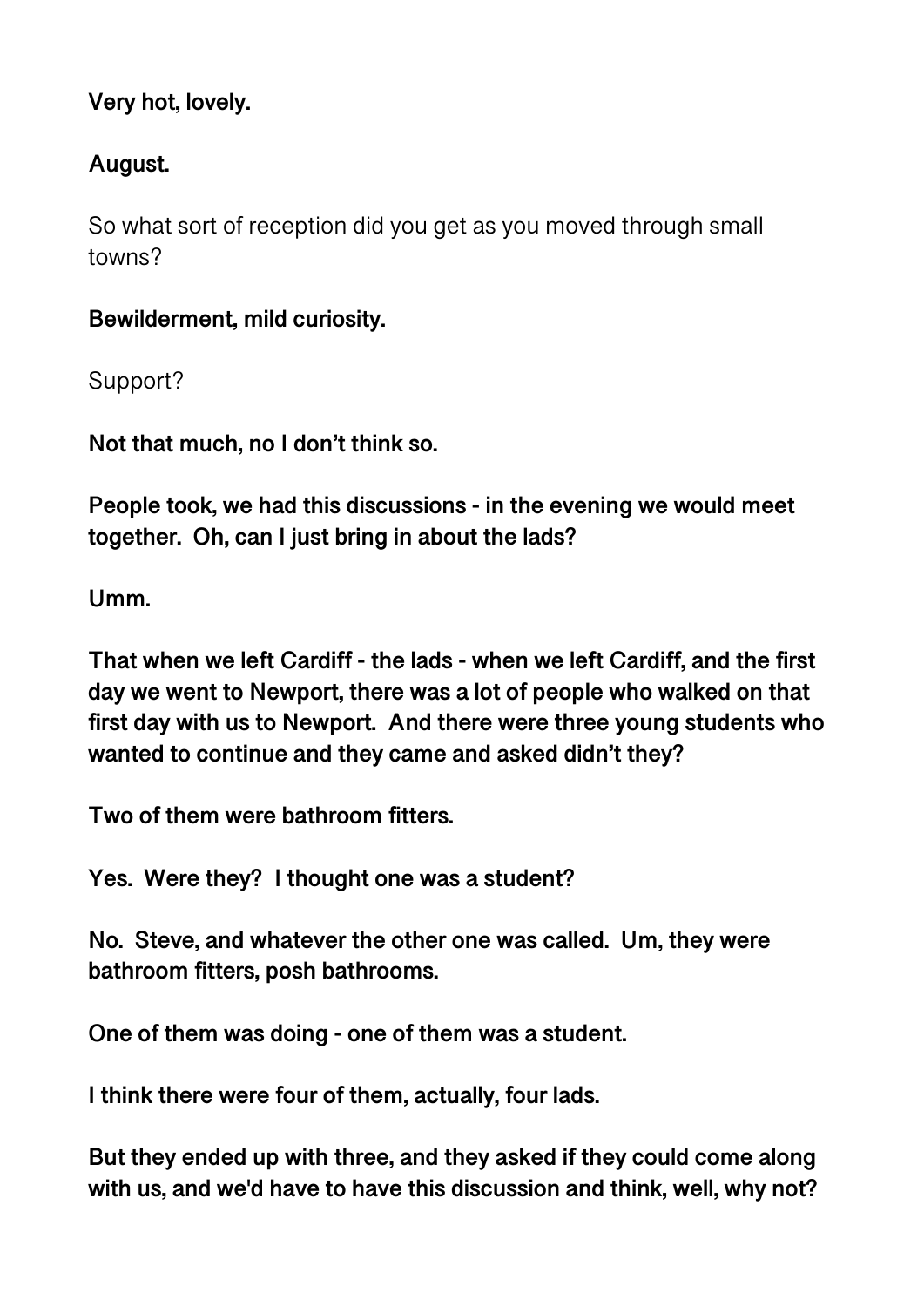**And they turned out to be very useful, because in the evenings, we'd have these, like a discussion about anything that had happened during the day, how we felt, any situation that had occurred, and they either looked after the children, or sort out, they'd sort things out. They used to do stuff.** 

**Yeah they were very good.** 

The practical stuff?

**Which was normally associated that women do in, in, in situations.** 

**But the bathroom fitters, the two, the two who worked in this posh bathroom place, they just give up their jobs after the first day, they said, they said 'We want to leave our jobs and come, and come with this.' So we thought oh.** 

**And if it hadn't been for one of them, we wouldn't have had a record of it, a photographic record, visual record, because none of us - we hadn't thought about taking cameras, there was all the other stuff going on. Not one out of the four of us had thought about taking a camera and taking a record of this. Because it wasn't sort of an event, if you see what I mean in that sense - where you do an event a day, and you sort out the um, the media and all that sort of thing. So if it hadn't been him, we wouldn't have had that lovely set of photographs, which some of us sort of have bits made.** 

Did the other women find it easy to be part of the decisions and group discussions and things, because...

**Once we started on the walk, we didn't make decisions as such. It was made by the group.** 

And did they find it easy to participate?

**Yes.**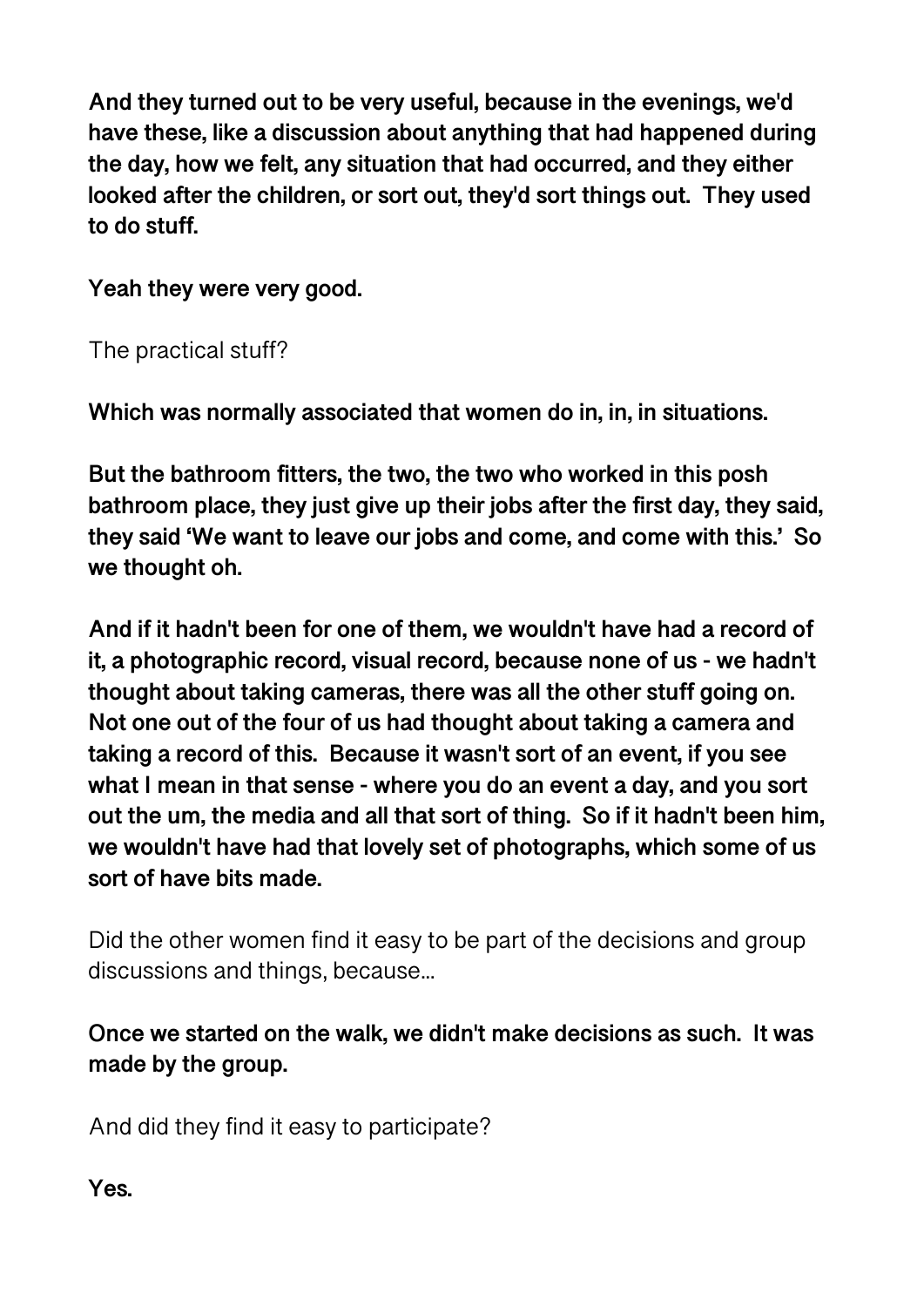**I think so. I think we were a very tolerant group of each other, and everybody had, um, without it being stated right, without being asked, everybody listened to everybody, and didn't talk over anybody. So there was this quietness while it went round. And everybody said their piece.** 

**That was particularly so when we were discussing um, Lynee and Lyn's proposal to chain ourselves at the gates when we got there. Because the feeling was that we were not really achieving the kind of impact that we'd expected, that we'd wanted. So they said 'Let's', they said 'Well, the Suffragettes had to', they said 'We need to up the ante, the Suffragettes had to do more and more kind of striking, daring things. So let's do what they did and chain ourselves when we get there.'** 

So where did you buy the chains?

**Marlborough! (Laughs). But that discussion was crucial, because we felt that whatever we did, we didn't want a small group to do it and then the rest of us feeling nervous or unhappy with this, you know, I, I very much felt we all had...** 

**...to say what we felt.** 

**And be part of this. Some were opposed. Do remember that meeting?** 

**Yes.** 

**Some were opposed. And the majority, in fact, sort of said 'Well, this', they were saying things like 'This, this wasn't what I came for.'** 

**Eunice, Eunice sorted it out.** 

**It was Eunice who was right halfway through and there was sort of like feelings of misgiving seemed stronger than the feelings of support for this idea, and Eunice just...**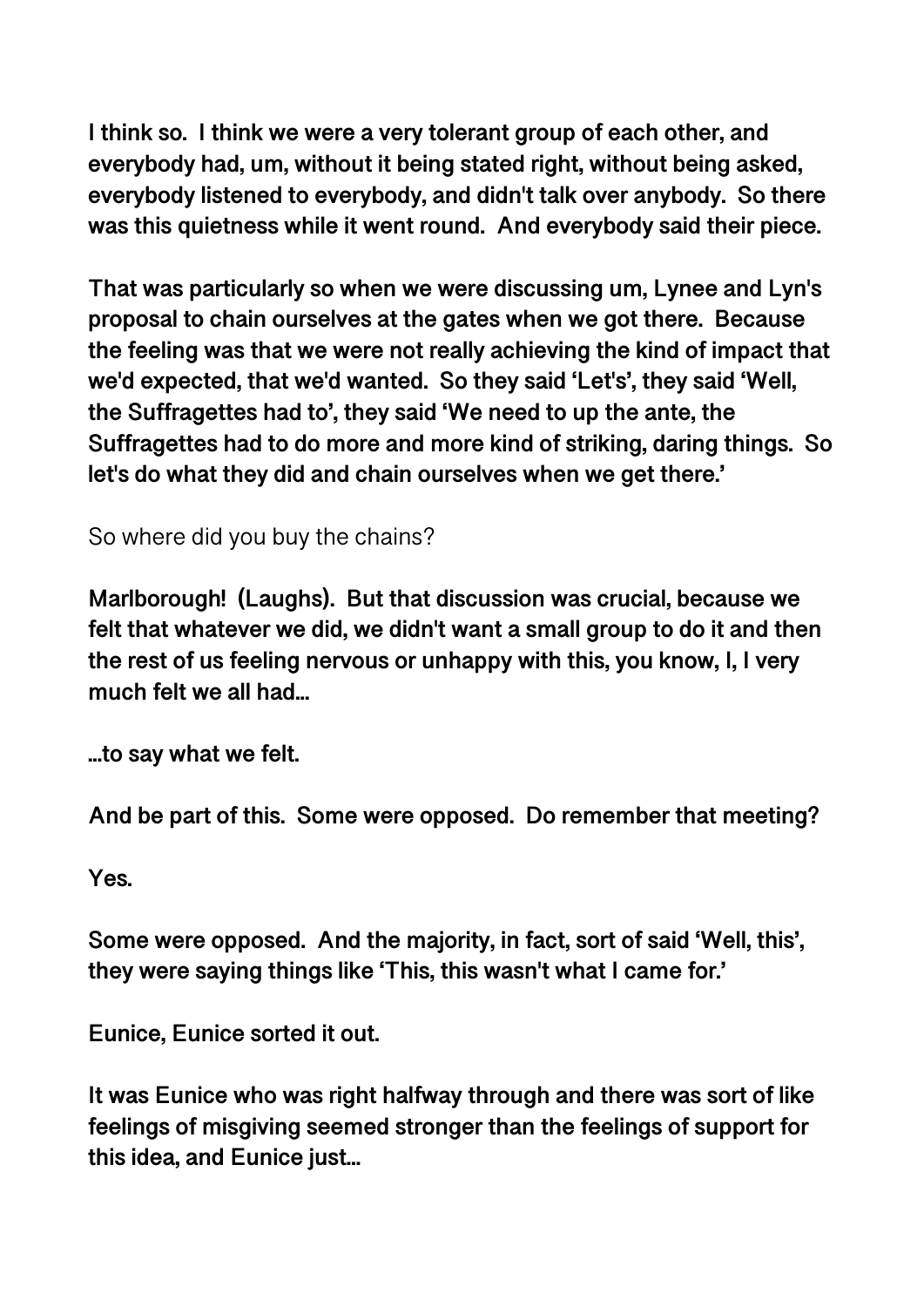**In her strident Welsh...** 

**Yes, she said 'What are we all, what are we all...'. Somebody had said 'Oh, it'll turn violent,' that was Talia.** 

**Yeah.** 

**Talia had said 'Oh make no bones, make no mistake this will turn violent. Policeman's heads, policeman's helmets - not heads, policeman's helmets will roll, they will react with violence,' and she was not saying this as a reason for not doing it. She was saying it as a kind of...** 

**Warning, really.**

**Warning. 'I'm an activist I know about these things. This is what will happen.' And so when it got to Eunice - so Talia had spoken, and that made people, the women who were nervous, even more nervous, and then I was sort of, (laughs), I was wanting to kind of shut Talia up, really, because I wanted there to be unanimity.** 

**Because we had just sorted this out between us. We thought this is what we have, we have to do a stunt.** 

**We have to do something.** 

**We have to do something.** 

**But we all have to be behind it. It can't divide us.** 

**Yeah, we decided on that.** 

**It can't divide us. So somehow we have to get all on board with this. And then Eunice said, do you remember, she said, she said (adopts Welsh accent) 'What are we all so afraid off? So what if a few helmets roll - what's worse than a nuclear war? I'll do it.'**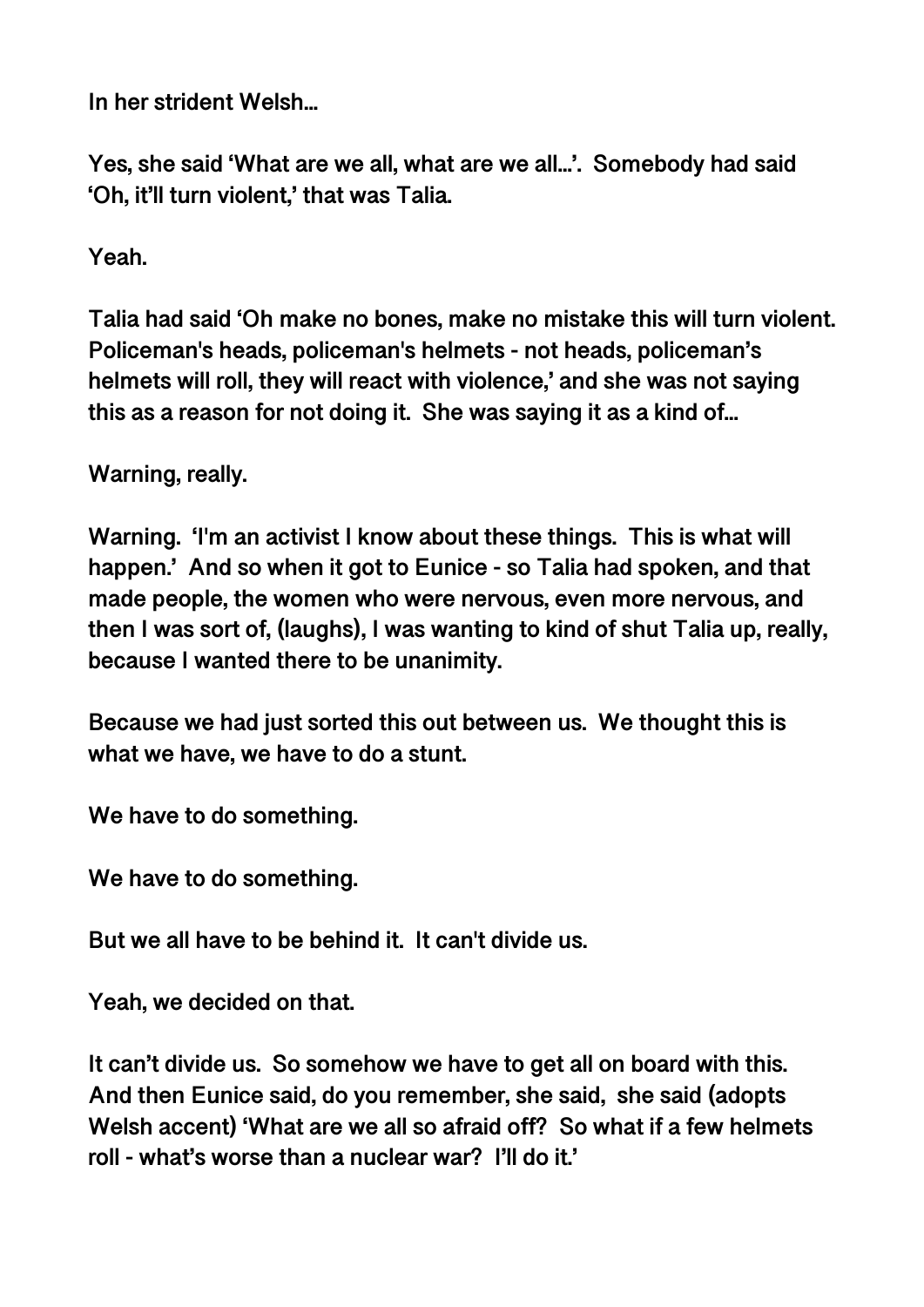Was that it, then?

**Yeah.** 

**It was so strong that was so decisive.** 

**And coming from an older woman - coming from, in a sense she was 65, but 65 back in the early '70s was quite a lot.** 

**She was glamorous. She had white hair.** 

**Yes. But she was like, you know, she wasn't a young, a young activist saying this, this is one of our older members. Our older sort of group saying this, um, and that people thought that we are then.** 

**Every person who spoke after that just said...** 

**Fine.** 

**Fine, I agree with you. There was just two animal rights activists who said 'We can't be part of this because of our animal rights stuff. It would um, we don't want to - we might get arrested, and we can't risk that because of our animal rights.'** 

**Well, because they'd be recognised and whatever else, which is fair enough.** 

**Yeah.** 

And um, how, you have a police escort most of - all of the way?

**Yes.** 

How did you get on...

### **Oh they were bonkers, half of them.**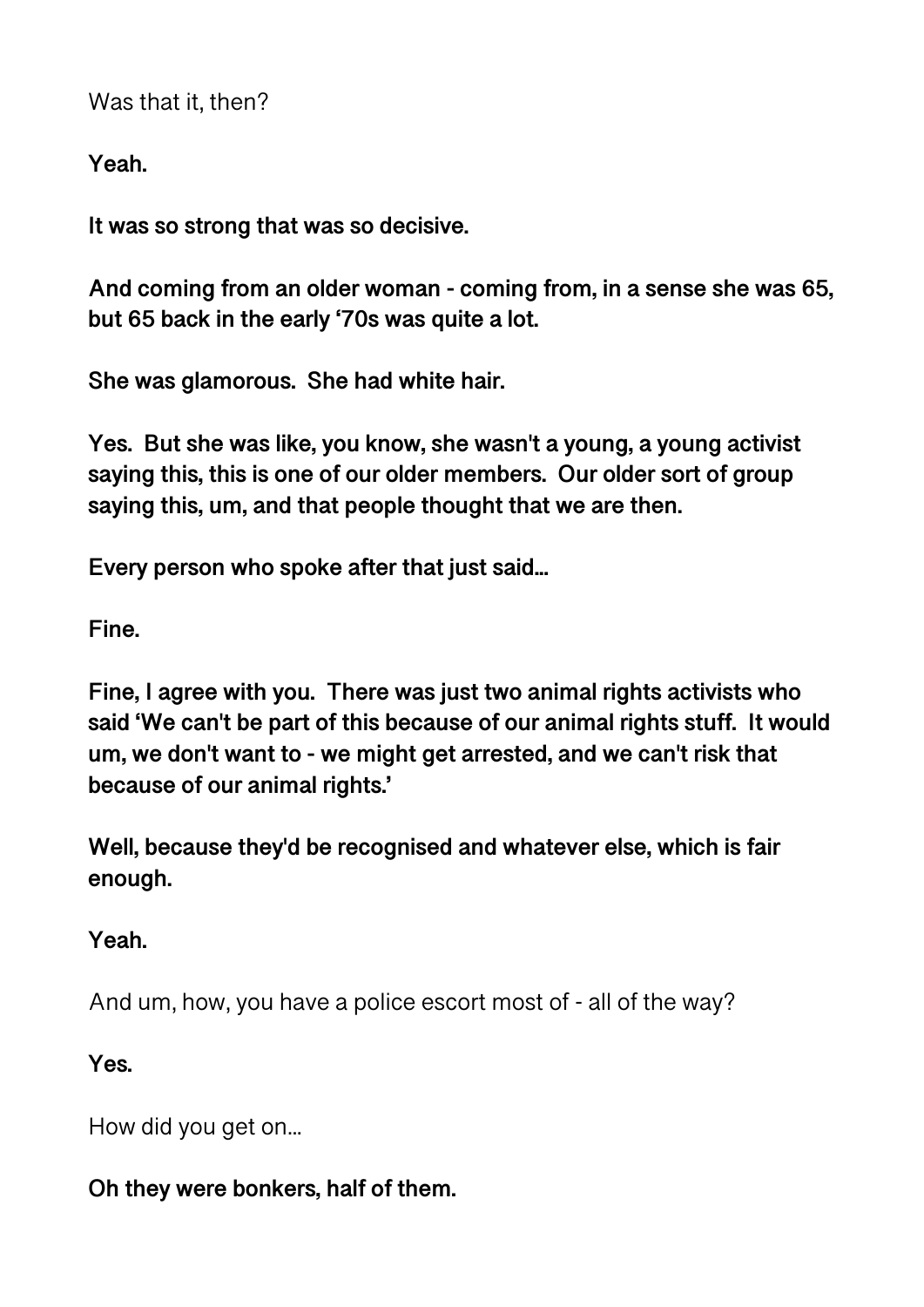Presumably it changed from county to county?

**Yes, we have the county border. And we'd have like the border sort of meeting, and quite often it'd be like, well, we were really bolshy, I think.** 

**You were.** 

**No, I just think, you were as well.** 

**No, you were.** 

**It was like, we're going - 'We went, you know, we're concerned for you ladies. And you know, for the road situation. This is a busy road, and we're concerned for you ladies. So we'd like you to walk down this bit.' And we'd go 'Sorry, mate. We're walking down this bit.' And we just walked down where we wanted. We didn't listen, did we? We just walked where we wanted. The way we said.** 

**Yes we did, we did.** 

Did they receive that with good nature?

**Well, I think today, they, the fact that you're a female have would have nothing to do with moving your way. I think there was still this almost wariness maybe of these women with pushchairs. Are we going to have a confrontation here? And what's that going to look like? Well today public image is irrelevant. So you know, they, that was part of it. So we got where we wanted. We had one strange, well, he was quite funny really, police bike rider whose backpack was full of - he signed our petition thing, because we had a petition thing going as well. And we signed his, and he had a whole load of them about everything to do with North Devon, you know, from roads being...** 

**Was it?**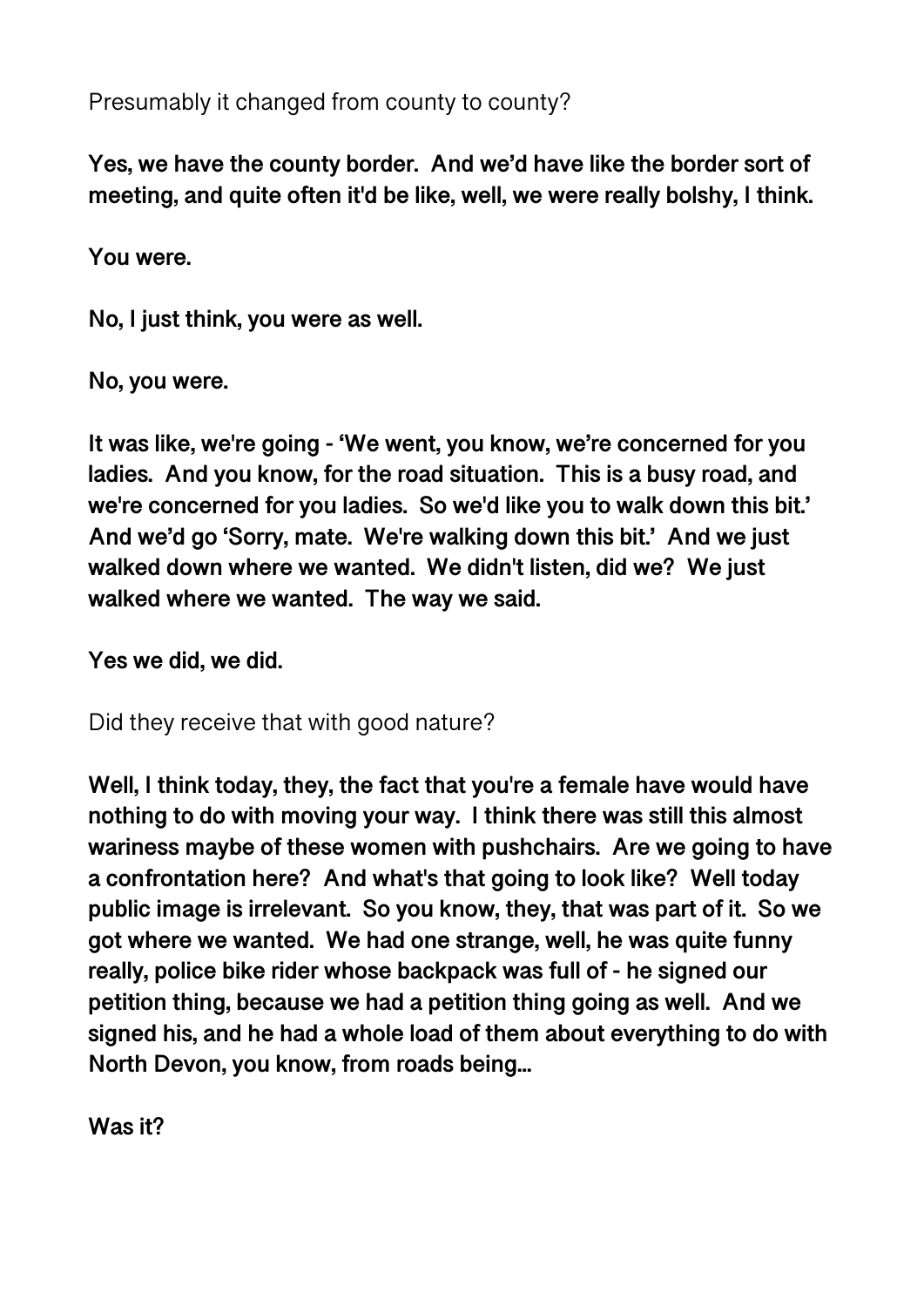**Yeah, he had a whole load of in his backpack, and he had all these serious ones, it was 'Oh yeah, that's an interesting position, I'll sign that.' Odd. But there we are. He obviously drove around his patch getting petitions about a trunk road or something. But anyway, um.** 

So it took how long? 9 days or 10 days?

**10 days. And then the night before we were due to go there, a few of us went up in the van to Fleet Street, as it was then, that's where all the papers were. Um, to try and get some sort of 'Look this this stunt, this action's going on at Greenham common', and nobody wanted to know.** 

**I'd been ringing them up - I was spending - the march would leave, and I was spending the whole morning feeding coins into - because pre mobile phone - feeding coins into call boxes, or on some kind supporter's phone in their house, phoning newspapers and TVs, you know and BBC and ITV and stuff, um trying to get them to give us some coverage, and they just didn't want to know. I remember someone...** 

Why do you think that was?

**Oh, peace. Boring. We did that last year.** 

**We had good coverage in Wales, because - I'll show you afterwards because we had some good coverage in Wales from the Western Mail, and anything going on in Wales, Welsh newspapers give them coverage, which - I'm not undermining, but they do you know. But once we crossed over into anything, there was nothing. We had an East German, they turned up. These Germans filmed it.** 

So how did they know?

**I don't know. You tell me! (Laughs).** 

**Don't know. They - ah, I'll tell you how they knew about it. Exactly. Because we did have excellent coverage in the Morning Star.**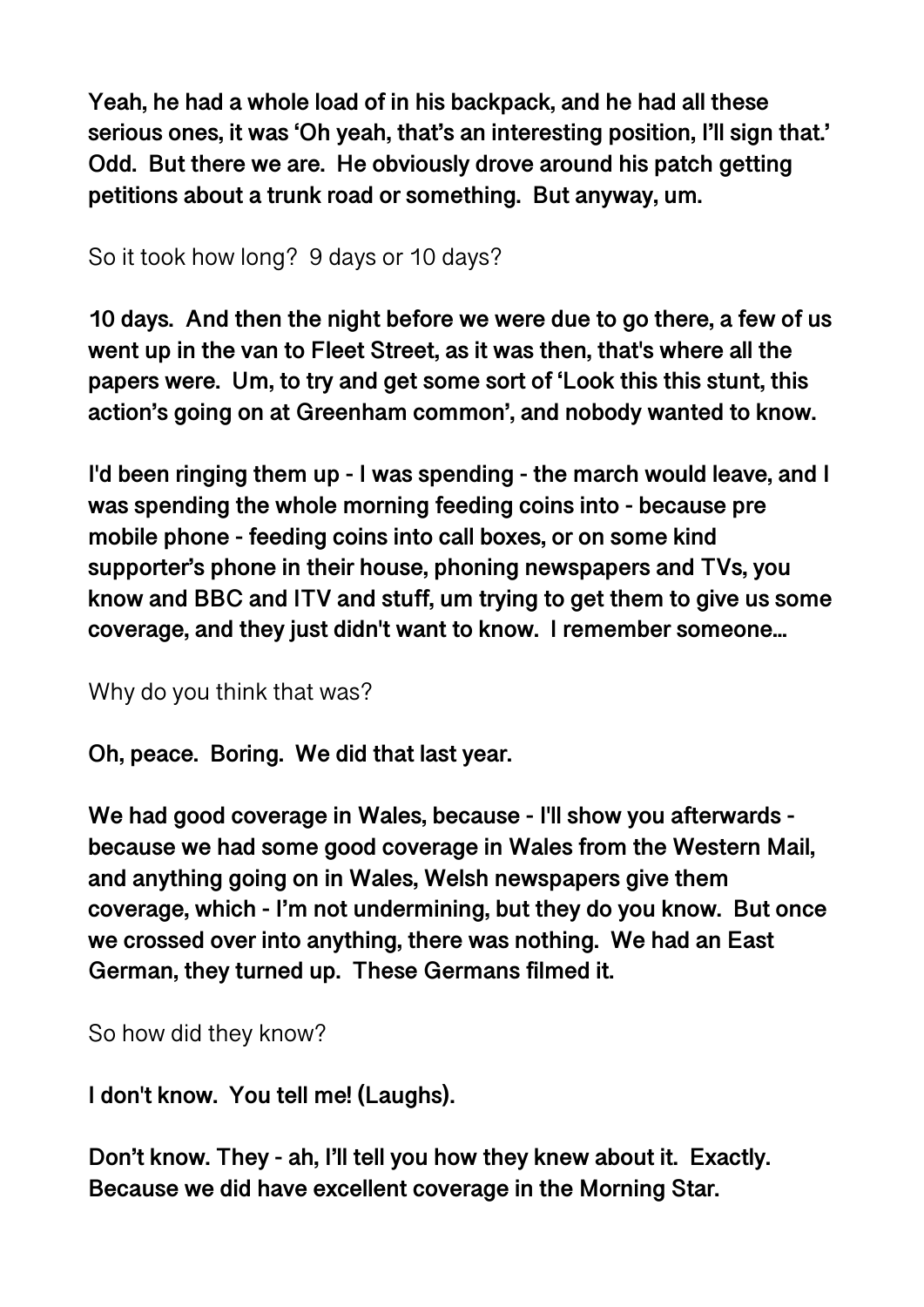**Oh, yes. We had - yes. Yes, that's right.** 

**Because it was against American cruise missiles.** 

**Yeah.** 

**So good coverage in Morning Star. So that fed through into USSR, which fed down into East Germany. Yeah.** 

**So we sat in the back of the car, wasn't it? The back of these...** 

So did you arrive in the morning or?

**Well we arrived, what we did - the following day a group of us, who was it? Me...** 

**It was you, Helen.** 

**Lynee and Lynn.** 

**Yes.** 

**And we turned up. They went and - it was quite early, wasn't it?** 

**Very early, 7 o'clock.** 

**Yeah. And they went and chained themselves up by the front gate. And I read, we wrote between us all, we wrote the...** 

**I wrote, I wrote that at the pub, the night before.** 

**Oh that's right. But it was agreed by everybody. There was a few things changed.** 

**Our declaration.**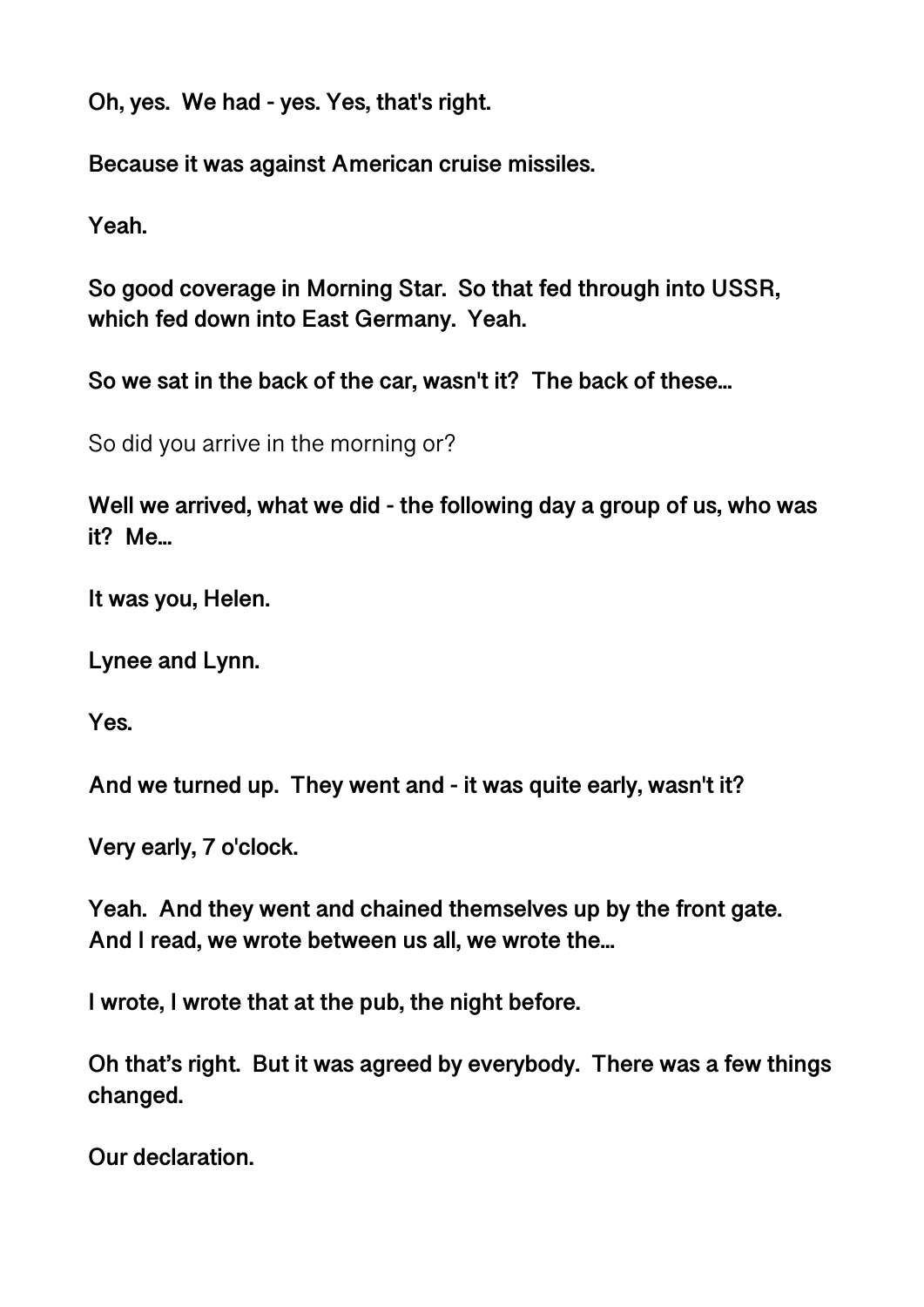**We had a declaration of what we're doing, why we're doing it, and it was changed a little bit. I know, because we have these bit discussions. In the end...** 

**It was quite good.** 

**I thought it was excellent. And um, we, I went up to the policeman at the gate to, to read this (laughs), and he thought, at the same time...** 

**He said 'You're early'.** 

**He said 'You're early', and I thought, and paranoia, I thought jesus, they knew we were coming!** 

**Because of Talia again...** 

**Because of Talia...** 

**Had suggested, she said 'Oh, there'll be around the corner.'** 

**Because it's a military base.** 

**'There'll be buses full of riot police waiting around the corner. They're bound to know what we're up to. This is the state we're dealing with here. They're bound to know what we're up to. They'll be - they'll be ready for us.'** 

**So when he said 'You're early', he took me totally aback and I thought, oh my god, they did know we were coming. And then he starts talking about and I said 'What?' 'Well, you're not normally here at this time.' 'I've never been here before'. So we had this ridiculous conversation right, about - 'Well, what you're talking about we have cleaners.' I said 'I'm not a bloody cleaner!' You know, sort of, look at these women, they're chaining themselves to the railings, and he had a real sort of Berkshire slow, accent, and he said (adopts accent) 'Oh, that's interesting.' And then at the same time as this is happening, behind me**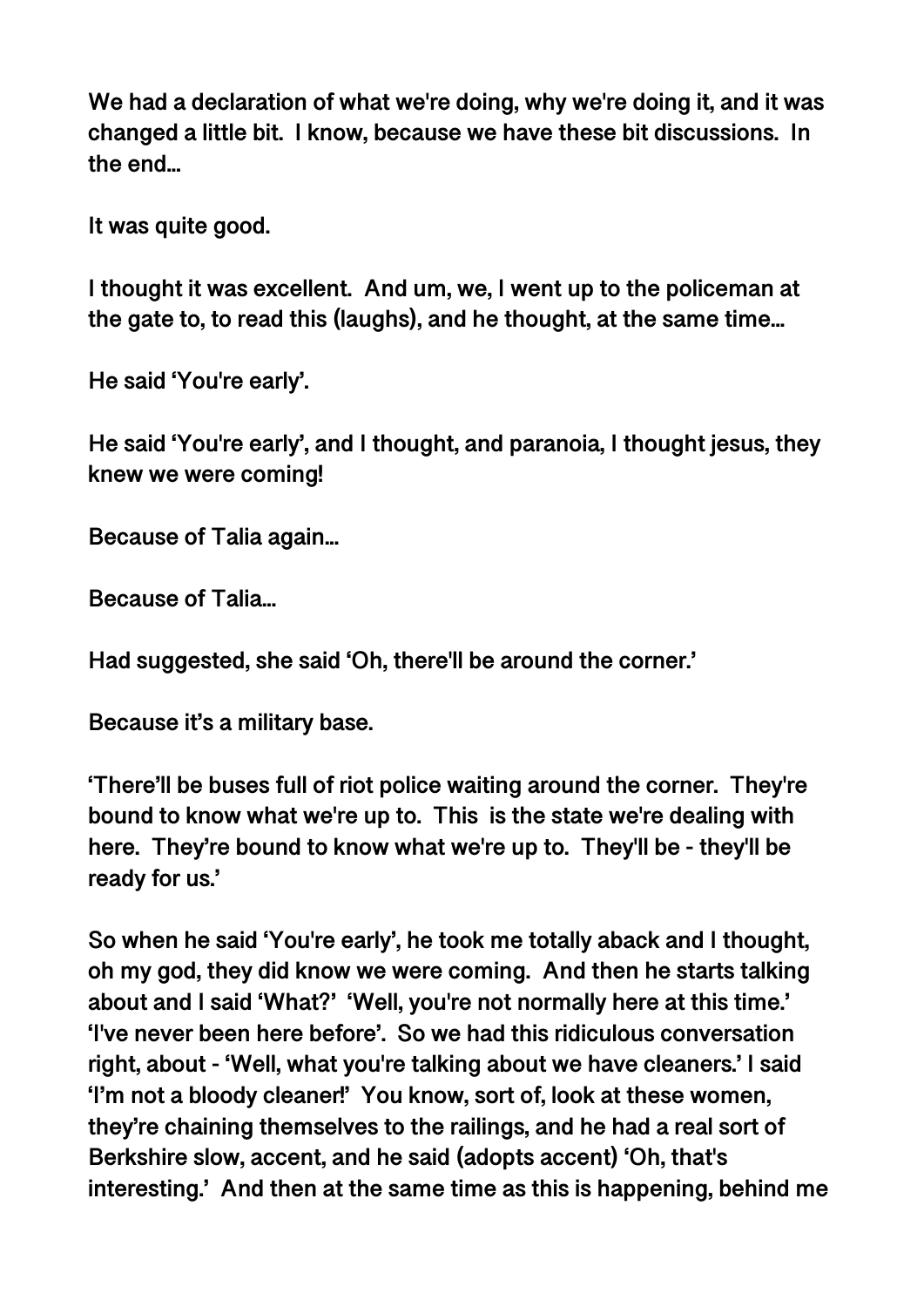**a car screeches to a halt, behind me on the main road, and these women get out and start making the most god awful noise. And they were a bunch of cleaners.** 

**Yes. Keeners, not cleaners.** 

**Keeners. Yes, and it was like...** 

**They were meant to be supportive.** 

**Supportive, but it was like were keening at highest, and I turned around and said...** 

**They were mourning, it was a mourning cry for...** 

**Yeah. So I turned and said 'will you bloody shut up, will you, I'm trying to read this!'. Very peaceful.** 

**Wonderful farcical thing.** 

**Farcical thing, you know.** 

**The one policeman - the women chained up looking on, the keeners, and I'm saying 'Shut up, I'm trying to read this.'** 

So what happened next, you read your declarations?

**Well then...** 

PC Plod is stood there, you're chained up.

**Well then he says 'I'll let you - I'll let the American authorities know.' 'Yeah okay', well they're not doing, but I said 'Well you know, you won't be able to get them off because they're chained to the railing.' He seemed to find this as like, well normal. Maybe he'd read up on the Suffragettes and thought this is what women do?**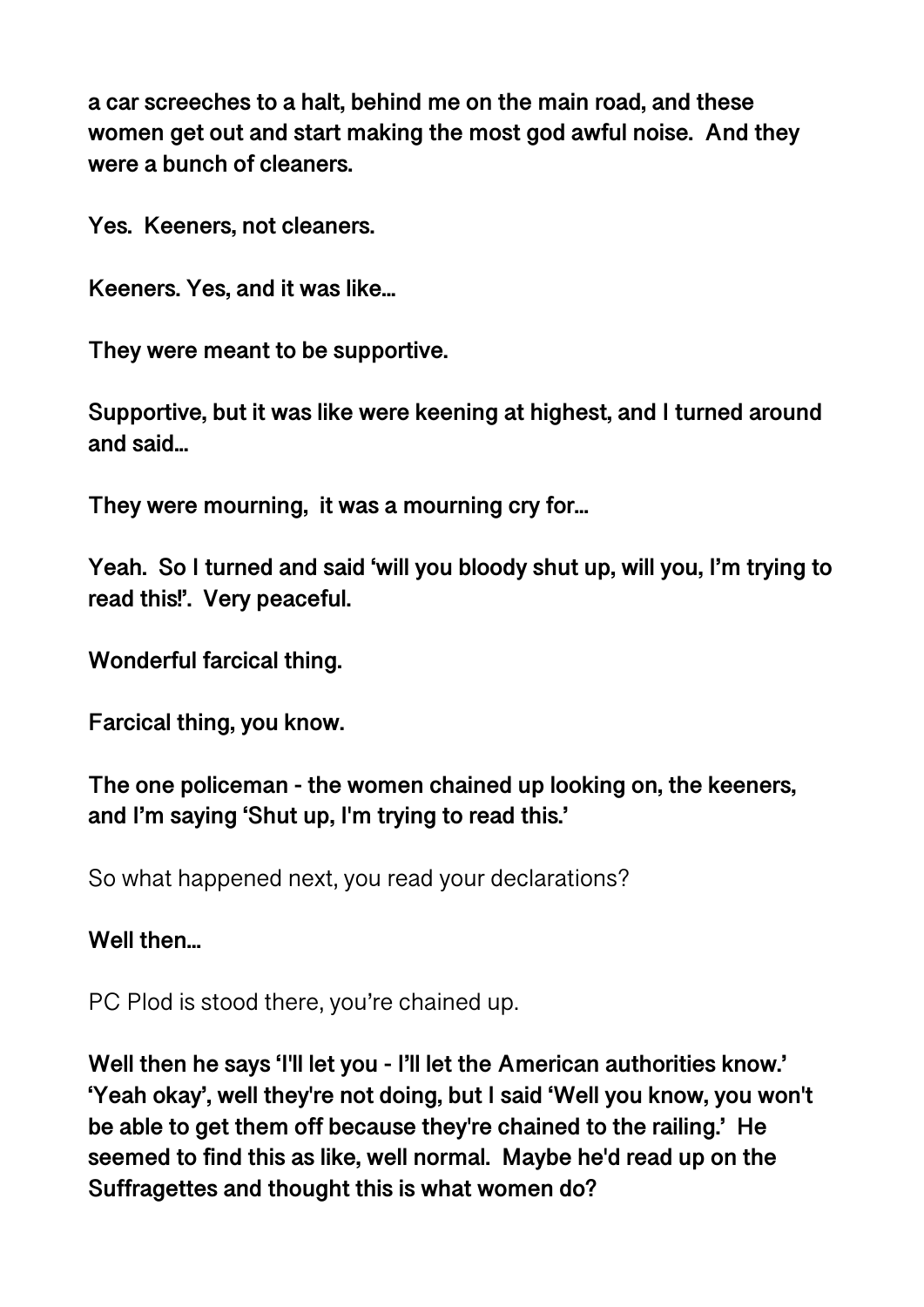This was his moment?

**This was his moment!** 

**The rest of the march...** 

**Then turned up.** 

**...which I was with, um, you know turned out later. And one of the police escorting us came up to me and he said 'Just to warn you that I think there's a group of people trying to supplant what you want to do. And there's some women there have chained themselves up, I just want to warn you that this has happened, you know.' He was entirely supportive of what we were doing. And I said 'Oh. Okay. Good!'** 

Did anyone come out to the base to talk to you?

**Well, later on these soldiers, later on they sent a car down and got in. They sent a car down from the commander, so I went in.** 

Was he British?

#### **No, American.**

He was American?

**Yeah. And I went in thinking oh, my god, you know, and, and he was very like, um, you know, very courteous asAmericans in these situations can be you know 'Can you sit down, madam' and so 'What's you know, what are you and your friends doing?' So I sort of explained this. Then he says 'So what would you like? What? What sort of...' What did he you say? 'The domestic arrangements? What domestic arrangements do you need?' And I thought what on earth is this man talking about? And he said 'Well, you know, you've got lots of people there.'**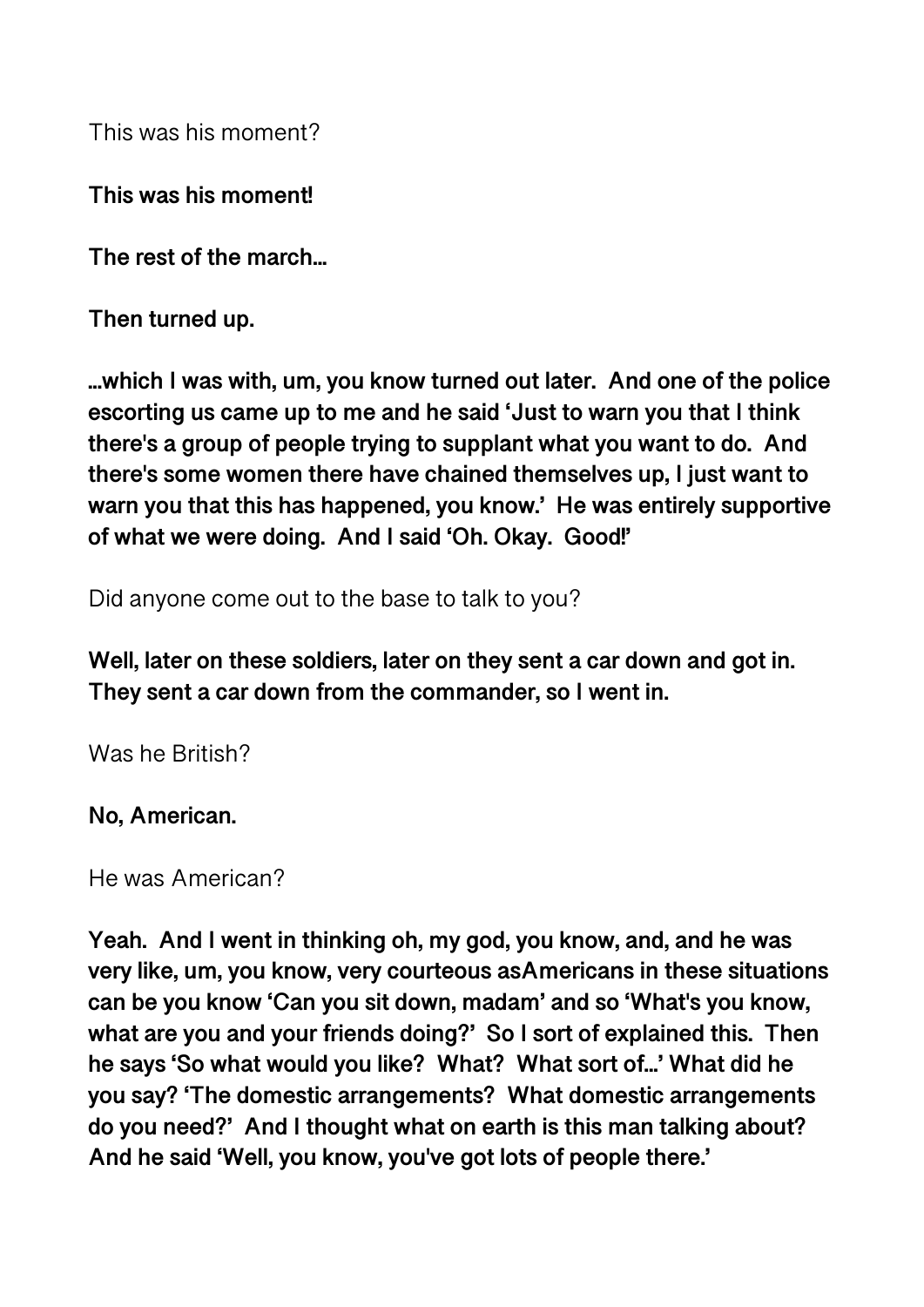**Got children.** 

**'You've got children.' I said 'Oh, well, we could do with a standpipe for water.'** 

**But we didn't know at that point that we were going to be staying longer than a night.** 

So did you have tents with you? Or were you just going to sleep...

**No, we slept open.** 

**We slept out in the open. We had sleeping bags.** 

**Because I remember waking up next to - what's her name, with a little baby, the little baby woke me up, came crawling over and poked me in the nose.** 

**Jan Tills?** 

**Jan Till's little one. Yes, we slept out in the open. But he did put the standpipe up for us to have water, because we were staying overnight and things. You know.** 

**Yeah.** 

So how long did each of you stay that time?

**Well, the thing is a lot of the people on the march, what they had, some of them were working - in fact most of them were working.** 

**They had jobs.** 

**And they'd taken their holidays to do this. So they had to get back for jobs, they had to get back, you know, we had left our children, and we had to go back home and sort things out. And there was all this sort of...**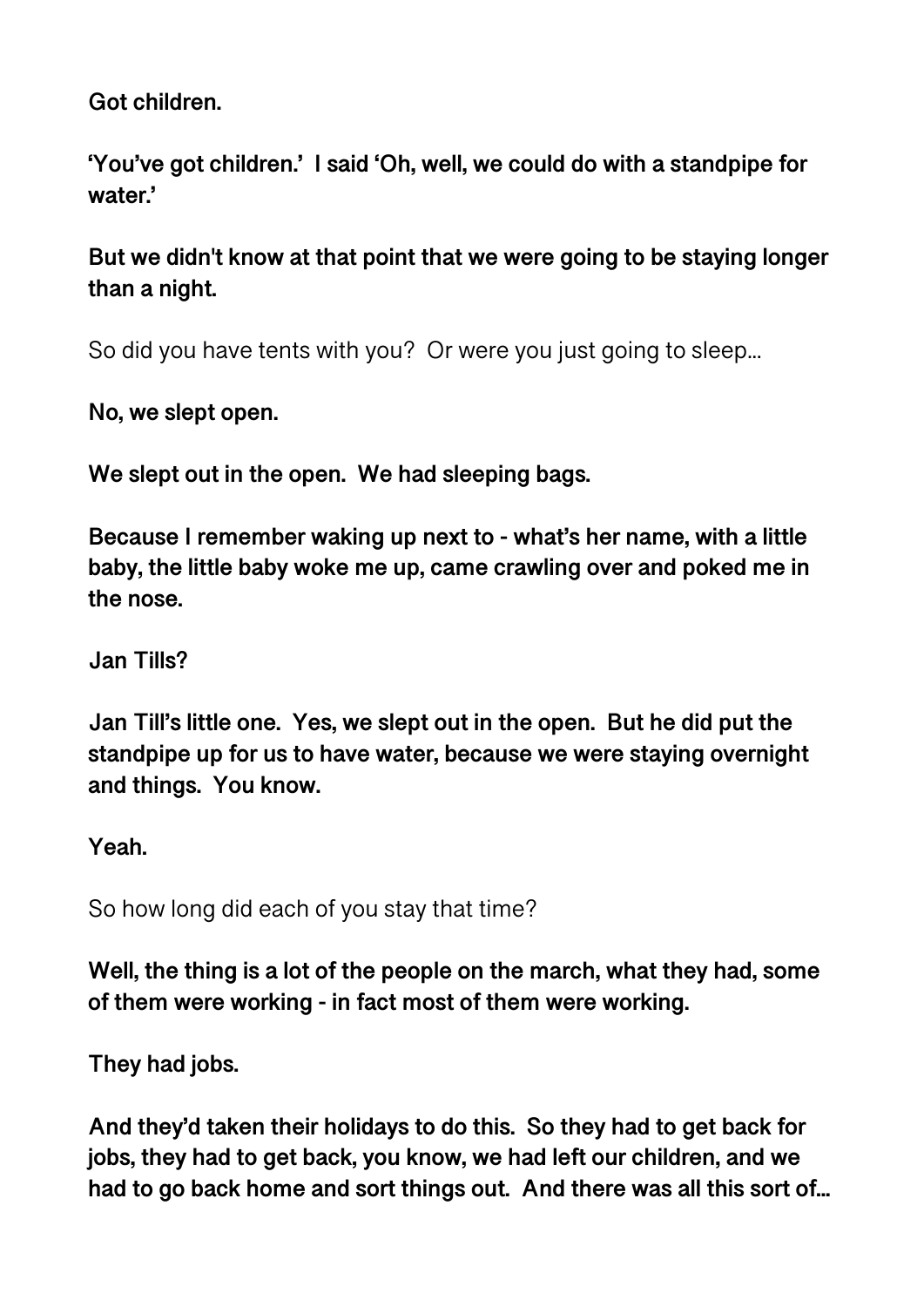**So how long did we stay? I think I stayed on for about a week to see what, just because the situation seemed so unresolved.** 

Must have been pretty fluid?

**Yes, it was. And it was very uncertain. We didn't know what was going to happen.** 

**Because what we wanted a debate. That's all we asked for was a debate. Yeah, sort of four way or two way, can't remember, a debate between us the, you know...** 

Civil defence?

**Yes, sort of people who are responsible, you know, in a media situation. So it's, you know, like you'd have today, you know.** 

**A public debate on the media, yes.** 

**And if they'd have just given us that, we'd have gone home being quite happy, I think and then just gone home.** 

Did they respond at all?

**No, no.** 

Not even a no? Just didn't respond?

**No, no, ignored it.** 

**I think a reporter did contact the Ministry of Defense, and they said 'Oh well, they can stay there as long as they like.'** 

**Weren't interested.**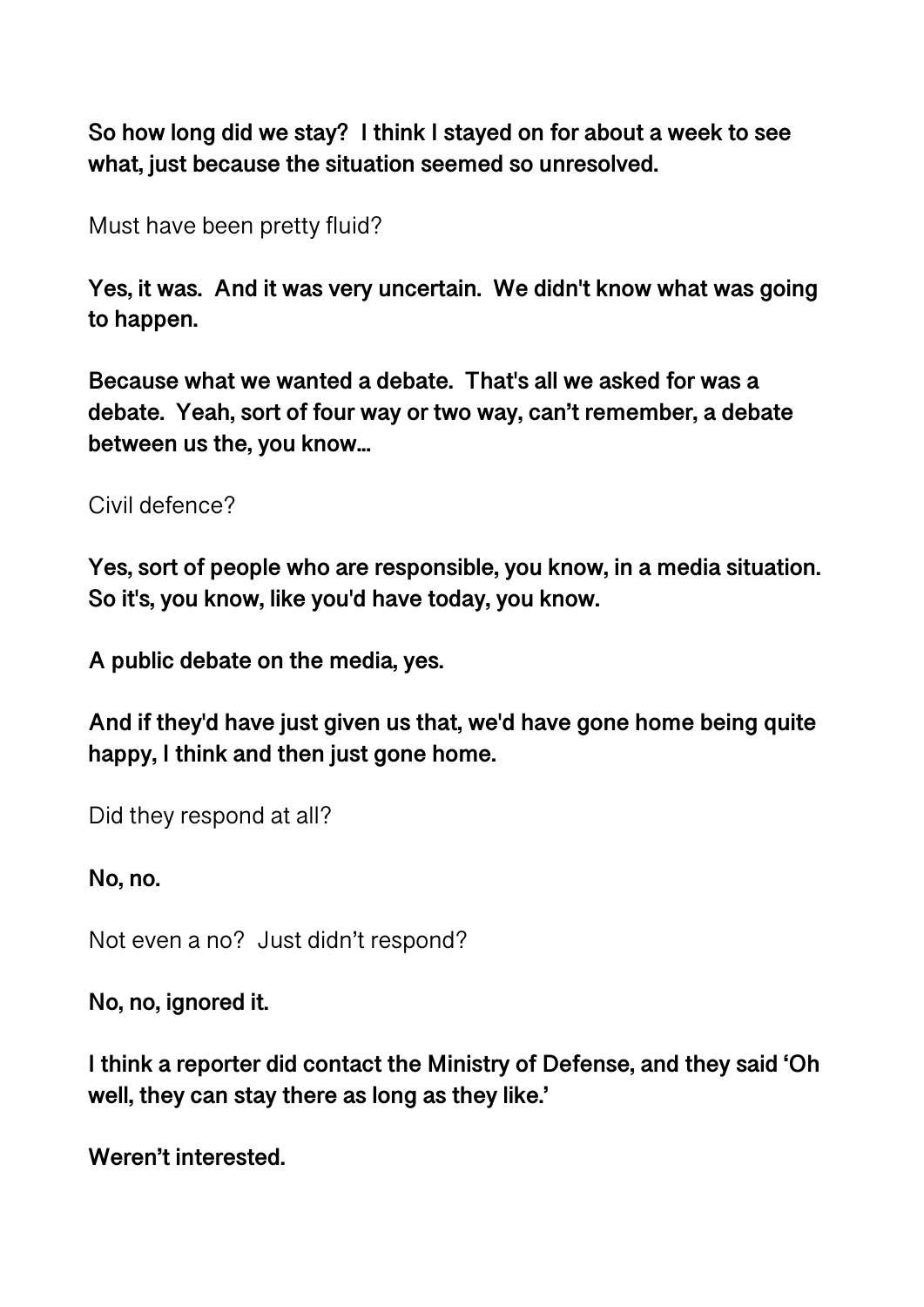# **Exactly!**

**Considering how much it cost them to police the place at one point. Yes.** 

**I remember - was it after a week, and we had very little interest from the press, from the media. And I remember after a week we went, and we'd been taking turns to be chained up all this time.** 

**Oh, that's right. Yes.** 

**And I went, there was a jumble sale in Newbury, organised by Newbury, CND, and we went to it and we got a whole load of clothes, and stockings, and tights and things, and dressed up, because I was getting fed up with this business of people being, women taking turns I thought, well, there's no point there's no...** 

**Oh that's right, yeah.** 

**We dressed up four dummies. We made four you know, life sized, drawing up, stuffed, you know stuffing, tights and clothes, you know, we made four kind of Greenham women dummies, and chained them up to the railings, and the next um, because what we couldn't get was any the few um, reporters who turned up just wanted pictures of women in chains. As was silly. They just wanted a picture of a woman in chains. And it didn't you know, that wasn't really the point. So the next one, this was a lovely actually - the next one he wandered up and he said, I forget which paper he was from, I don't know. He said, he said 'Okay, where are the, where are the chained women then?' and I just pointed to the fence and I said 'Oh they're over there.' So he came back and he said 'Okay, very funny'. And I said, I said 'Well, you want dummies in chains? So there you are.' And he said 'Fair enough. So, why are you here?' 'Well, thank you for asking. You're the first one who's asked.'**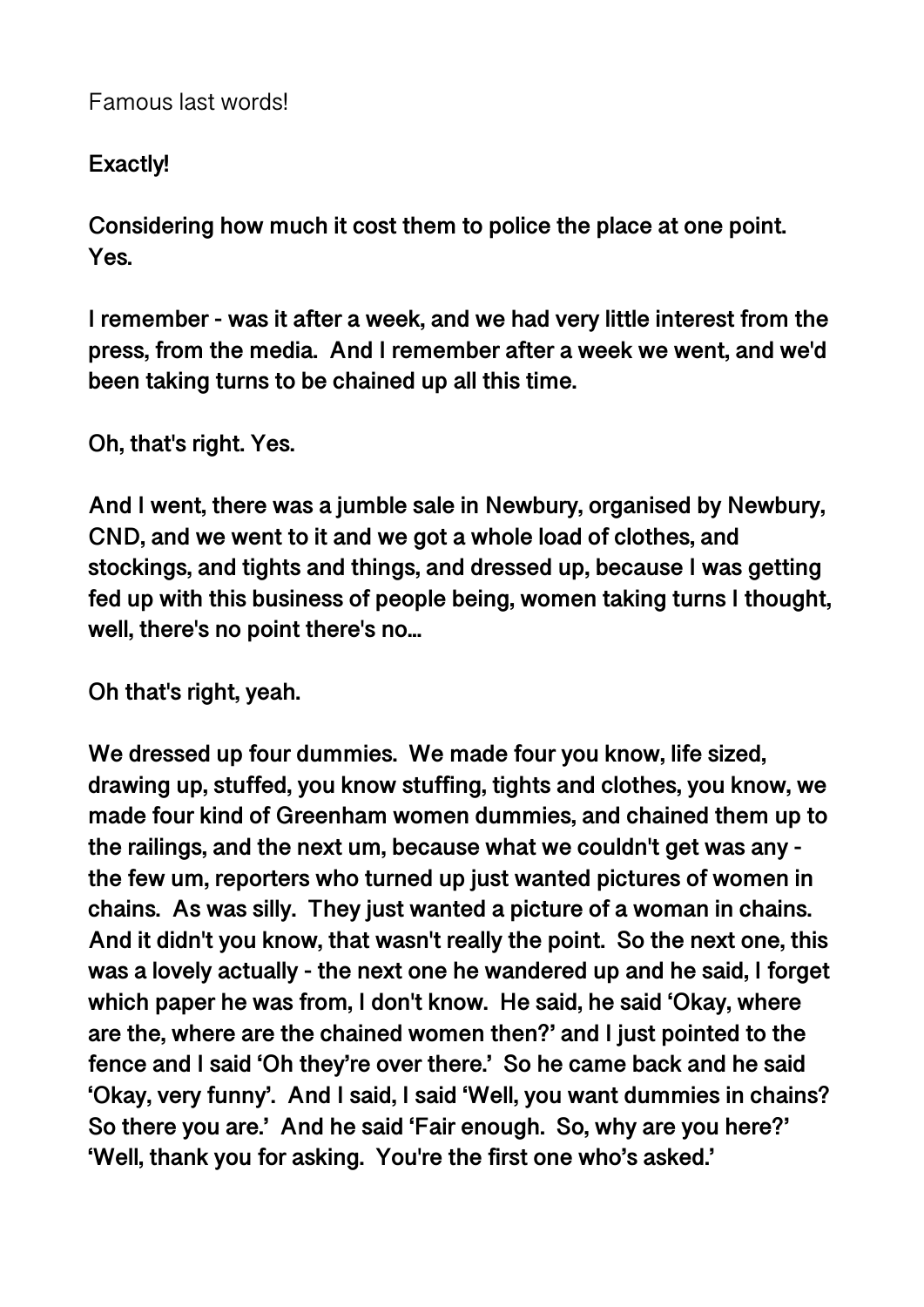# **That's right.**

Incredible.

**They just wanted that little image and then a little bit 'Women, peace women protest' - not the actual discussion about...** 

### **Why are you here? Just let's have an image, you know, yeah.**

Out of the group of women who did the walk to Greenham - I mean so much has been written about Greenham and feminism, were, did you think of yourself as a feminist at the time, when you were all, or at all?

**There were two women who were, who belonged, who were self identified as feminists, who belonged in a feminist um, group. Um, and they were the two who suggested that format of just when we were sitting around in circles, and the proposal to chain had come, and everybody was arguing about it, and talking in fact over each other, and not listening - and they said 'This is what we do in our group when there's dissent, everybody just goes around and you, one after the other you say briefly what's in your mind, but you don't comment. Nobody responds, you just say what you're thinking. And there's no argy-bargy or come back. Just one after the other.' That was how we got that, and they gave us that really valuable...** 

**But it had worked, it had worked earlier on, I think it had worked earlier on.** 

**But they introduced it earlier maybe, yes.** 

**But they did suggest that,** 

**And it was absolutely invaluable.** 

**Yes.**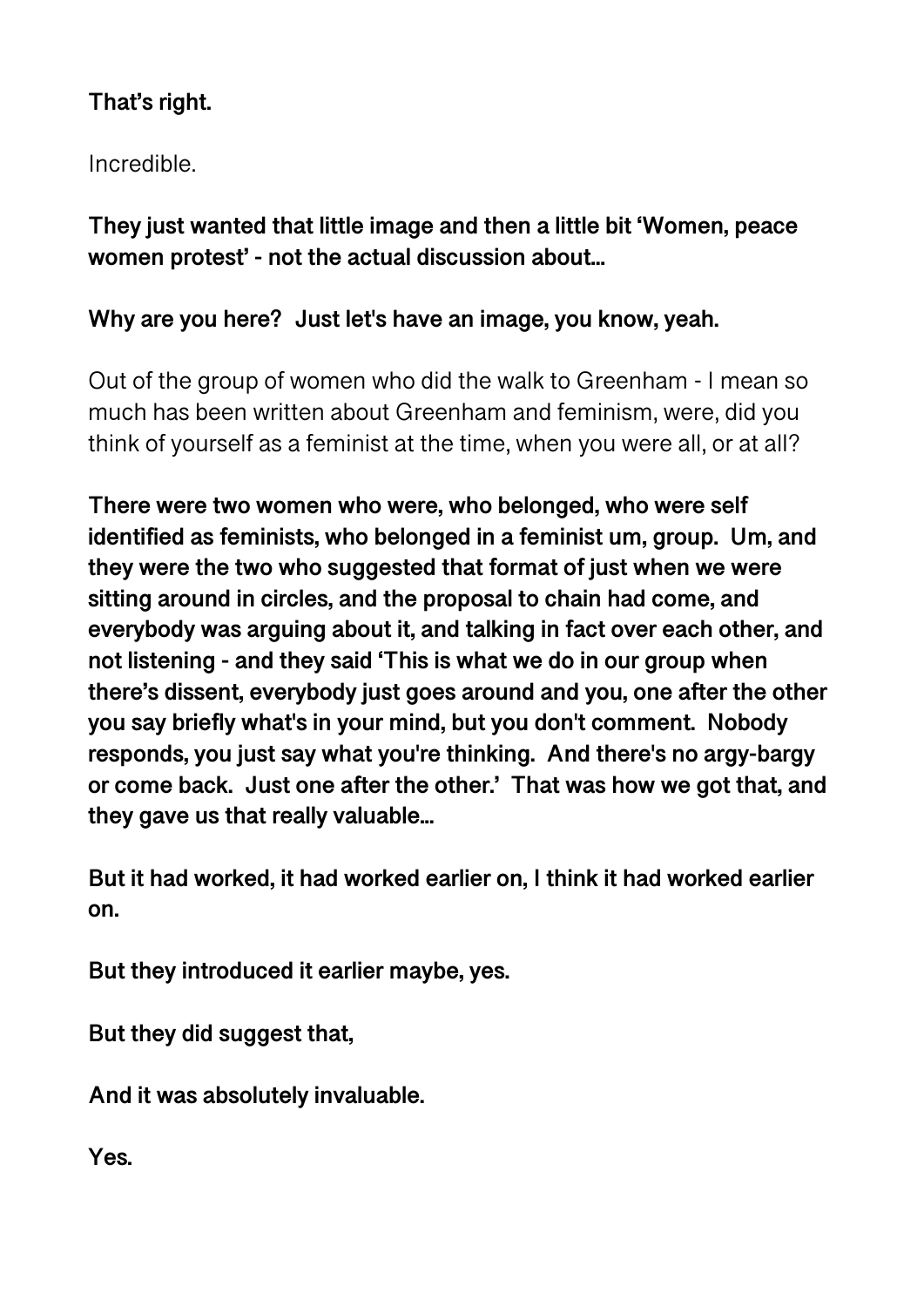## **Did you think of yourself as a feminist?**

**I did not consciously think of myself as 'I am a feminist'. But my, the way I behaved in my general life, or what I thought I wasn't - not untitled to, and what I thought, I didn't see any difference between me and guys. You know, what was between my legs was irrelevant, as far as I'm concerned. So therefore, I'd worked in a workshop where I was the only woman, but I was treated as one of the boy, as one of the lads. So not the lads, I was treated as one as the group within - in the college. We all went, had a drink together, we all were very supportive of each other. And I, and then I think, I think because of that, and yeah I was still very young as well. Because of that, I think I just felt myself as if I want to do something just because I'm a woman doesn't mean to say that should be a barrier. Didn't want any special attention. But I had the right to go for that job. I had the right to do this or I had the right to do, and later on, when I'd worked within the union set up in Ammanford as the trade council secretary, I spent an awful lot of my time in the company of guys at trade union conference in Wales, and meetings where you just have one or two women. And so you get - I didn't have, I never used to stand there say I am a feminist. It was just like, I'm entitled to speak so listen to me just like we just listened to him.** 

Just got on with it?

**That's how I sort of operated you know.** 

```
What about you, Ann?
```
**I had belonged in um, in women's groups in London. Yes. A women's group. Yes, it was a group run by Sheila Rowbotham, I say run by started by, really. Um, but then I became quite put off the direction that feminism took when it became very kind of militantly separatist.** 

I was thinking about the decision to make it an all women, um...

**Yes. Well, it wasn't an all women...**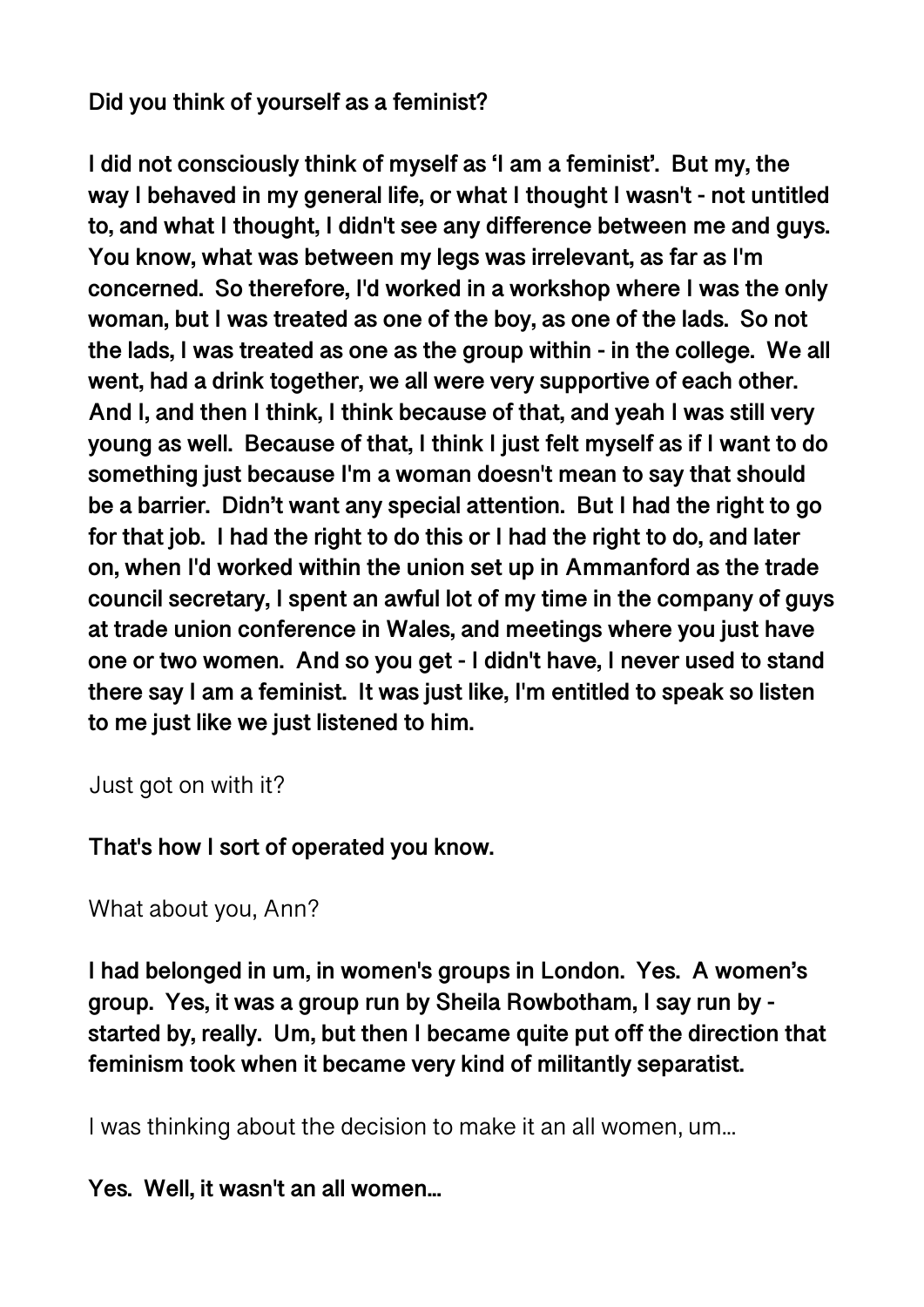Oh, the decision later?

**Yes. I mean, we decided to make it a women led thing, rather than um, a kind of women only thing, because we wanted support from women and men along the way. We just didn't want their voices to be, to drown out, we wanted it to promote women's voices, and women's point of view on this, on this topic, topic, topic sounds the wrong word.** 

**Issue.** 

**Issues. Yes.** 

So later on when they made that decision, were you at Greenham?

**No.** 

**Well we were going back and forth.** 

**We were going back and forth.** 

**And I was into I was still in charge of the money.** 

**Oh were you?** 

**I was still in charge of the money until we had that explosive meeting at the Charter House, the Quaker House. Where I said basically I just don't want to get, I just don't want to be involved with the money. And I disagree with what you're doing - is because I just, I've taken with me about £200, I think it was about £230, which back then was a lot of money. And I'd got that from going to the mine in, in in Ammanford at dinnertime, all the miners are there and they're all reading The Sun and whatever else and things and like 'Right I'm going down to Greenham. Would anybody like to donate anything because we need this that and the other.'**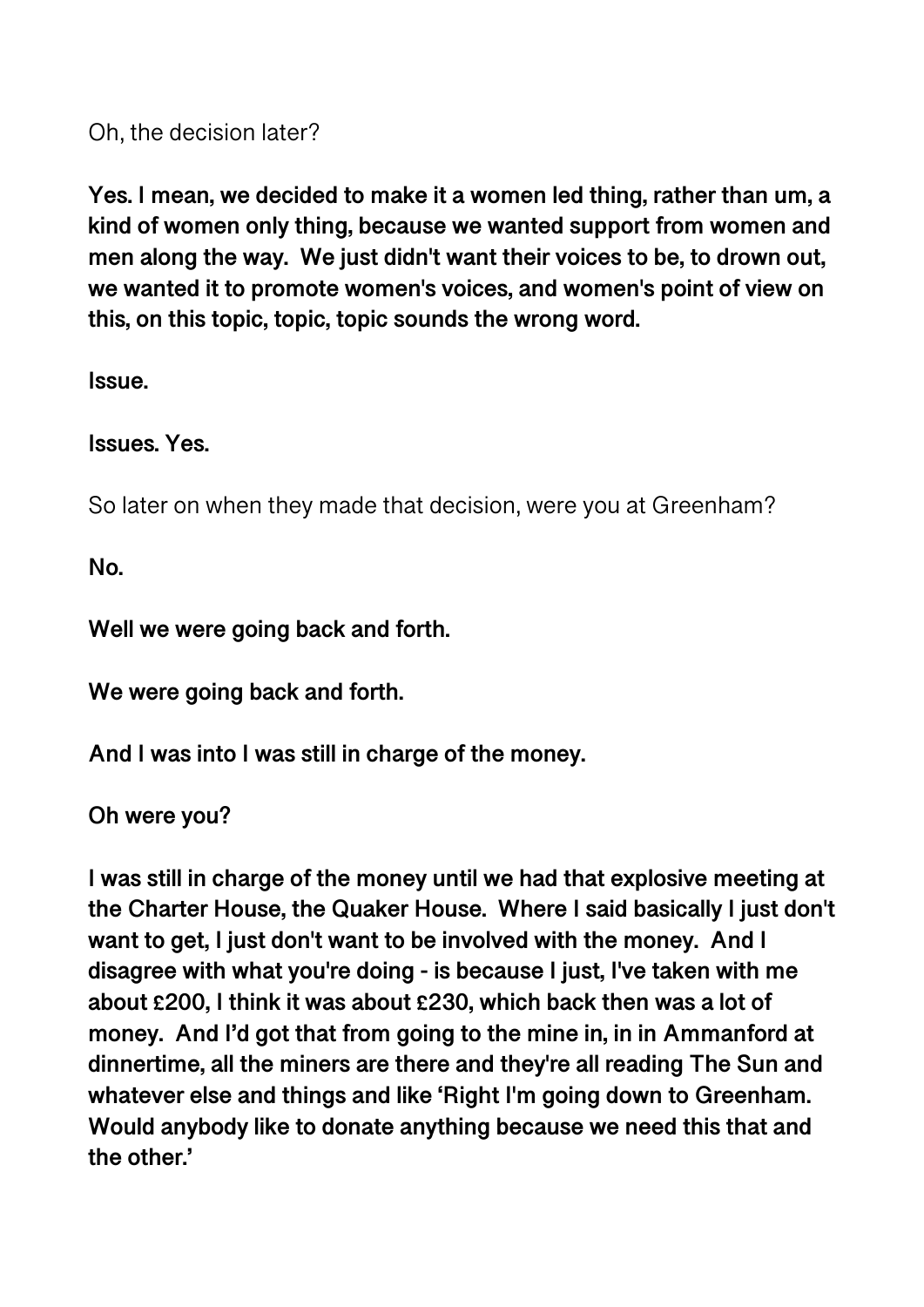Is this when you're going to do the walk or...

### **Afterwards, afterwards when there was the camp set up.**

So still 1981?

**This is, this is like...** 

**Maybe 1982.** 

**Coming to Christmas time. Um, when, oh hang on a minute, yes, it was about Christmas time because it was cold, and they needed money and everything else.** 

**Was it after Embrace the Base or before?** 

**Before.** 

**Right.** 

**And um, I managed to raise about £230 from these guys, took it down and then they start talking about, I think it was about making arrangements for Embrace the Base and things like that. I can't remember exactly. But it was about are we going to allow men here? and I said 'I don't know how you can say that', a) because you can't tell people where they can and cannot demonstrate. You can't do that. That's just like the government coming along and saying you can and cannot demonstrate, and b) 'I've just got this money', so I put the money down. I said 'It comes from a load of beer swilling, probably misogynists or whatever'** 

**Sun reading.** 

**'Sun reading miners, but they support you, and you're going to say to me - shall I take it home and say your money is not wanted? Or are you going to take the money, but you can't come and demonstrate?' And**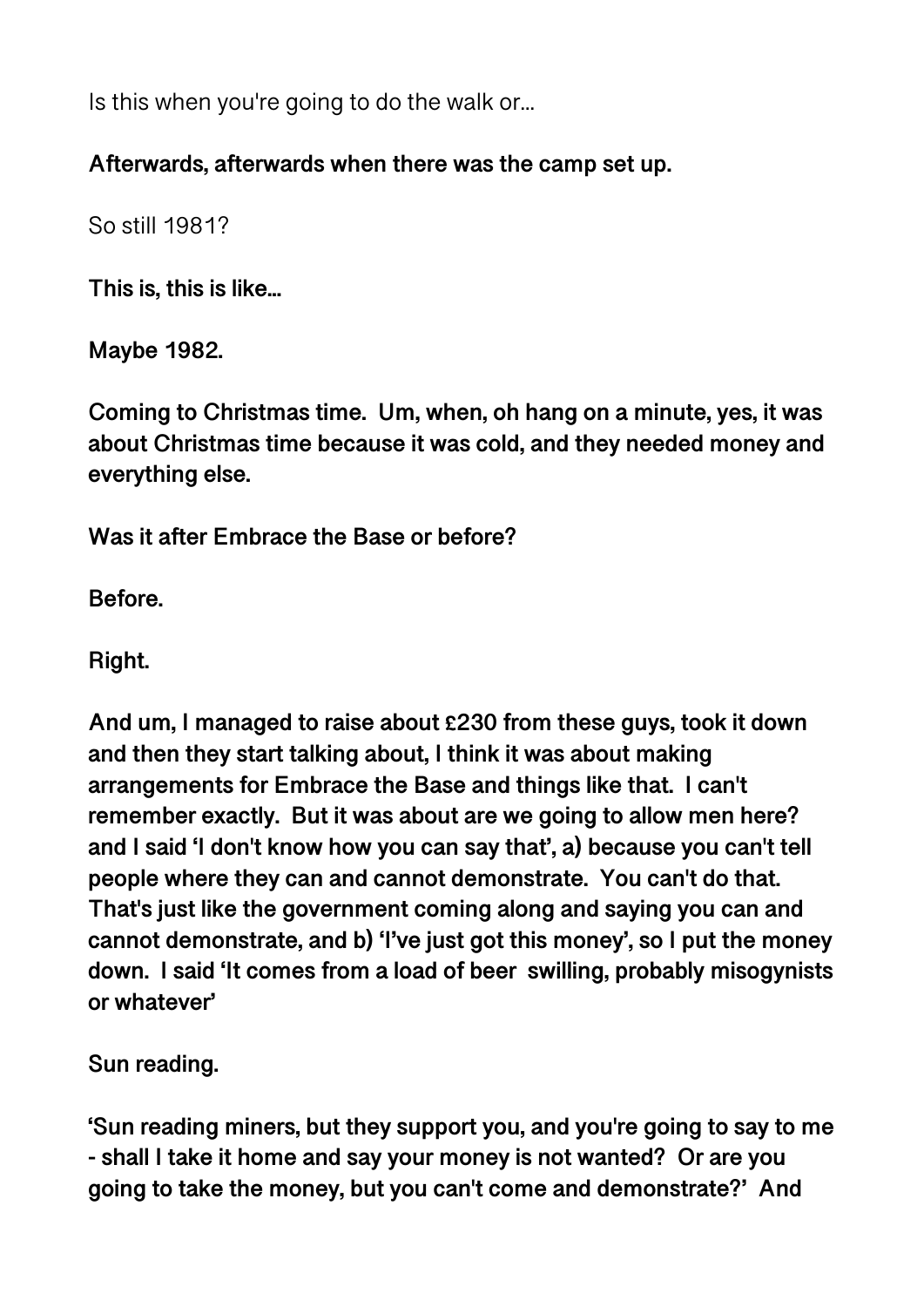**for me, fundamentally, this was a this was an issue of you can't make that decision. You know, because it's up to people to come down and demonstrate if they feel like it, and if somebody told me you can't demonstrate there, that made me want to demonstrate there.** 

**That's 'cause you're ornery.** 

**Eh?** 

**That's because you're contrary, you know.** 

**Well, maybe, but it's like...** 

**You see, I agree with you about, I agree with you about very much about that when we're talking about when CND wanted to hold the demonstration instead of in London, they wanted to hold it between Greenham and Aldermaston. And the Greenham women said 'No, because there's going to be men there'. But I actually think that making Embrace the Base a demonstration by women was the right decision.** 

**But at that time, they were talking about splitting up...** 

**And it was powerful for that reason.** 

**But it was about picking. Yes, I agree on that. I agree on that. And men were very respectful, our supporters were very respectful. But I think when it comes to like, you start owning the area, and like this, this gate is not, you're not welcome because you're a guy.** 

**You've got a demonstration rights over this particular bit of British public road?** 

**And stuff, yes. It's just like outrageous, really, because people didn't most of the people when we took coaches down from Wales, most of the people from Wales were very supportive, you know, and you take people, and there was a real cross section of the community too, who**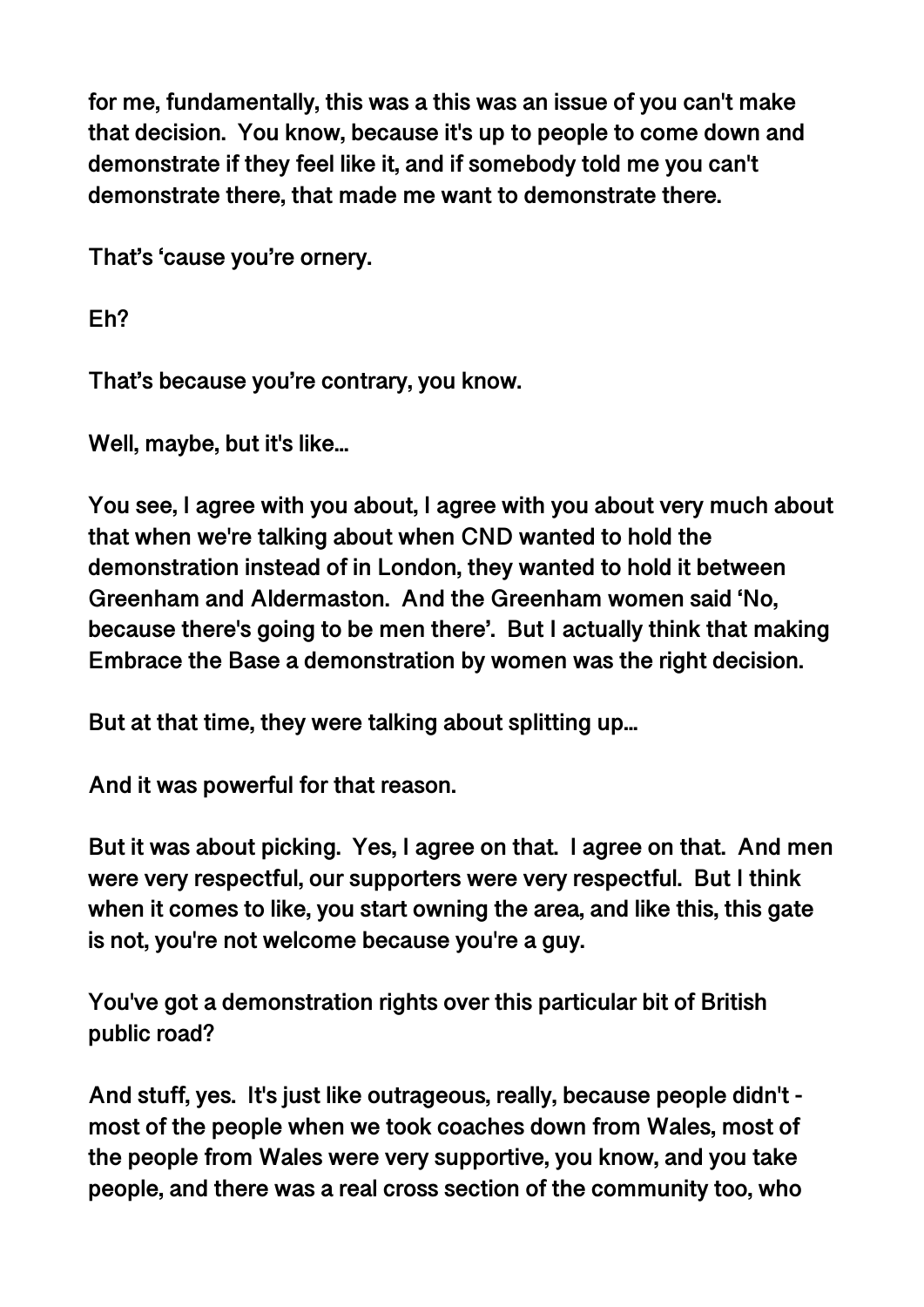**were very involved. And yet, when they got down to places, down to Greenham, quite often they'd turn up at the wrong flipping gate. And then they'd have all this abuse from young separatists feminists.** 

**We got shouted at, you know.** 

What, what year was this going on? Sort of Embrace the Base - first one?

**This is after, this is later - about 1982, 1983.** 

**Yeah, but there was that thing, it was starting really early on that sort of change to...** 

What do you think instigated that change?

**I think it became - because also at the end of the day, this was a human problem. Nuclear War is a human problem. And I think that got taken out - I think the whole nuclear issue for some women, some, was it wasn't about that anymore. It was about a safe woman space in what they saw was an increasingly - maybe aggressive male world. So it was all like men's fault. And I was always uncomfortable with songs like take the Toys from the Boys, because it's like, how patronising is that in many ways? And it's wrong. There's lots of women who want to join the military. There's lots of women who want to go out there and fight and stuff.** 

**Mrs Thatcher for a start.** 

**Exactly. And yet, all these guys are really aggressive? I mean, I lived with, my husband was a very passive individual, very quiet. Barry was very peaceful. We knew lots of peaceful guys who didn't want to go in the military, we had sons. So that, that, songs was like to me - I had no time for them. So I was becoming increasingly distant from why it was going down there. You know, like, and you can't, you know, all men are potential rapists. Okay, right. You know, I can't deal with it. I can't, I**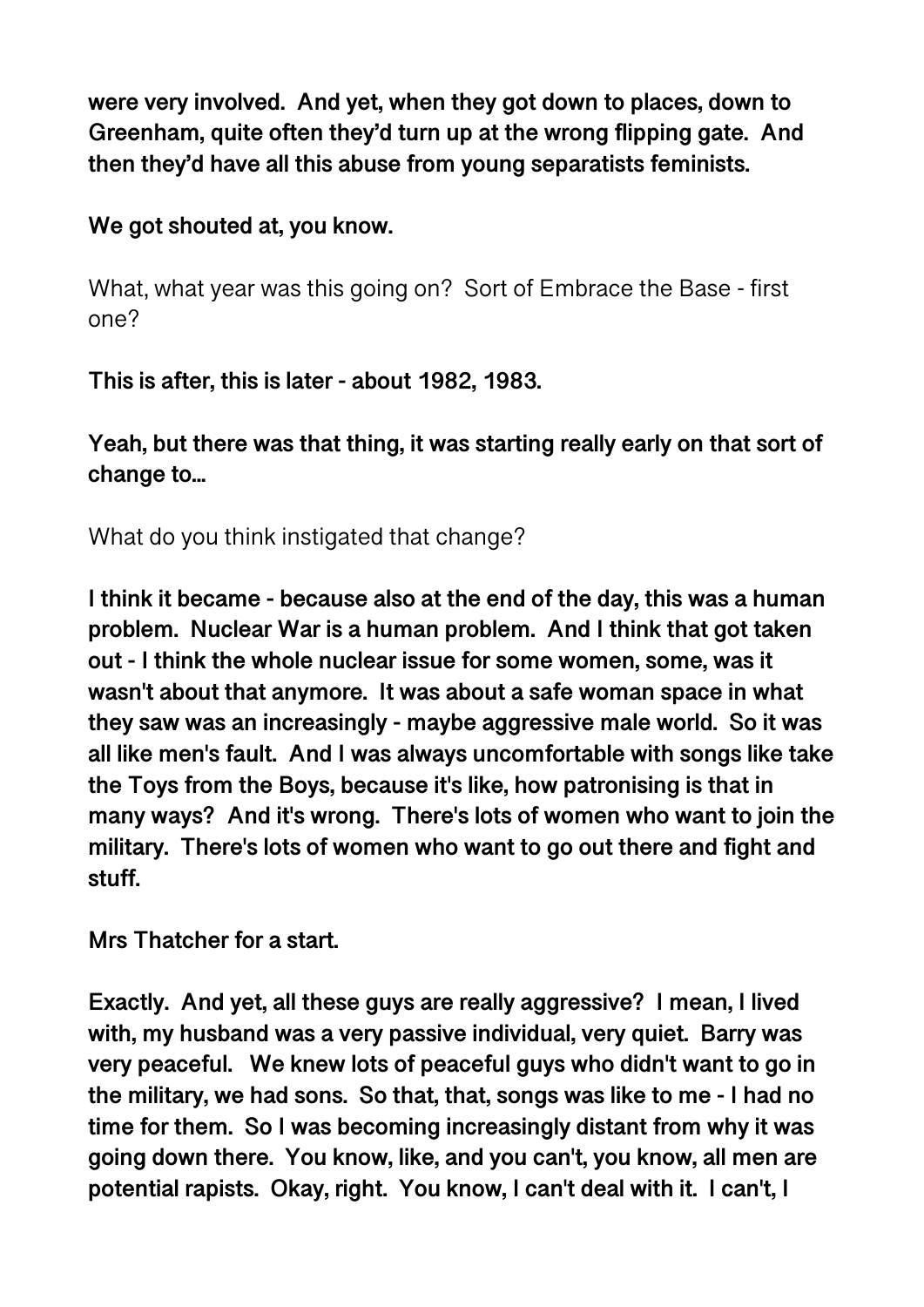**can't deal with that. I just think it's a, this is a human problem. And it's, women have regularly supported wars, the white feather during the First World War, try going back to your village and say 'Actually, I don't want to fight.' Who were the first sometimes to have a go? So the thing is men are evil, women saintly and wonderful and we'd make a better world. No we wouldn't make a better world. We'd make a shittier world in some, to some extent, and I feel, I feel that we've been proved - lots of women in politics now. Are they making great decisions that affect us for the good.** 

**I think it's many who left the Tory party made the right decision!** 

**(Laughs). But for us, but she voted...Oh, that's another story. But, but for us the issue of Greenham was the issue of a nuclear war.** 

**Yes.** 

The issue changed, didn't it? As you said for lots of women.

**For lots of women, there were issues, yes.** 

**I remember Fran De'Ath went down there for a meeting and was told 'It's not about nuclear weapons anymore. It's not about nuclear weapons we moved on. It's about, it's about women's space.'** 

Going back to Embrace the Base, did you leave anything on the fence?

**I think I did, actually, but I can't remember what it was. I know I did.** 

**I took a sack of daffodils from Pembrokeshire and planted them around the fence.** 

**I know I put something. I can't remember what.** 

Spare Rib was a bit sniffy?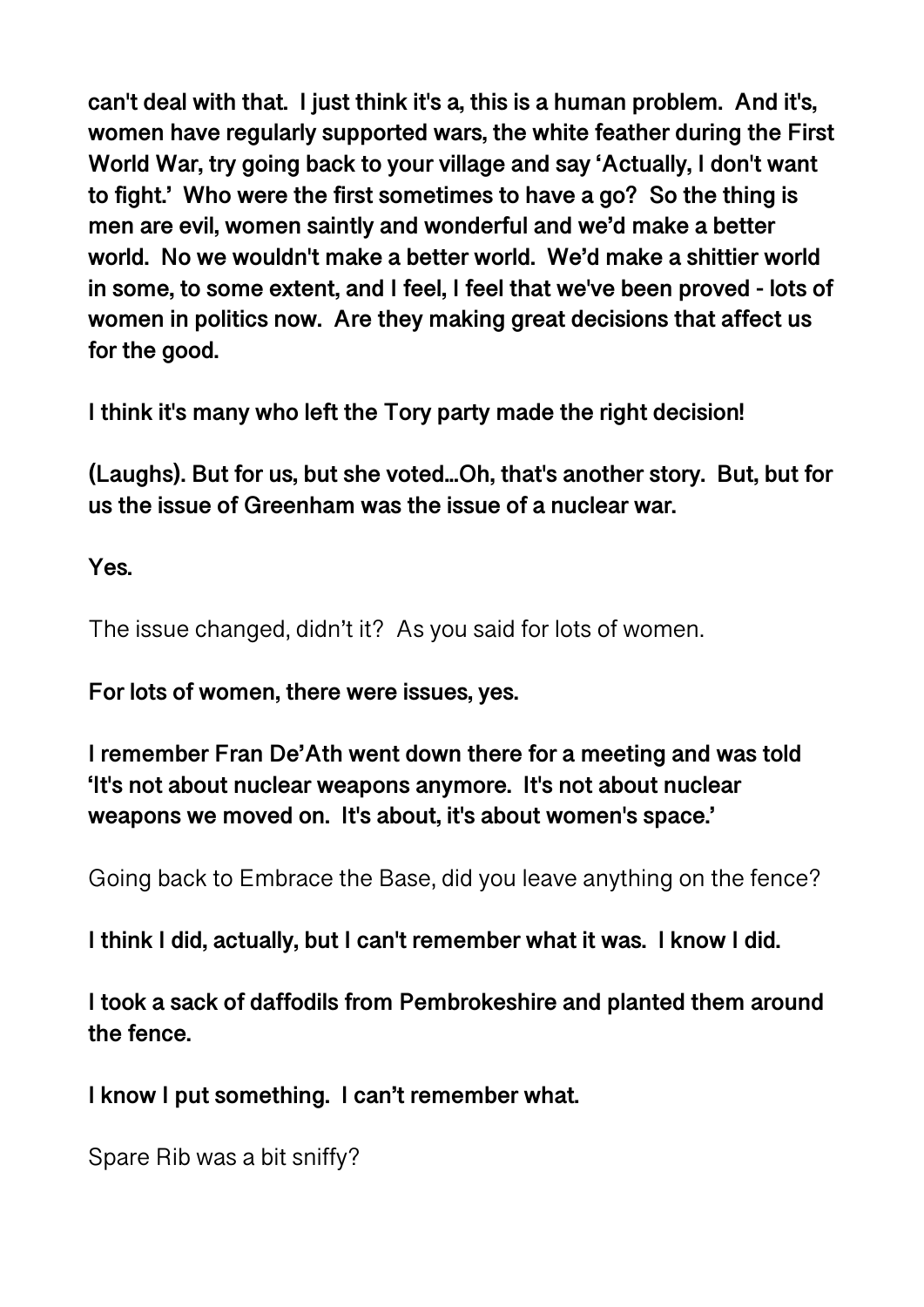## **They were.**

I read the coverage of Embrace the Base.

# **Very, sniffy.**

Yes. It was sort of too much emphasis on the maternal.

**That was not, not, not right on at all.** 

**At that time. Feminists at that time.** 

**On the other hand, one of the women who ran Spare Rib, I remember seeing her at Embrace the Base, walking around organising things with a walkie talkie. They weren't all sniffy, some of them were there! (Laughs). Yes, I thought well this is, I thought one of the good things about this is it's actually driven the bus through their kind of introspective sort of feminism, really. Because all these women, all these women from all walks of life, and don't think of themselves as feminists with a capital F are getting involved, and making a statement here, and experiencing incredible kind of uniquely female solidarity here - demonstration unlike any other that there ever has been or ever will be. Are you, are, you know, really uniquely powerful, I thought and it's...** 

**And it obviously sparked something in people because so many turned up.** 

**Yes. Yeah.** 

**From everywhere. I mean, they came down from Scotland and things I mean, you know.** 

**And getting, and having, I suppose a lot of women who went to the peace camp after that, and having the opportunity to do something new and individual, and something for themselves. I'm trying to avoid cliche words like empowerment, but that's what I'm talking about.**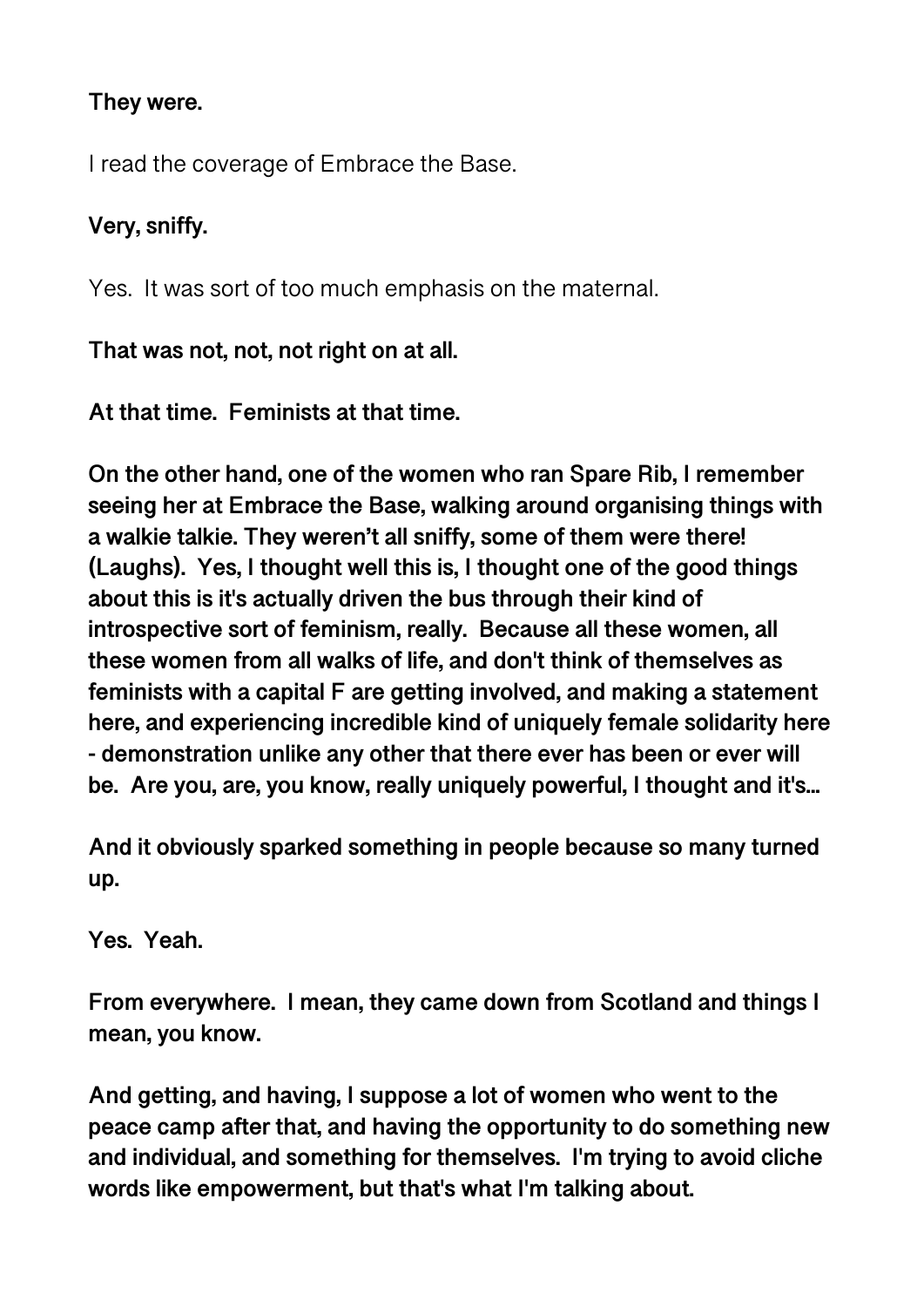The confidence?

**Yes. Yes. Gaining hugely in confidence. Yeah.** 

**And going around and seeing what people have put on there - very personal stuff as well. You know, like, wedding dresses. Maybe you kept for years.** 

**I mean, oh, dear me how, how, how politically incorrect that they actually got married in a wedding dress. You know.** 

**In white!** 

**But actually think about that the statement of actually putting up your wedding dress and leaving it?** 

**Yeah.** 

**Walking away and leaving it, you know.** 

**There was some very personal stuff up there.** 

**Yeah. Whole sets of beautiful best china just pinned to the fence and left.** 

# **Yeah.**

I'm keeping an eye on the time because you have to leave at 4.30. Is that right?

# **Yeah.**

Could we talk about Russia?

### **Okay.**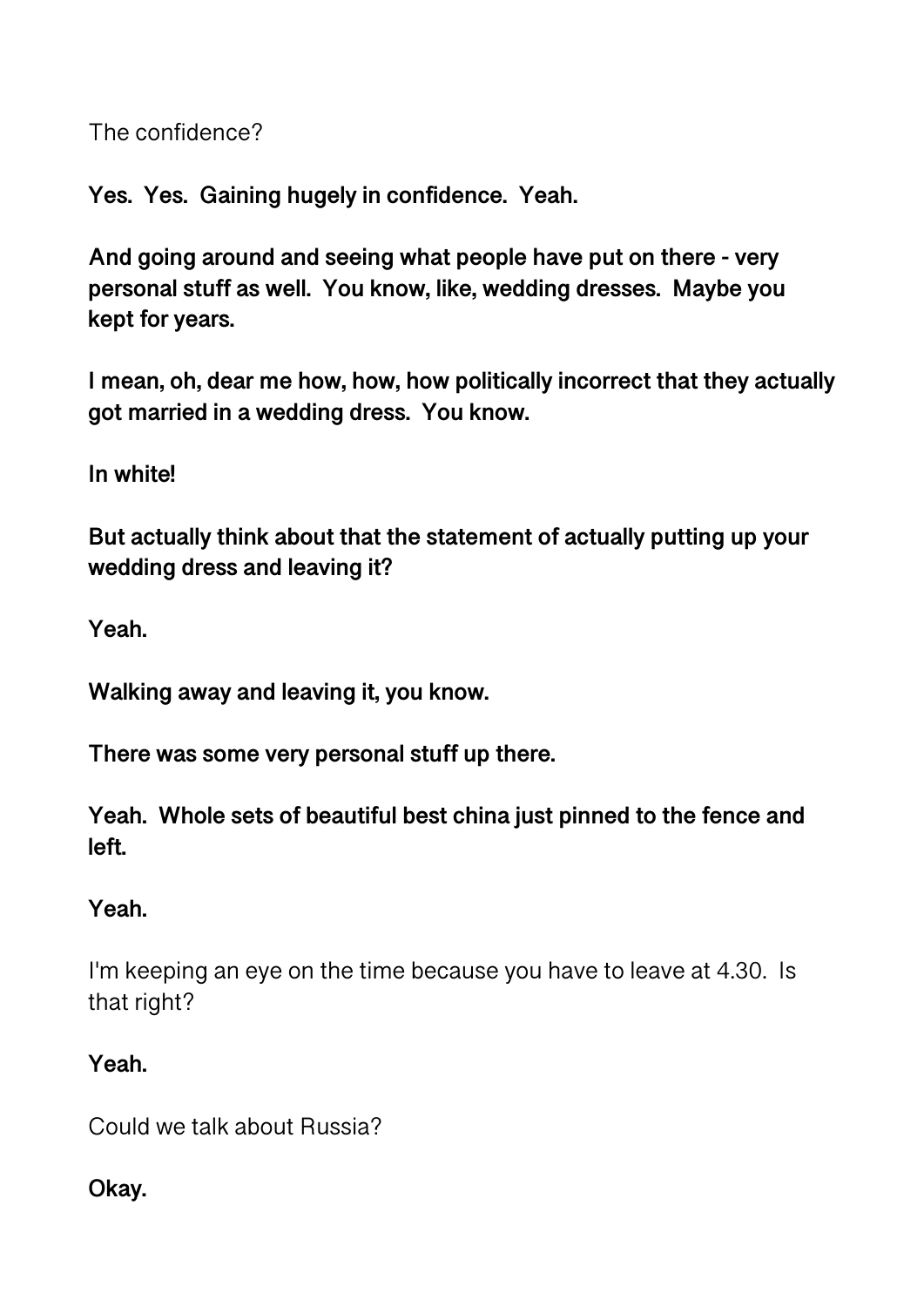### **Yeah, that's fine.**

And your trip there.

### **Okay. Quick segue.**

So idea comes about between the two of you?

**We sort of got the idea individually, and then...** 

**We do that.** 

**Yes.** 

**And then we both said it at the same time to each other.** 

**Yes.** 

**Yes, yes. Right.** 

**I want to talk to you - that was on the second - that was on the march the following year. We did a march from time Cardiff to Braudy, which is, and people were saying 'Oh, tell it to the Russians. And you know, we're all right. But we should tell the Russians are the aggressors and stuff', and then Ann thought about it, I thought about it. We said 'I need to talk to you later, okay I need to talk to you.' And then we both went, 'We need to go....** 

**...to Russia!' (Laughs).** 

**That's how we did it.** 

And your prime purpose was?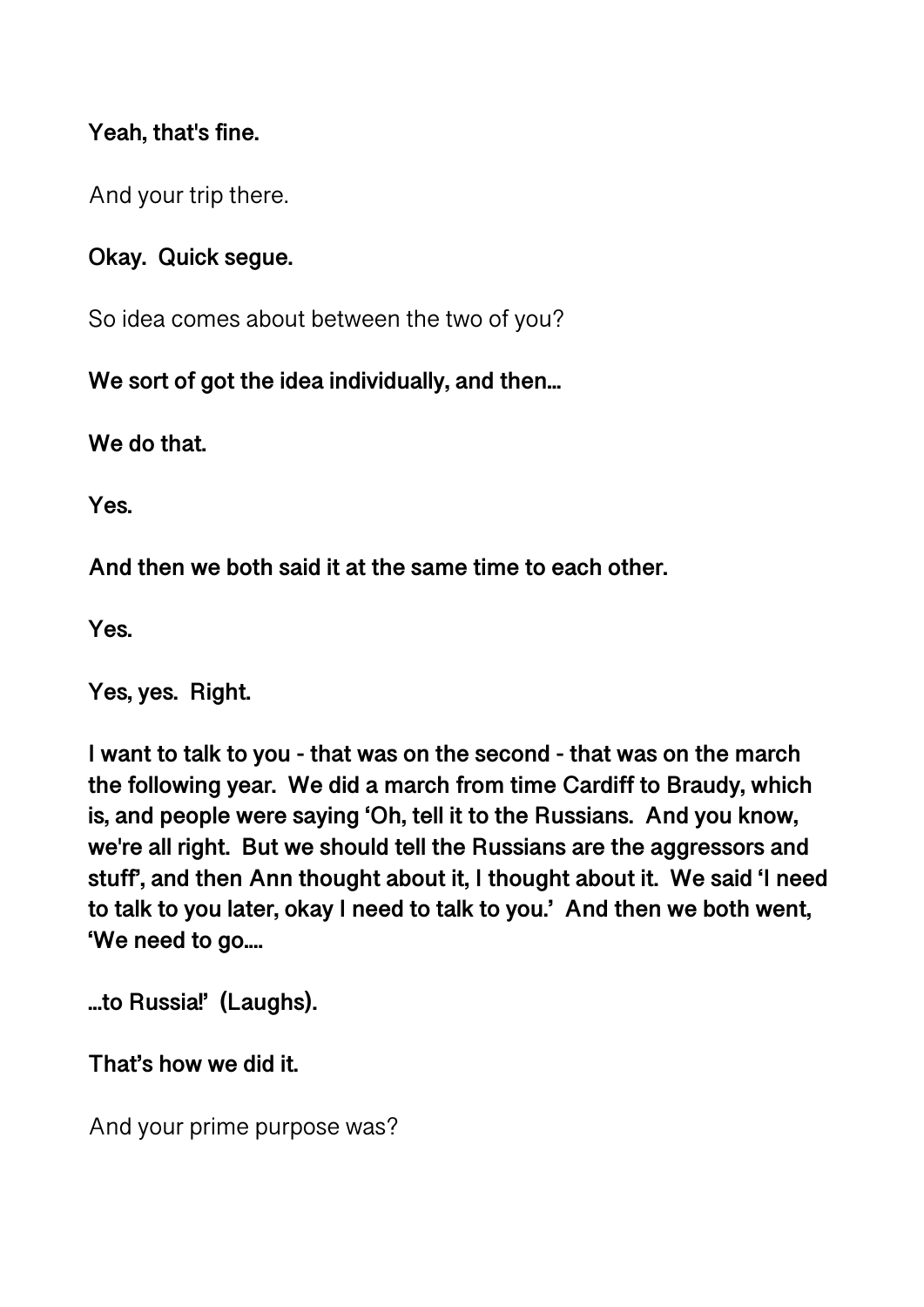**To, to sort of engage, to engage with people, to engage with women really, wasn't it, to engage with women, to find that maybe these people aren't the enemy - they have the same views. I mean, we sort of knew that anyway. But to go and sort of in a sense say we'd done it, really.** 

**Also, we wanted to see if there were people like us concerned about the nuclear threat...** 

**In Russia,** 

**...in Russia, independent to the state.** 

**And we wanted to arrange - the idea was to go and arrange different groups, ittle groups of women...** 

**Arrange a bigger visit...** 

**... different parts of the Soviet Union to have discussion.** 

**Have a dialogue.** 

**Yeah. Have a dialogue.** 

So grassroots?

**Yes.** 

**Which we hoped would be filmed by something like then World in Action, or something like that.** 

**Yes. Because there was a lot of 'Oh, it's the Russians, the Russians' - it was like demonising. It's like, I suppose going to Afghanistan today to find out how nice Afghanis are, you know. Russians were demonised, you know, very much. Well, I suppose they're starting to be now again, but we wanted to sort of break into that.**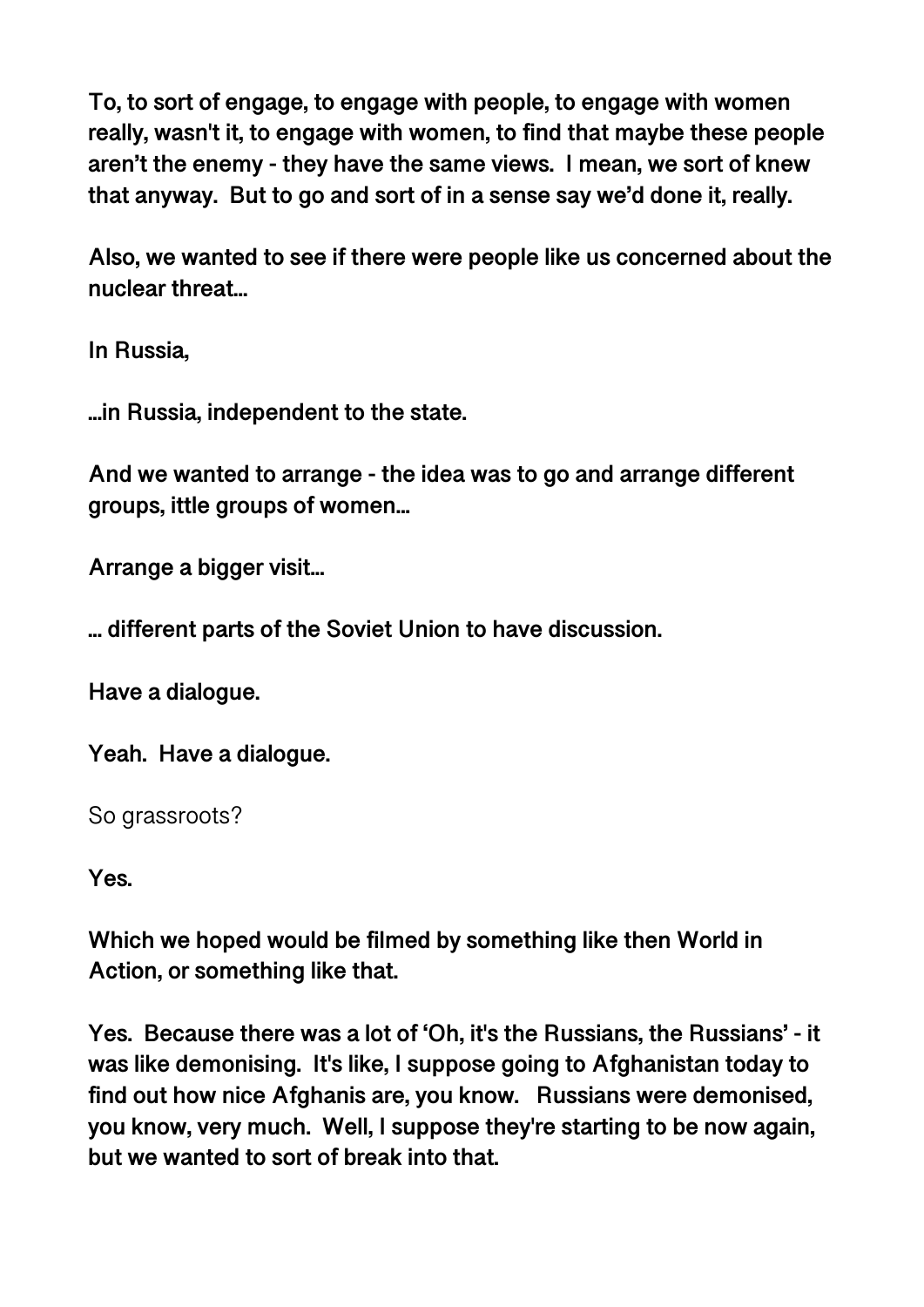So did you have to go to London to get your visas and things like that? Or did you have, how did you, the practicalities of entering the Soviet Union.

**We were pretty - we do, we do, actually, when I look back, I'm quite amazed at how we used to do our research. Because when we went before we did the Greenham march we really read up. I mean I went to talks by a physicist, and stuff about radiation. So we sort of knew our stuff. With Russia we went to we came to Swansea to see a Russia-file didn't we, and discussed with him about what you might expect.** 

**We talked about Gilbert.** 

**And we even went and did Russian classes in the Aberfan comp, which you were great at, and I was rubbish at.** 

**We talked to um, we talked to the Russian correspondent of The Guardian, we talked to Jill Tweedy's daughter, we talked to a lot of people, and we found Jean McConister, didn't we?** 

**Yes, you found her.** 

**Yes, because we'd heard, we heard about the trust group. We'd just heard little whispers about the trust group. Moscow Trust group, independent peace group started. Um, produced a proposal for dialogue, sounded very sensible. But people were being blocked by the KGB from seeing them. And, and I remember the Guardian correspondent, I remember her saying 'Look the likelihood of these people being genuine is remote. They're either a CIA front, or they're a KGB front, but they're very unlikely to be just genuine ordinary people. Genuine people, you know'.** 

**But we, we...** 

**But then Jean McConister...**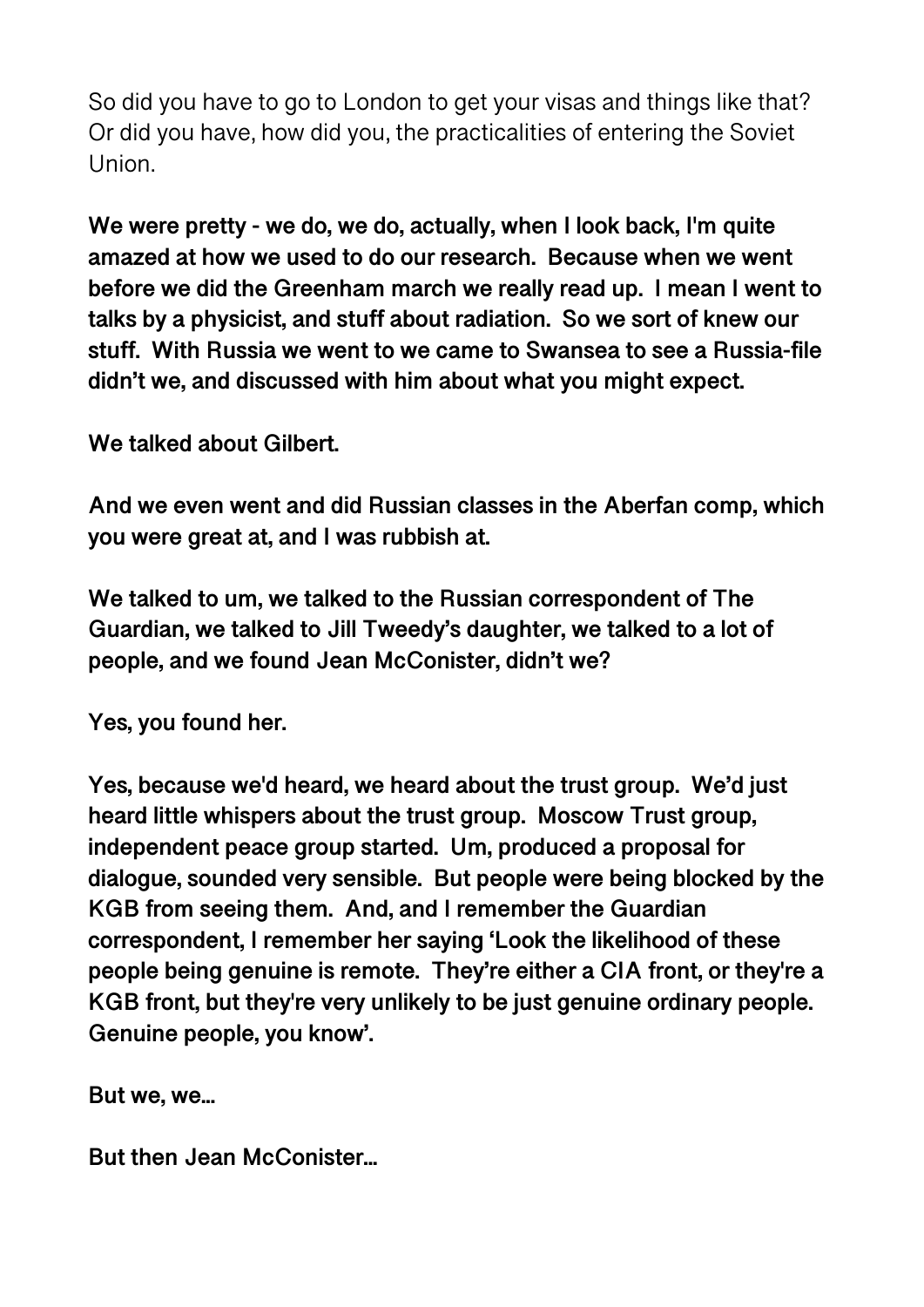**Had met them.** 

**Had met them through her friend Kathy Fitzpatrick, who worked for Helsinki Watch which is a human rights organisation based in America. And so, and, and, also the Scandinavian women who organised the march from Copenhagen House, they'd had another march, so they'd been in Moscow or something...** 

**And they've met them.** 

**And they'd - well they hadn't actually met them.** 

**I thought they had?** 

**No, the KGB were at the door barring them and they talked over the heads of these guys.** 

**Well alright then, they'd spoke to them.** 

**They'd spoken to them. The Mevekovs (spelt phonetically) had spoken to, through a sort of barrier, a physical barrier of beefy men. And so there was, there was you know those two, there were four people in the west who had met these people - Jean Kathy, and the Scandinavian women.** 

About paying for the trip and funding. Did you - did Greenham?

**Well...** 

**Yes.** 

**The first one...** 

**Greenham did.** 

**Our trip - me, you and Jean.**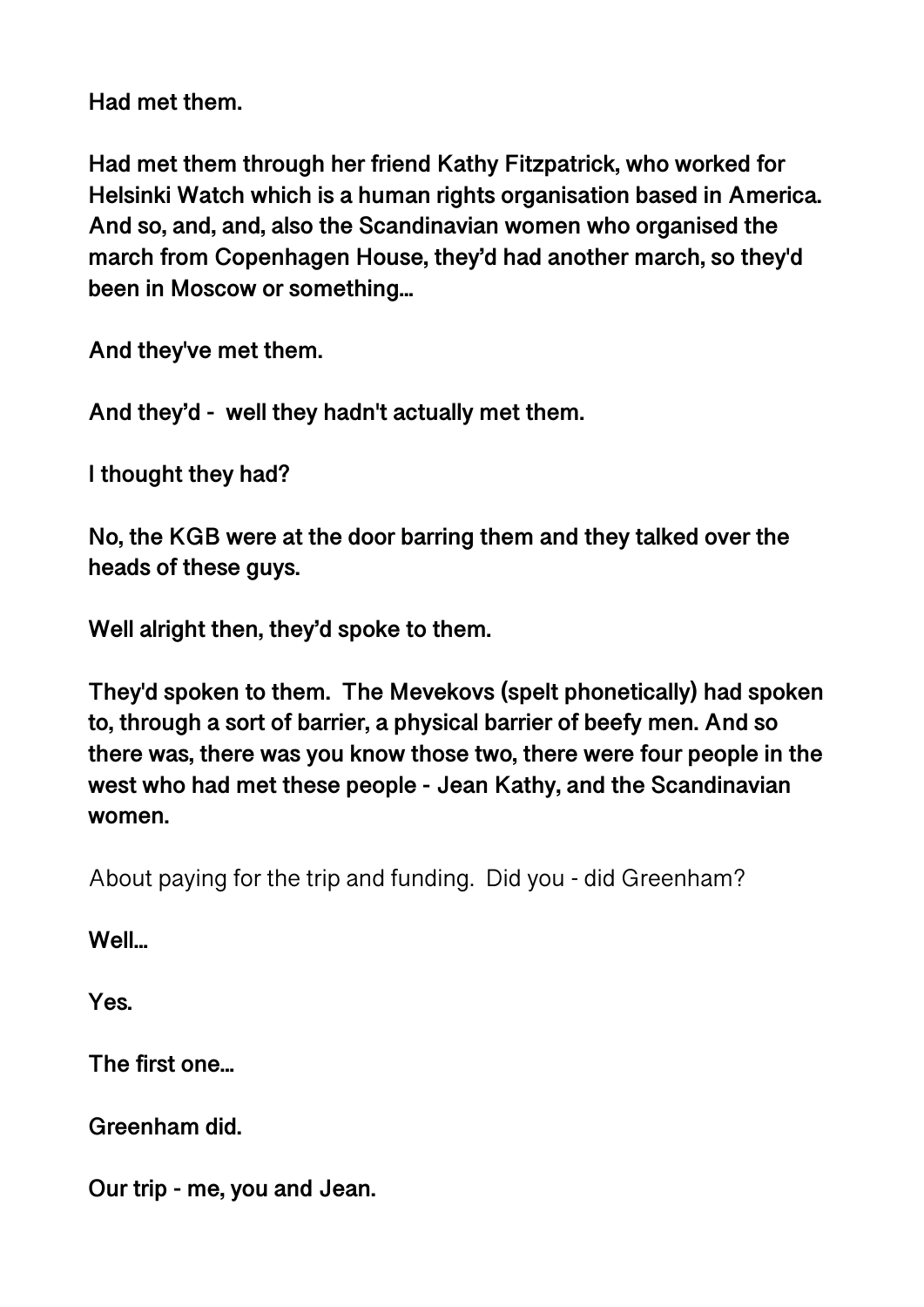**Yes, but we had to have, a we had a big tussle.** 

**We had a big tussle with Helen.** 

**With Helen about getting that. But we - they funded that and we got our visas. Funnily enough, we got on intourists**.

I was going to ask that - blast from the past.

**We were on intourists, which was really peculiar, because this intourist woman used to turn up at places, didn't she? Remember at the train station said 'You're without', yes, there was a woman had to trace the intourists. And we said, because we'd booked the train to go to Leningrad and we said 'Oh no, we're on our own.' And just got on the train.** 

And no one stopped you?

**No, no, no. And we had meetings, and different, with different groups, women's group,** 

**Our actual trip - your's, mine and Jean's. That trip was organised by a little tiny outfit called Progress Tours. And because people normally stay in the intourist hotels.** 

**That's right, we ended up staying in the Metropole.** 

**We ended up staying in the Metropole** 

**Yes.** 

So you were out of sight a little bit?

**Only for the first couple of days.**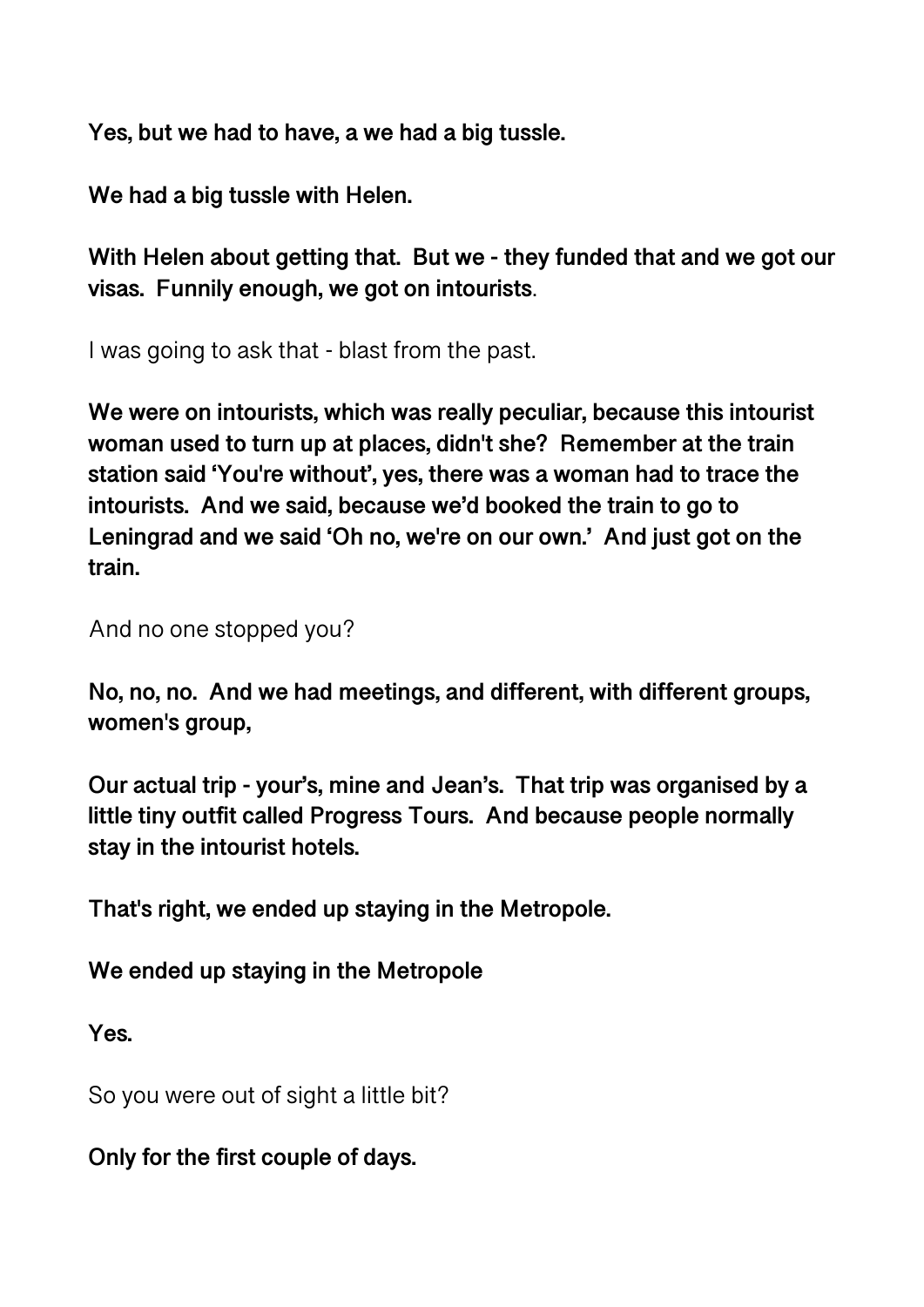**Then we were very much in sight.** 

**Yes.** 

So you met the Soviet peace woman committee?

**Yeah.** 

**Yes.** 

What was that like?

**Okay. It was very, they have this - the thing is that these committees, like the peace committee, and the women's committee, you know, the people who are at the top of these, the chairperson or whatever, they're normally given, they're given these positions as a sort of an honorarium in a way.** 

**A sweetie.** 

**Really, for their services, and whatever. So they're quite, these people are very...** 

**They're rewards allocated by the state.** 

**Yes. So it's like, in a way, going to see somebody in the Lords.** 

**Yes. Because you get perks, you get perks and perks being mostly the chance of some foreign travel, and going shopping.** 

**So they're quite, you know, they're quite formal meetings, and they were very polite, weren't they? They were very polite, the women's committee - but we met the women's committee after we met the peace committee, and all the fuss with the peace committee.**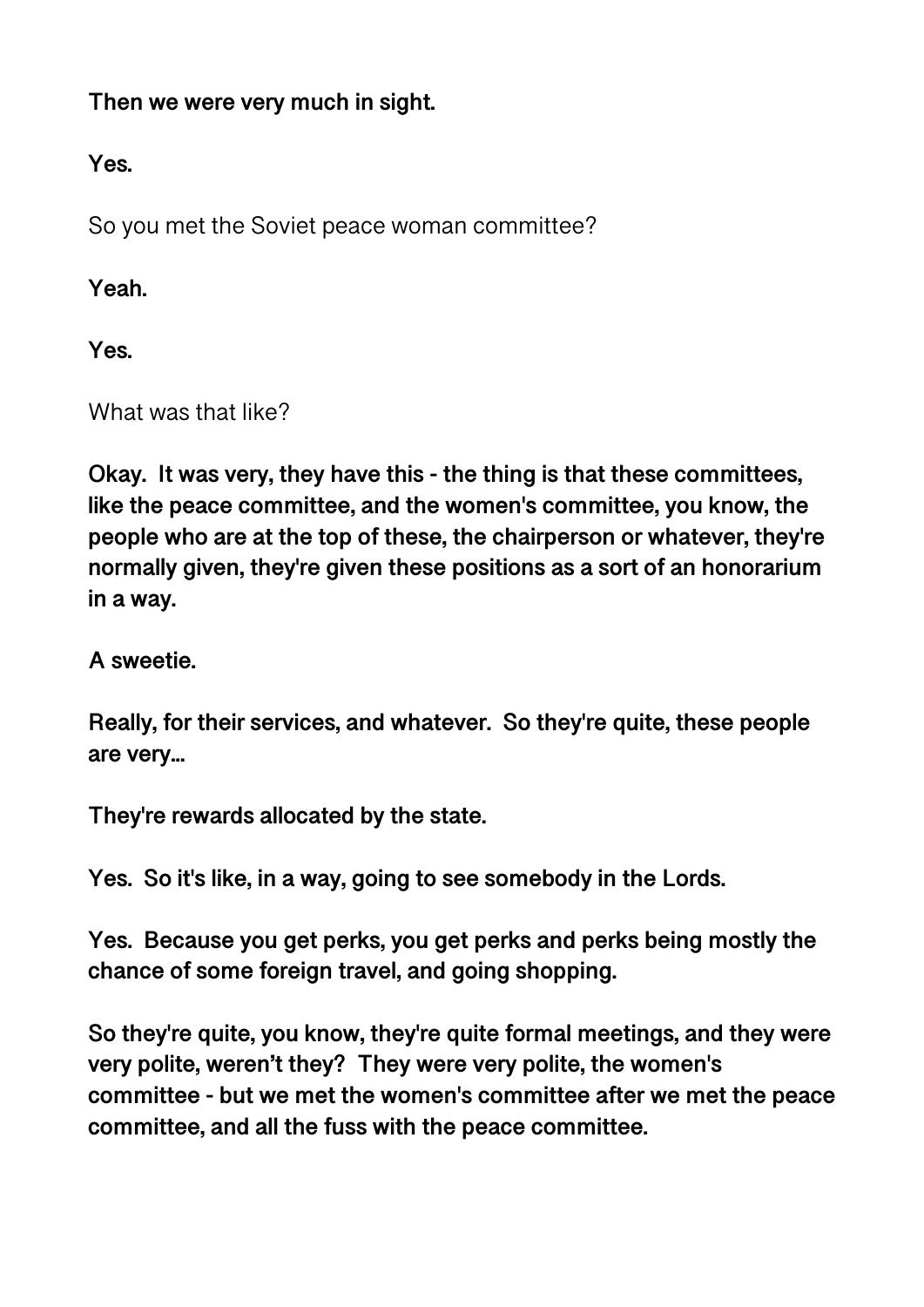**But the point about the peace committee meeting - we took, because we had met people in them.** 

**And they tried to they try to use us as well.** 

**And we took Olga McVicker with us.** 

KGB internal?

**They asked us, the people in the trust group, organised a peace picnic...** 

**In the park.** 

**In Gorky Park, and...** 

**Which - you could see KGB, because they were following them, and we had this thing and it was decided that we, they asked us if we'd take one of them in and we said, well, we're Greenham women, so it's gonna have to be a woman, and one of them just had a baby. So it was Olga, said she'd come in with us.** 

**Yes, Olga said she would come in with us.** 

**But that meeting was sort of a setup for, for like Greenham heroines who are being welcomed by the Soviet state, because we are these heroines against the American oppressors. So they had this, they had the camera crew in the corner and stuff, who were busy filming away the polite shake of hands, and then it got...** 

**And it all got very tense didn't it, because they said 'We were expecting three', and we said...** 

**You know, we grow quickly.** 

**'Now. You are four.' We grow every day.**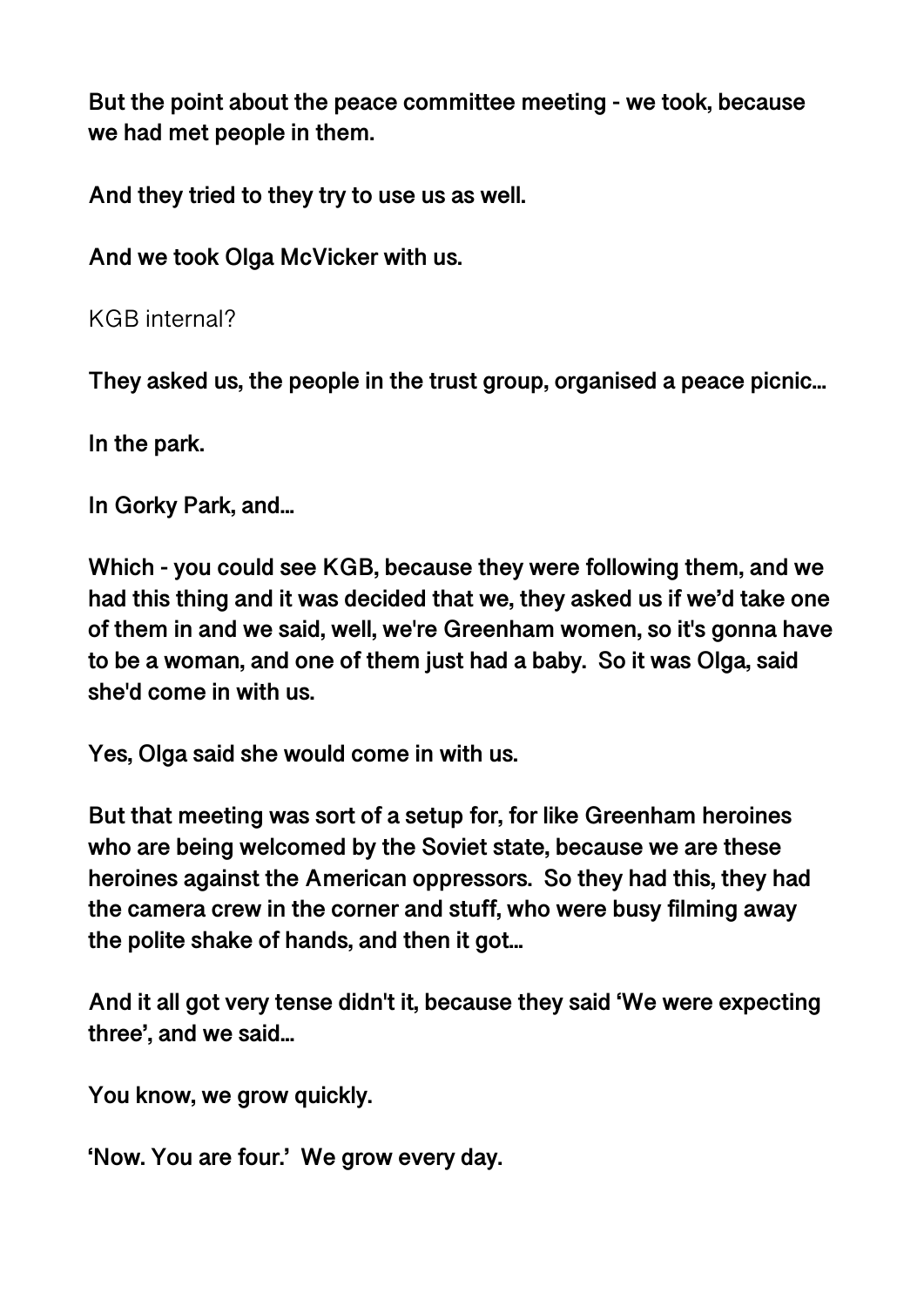**This is our Russia latest thing, so and then she was taking notes.** 

**At which point the cameras were shooed away.** 

**Yes, no. They were shooed away when she started speaking in Russian. And they - and he stopped, and the cameras went out. And everybody went very quiet on the opposite - there was a long, long table opposite, and they just all went very quiet, looked down.** 

**They were terrified.** 

**I was terrified.** 

**You were terrified. I was terrified, we were all terrified.** 

**And then he just freaked at the end.** 

**The interpreter sitting next to me, I remember this so clearly, he had a big, thick pad. And when Olga started speak, we all introduced ourselves and said something, and then Olga started speaking. And when she started speaking, um, he, he stopped taking notes, and I was sitting next to him. And I said (whispers) 'I want you to write this down, write down what she's saying'. And he was shaking, and his hand was scoring like this. With his pencil . It was pen, whatever it was, it was scoring through several thicknesses of paper. (Makes sharp sound). Bloody hell, because...** 

**But then he shut her up didn't he, the guy...** 

**Shut her up, whatever she has to say will not...** 

**And then he proceeded to freak out completely, didn't he about...** 

**'You have received our hospitality, this is how you treat us.'**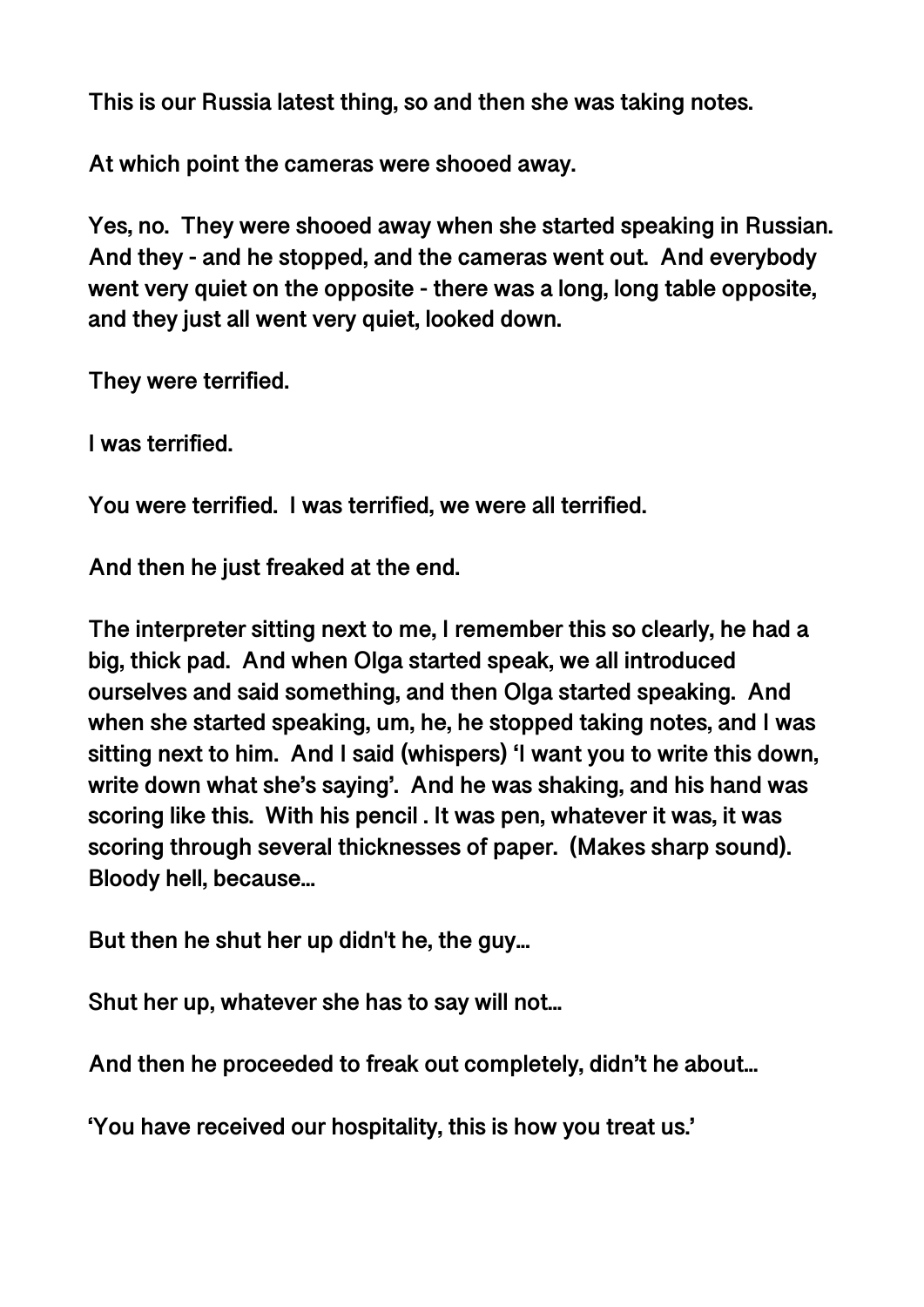**'Is this how you behave in your own country?' And we went 'Well yes, otherwise you wouldn't have had Greenham common, you know, Greenham women, this is how we behave,' and various other things were stated. You said a bit. I said a bit in...** 

**As for hospitality, if it hadn't been for these people, we would have starved.** 

**Yeah, we had to bribe, we had to bribe the Metropole.** 

**Yes. Which was a terrible thing to say, do you remember the two at the end of the table from the US Canada Institute, who along for sort of another boring run of the mill meeting between British peace activists the Quakers were always sending delegations over, and then the peace committee. Oh, god heard it all before. And they - I remember when I said that about 'If it hadn't of been for these people we would have starved in your country.' Because actually getting food, we had to bribe the waiters just to serve us food in the hotel.** 

**So you insulted him on hospitality.** 

**When I said that I remember, they just sort of went (gasps), and put their heads down like this on the table, and then you can see their shoulders shaking. They had this uncontrollable fit of the giggles.** 

Fear mixed with...

**They were just moving up and down like mice!** 

**And then I insulted him by, because he was saying about it - he said something about the great, you know, great - I can't remember he was saying something...** 

**(Adopts accent) 'Peace movement in Soviet Union is 230 million strong'.**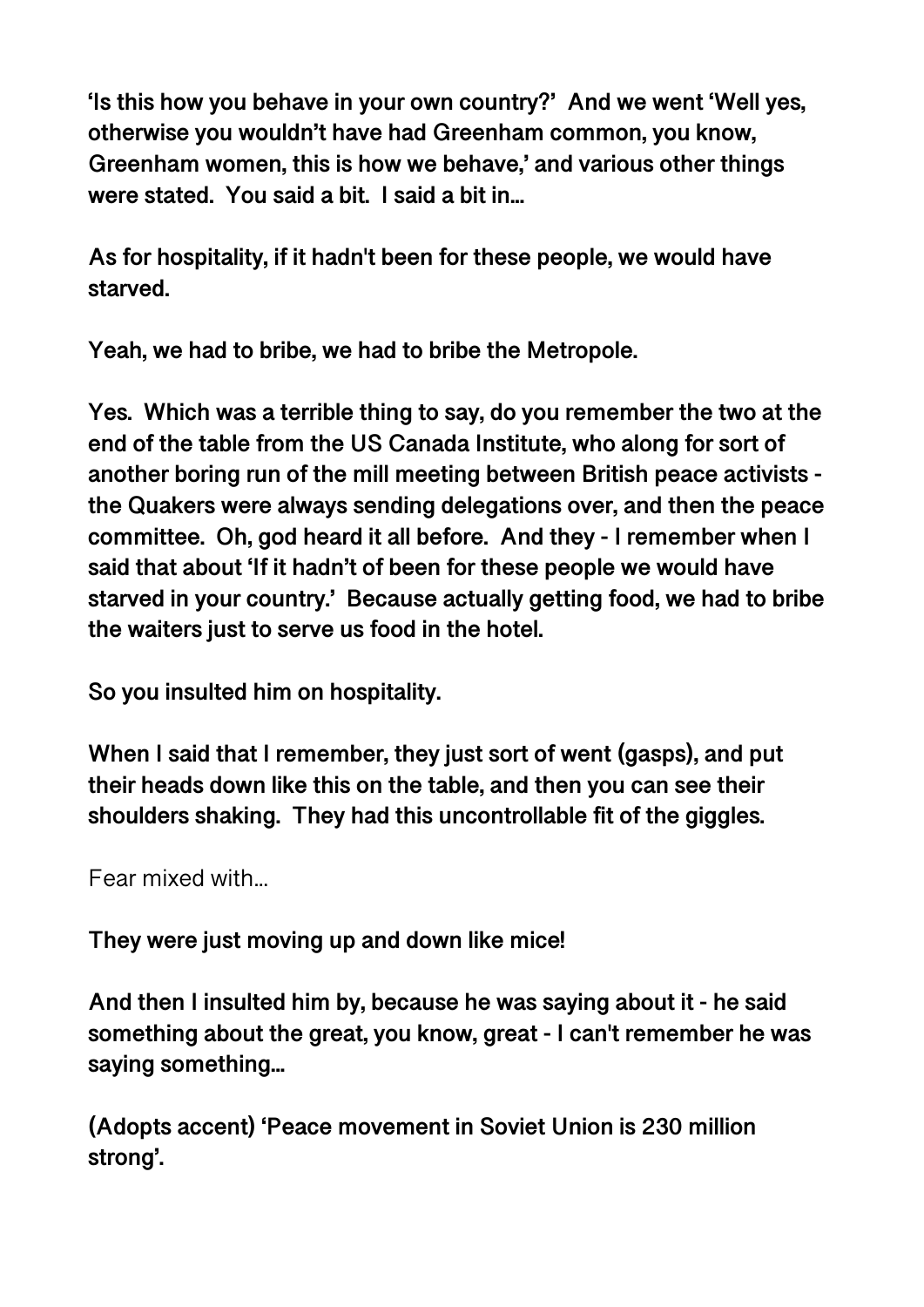**And I said 'Well you know, the way you're behaving.'...** 

**Why do you occupy your time with these worthless, tiny group of marginal individuals. Yeah.** 

**So I basically said 'Well, this is exactly that, you know, this is how - why people in the west, this is why they have attitudes to you like they do, because you're - this is what - you're playing into their hands by sort of opposing - if they're so worthless and useless and not worth thinking about, why you, why you're giving them all this grief? Why do that? Why are you - this is exactly the sort of sort of scenario that the West loves.** 

What was his response?

**Well, they didn't really - they mumbled and that one, he just at some point, he said something and he went out, didn't he? And it all went quiet, and then we all started chatting to the people opposite.** 

**They all relaxed, and they said it's okay 'We will speak English here.'** 

**Yes.** 

**And they just - we started talking.** 

**And then we said 'Look, we hope we haven't...' and** 

**Olga left because he left, and then um...** 

**Because we wanted to arrange a trip.** 

**He was very threatening, wasn't he?** 

**Very.** 

This was 1982, wasn't it?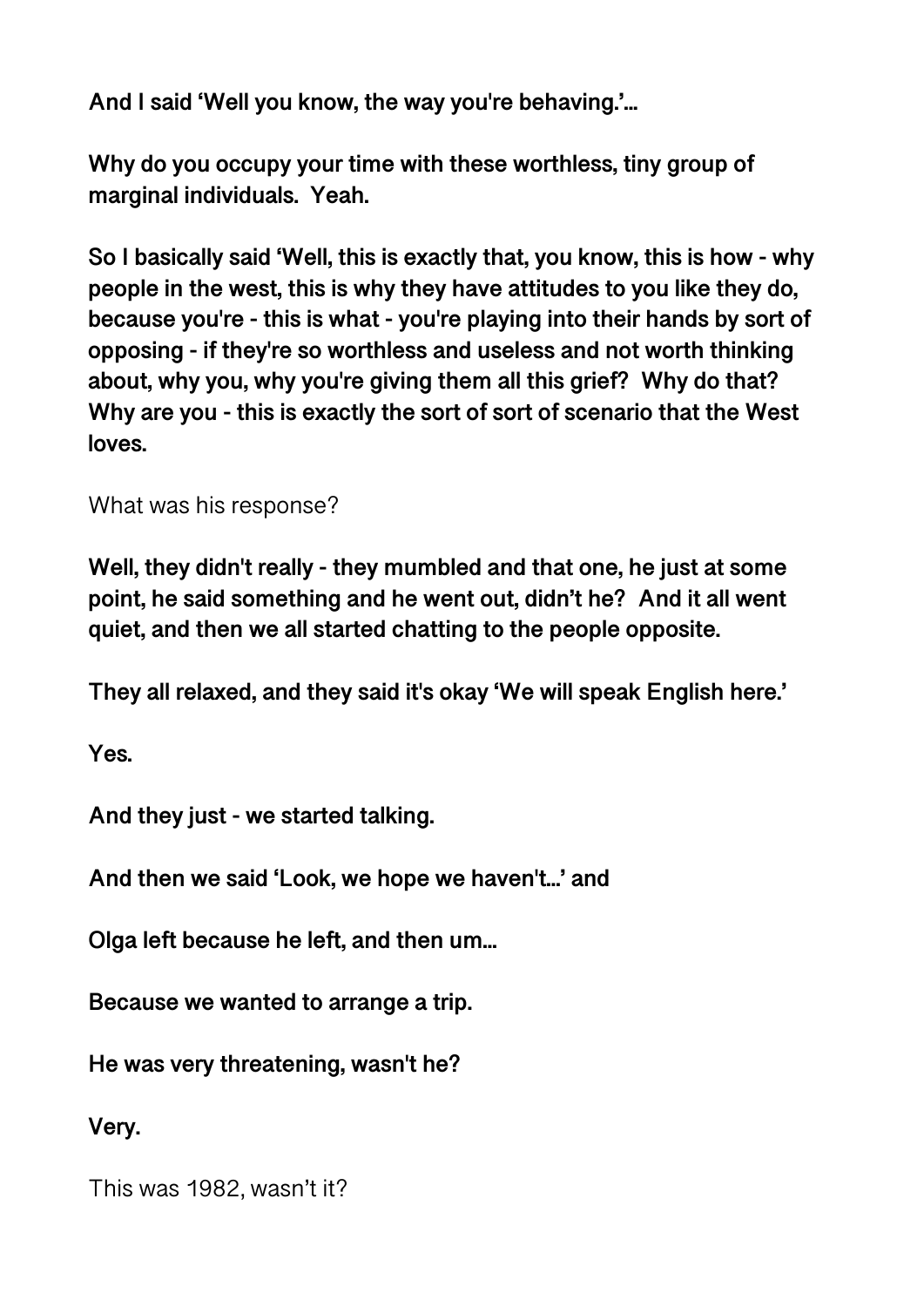**1983.** 

**So Olga left at that point, because she knew that we had, we wanted to organise this bigger trip.** 

**We'd made the point, she'd made the point. These are our counterparts and this is who you're dealing with, you know, and you may have manipulated us into being shown on newsreels all across the country as being pro, pro-USSR and anti-US but actually, we're not. We're not aligned.** 

**Actually, with the Groofer Trust, thought we were so organised and stuff at, Greenham common protest was so organised, it had to be organised by the KGB. So they were very wary of us. And it took a lot of discussions, while they wouldn't actually talk to us, but they talked to Jean and stuff like that, while we...** 

**They didn't think we were for real.** 

**They thought we were like sort of stooges in a sense, and we said 'How could you operate - how could you organise this if you say you're just...', I mean, I was in my early 20s and looked about 15.** 

**Yes.** 

**Yeah, sort of. We were both very young. And I suppose to them, they thought how do you, how do you organise all this?** 

**They said 'How did you tell people about this march then?' I said 'Well, we made a leaflet and we gave it.' 'Don't be stupid. You can't do that.'** 

**Because from their perspective, of how you could do things here.** 

**'And you didn't get arrested?'**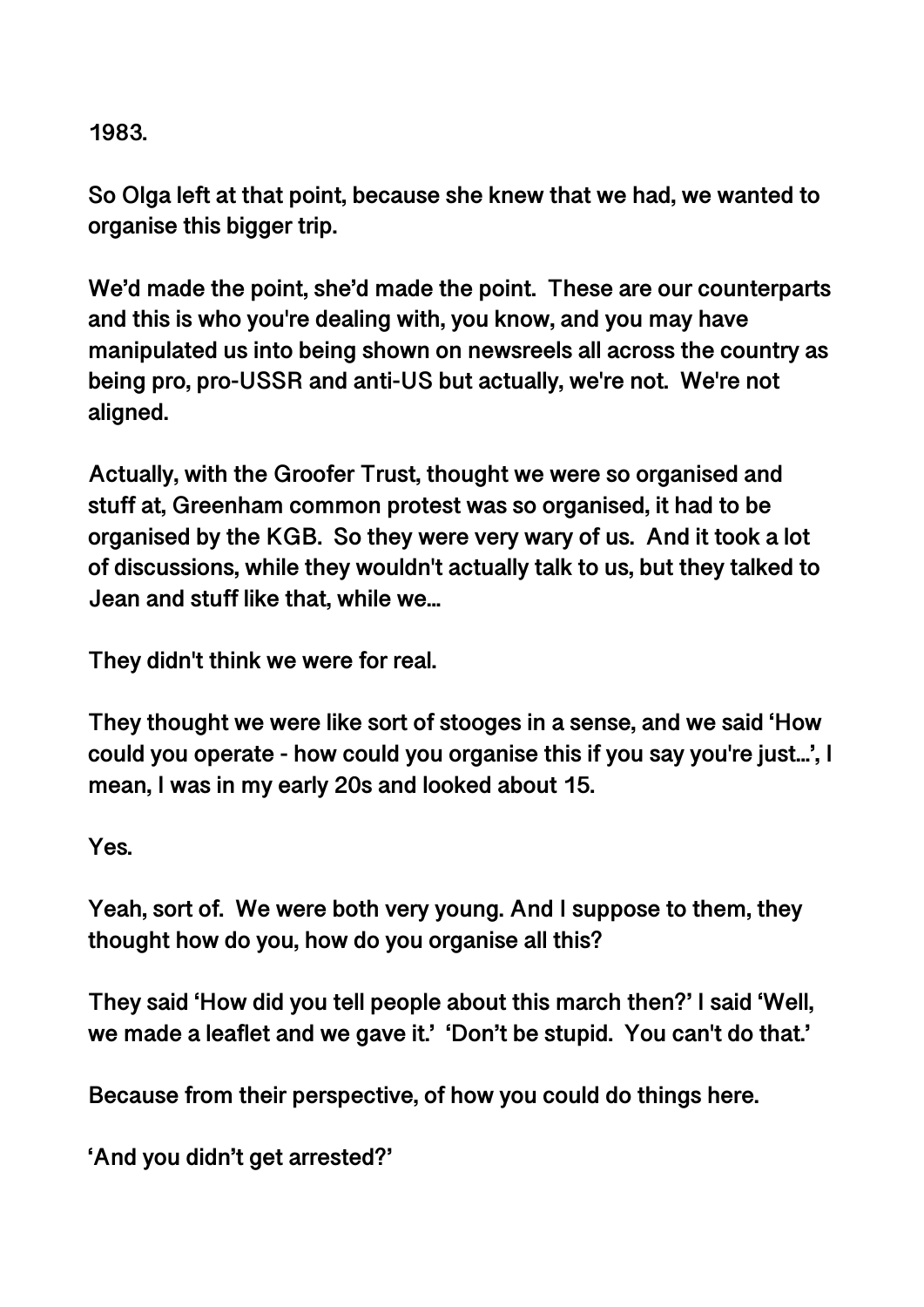**We went 'No'. So a complete misunderstanding of how different countries worked.** 

Did you ever feel you were going to get arrested?

**Yes, we did after the after the march.** 

**Did we?** 

**After the after that meeting, which was really fraught.** 

**The peace committee?** 

**The peace committee.** 

**The peace committee meeting, yes.** 

**And then when we came out, we'd met The Times correspondent Richard Owen, on the on the flight and he was like...** 

**He arranged to meet us father the meeting.** 

**And we went in...** 

**Do you remember he said, he said, he was a very dapper guy, very cool. He said 'How'd it go? And I said 'We took Olga Medvecker with us.' He said 'You did what? What? Okay, we've got to go and talk about this.'** 

What happened to her after the...?

**6 months later in November, my husband Barry went over, because there was no other way of contacting them, or finding out what had happened to any of them. And on the last day of his visit, she was arrested. And on a trumped up charge of assault on a policeman - she's tiny, and would never obviously, it was completely trumped up. And she**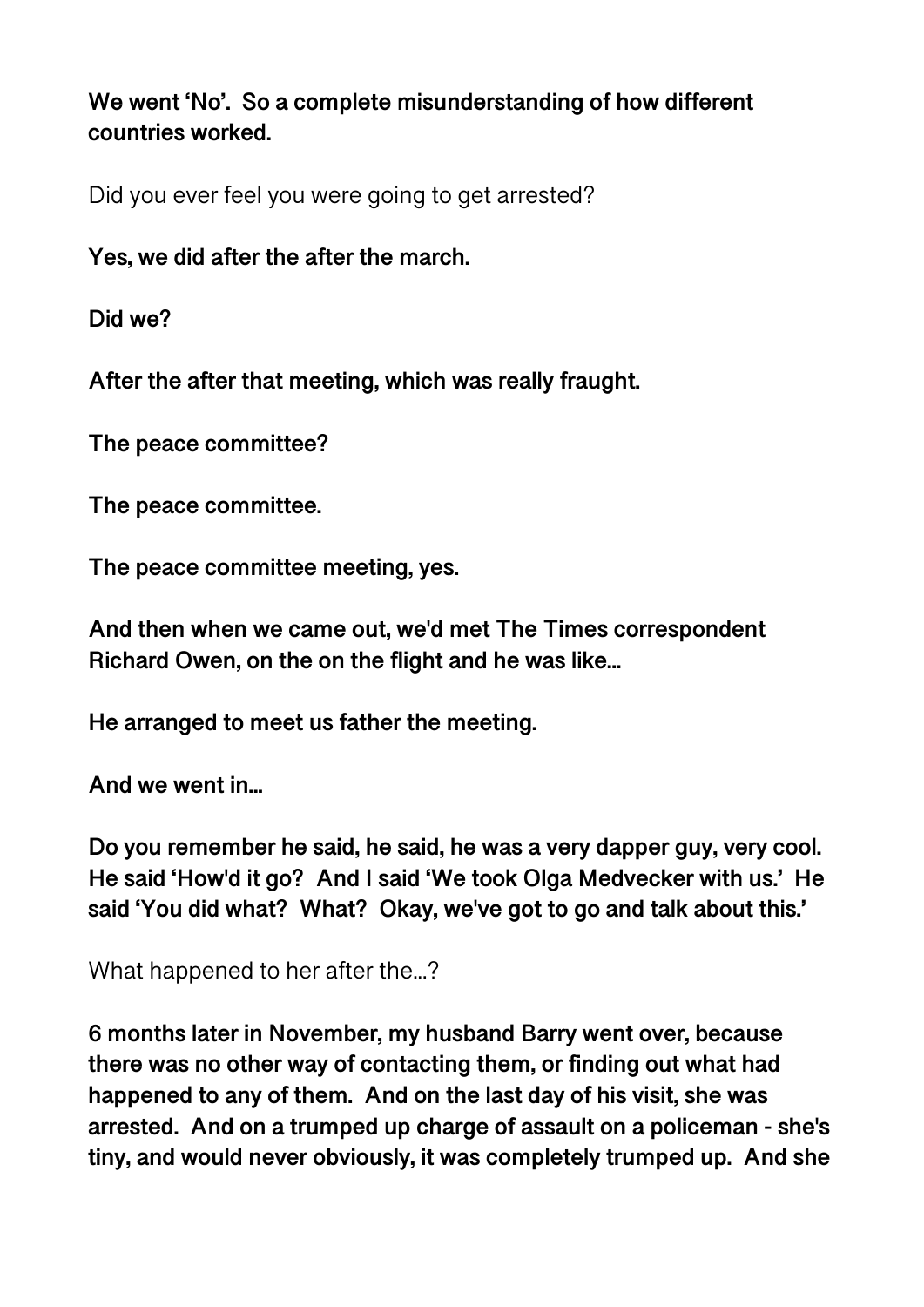**was put on trial for assault on a policemen and the trial - we created and other people built up, not just us, I mean, other people built up a lot of...** 

**There was a lot in the press, like The Guardian and The Times.** 

**There was a lot of support for her, a whole support group - UK Trust Builders built up.** 

**Yes.** 

**From all over the country. There was a lot of support and demonstrations at the Soviet Union Embassy, and so on. By this time some of the women at Greenham like Sarah Hippison were becoming very, very, very supportive and very, very militant. You know, in fact, Sarah conducted a silent vigil inside the Soviet Embassy. And um, so the trial as this reaction grow, kept getting postponed as they sort of obviously hesitated...** 

**Well they were having all these letters turning up out the blue, you know.** 

**As to what, what to do. You know, it was obviously becoming a bigger and bigger political embarrassment to them. It kept getting postponed and eventually they gave her, um, they sent her to prison camp and suspended the sentence.** 

**Which is unheard of.** 

**So basically, they let her off, but saved their face. And eventually, she she emigrated.** 

**They all emigrated.** 

**They all emigrated. Some went to Israel, because most of the people in the Trust were Jewish, or they went to America. And she went to America.**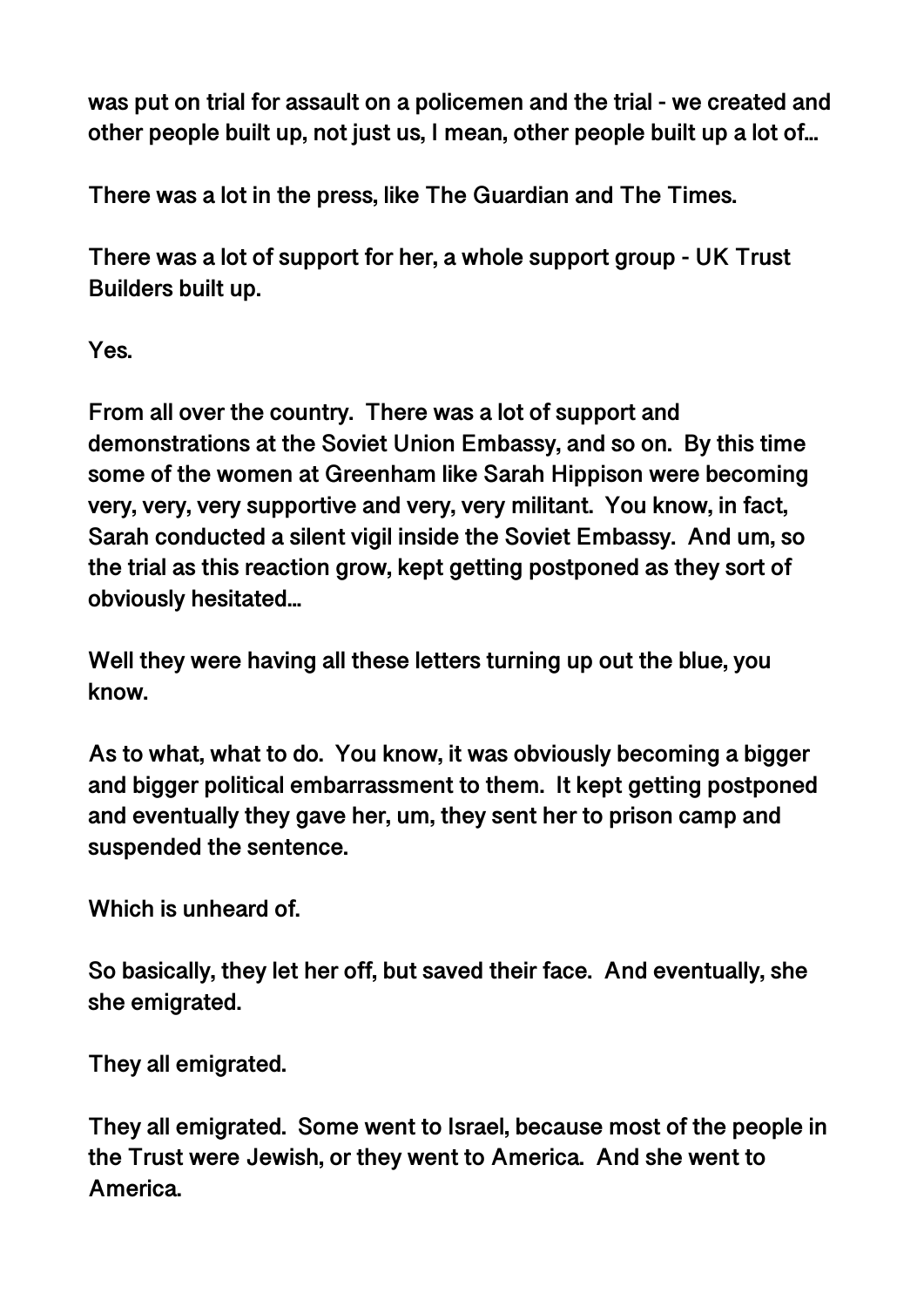I wonder if any of them have gone back?

**I very much, doubt it.** 

**I very much doubt it they would be allowed back in. I think they went - it was like, go.** 

**I don't think so.** 

**But, um, but we managed to get the next - the whole idea of going, what we wanted was to have all these groups everywhere going. That happened. That happened, you know a bit of difficulty.** 

**You went with that, they wouldn't give me a visa to go.** 

**They cancelled all the visas to begin with right near the last minute, because we went to the embassy. We went to straight to, we went to the embassy, stayed overnight in Oxford, then went to the embassy and complained. And then the Quakers did a little bit of, um, you know, putting the ointment on. And um, they gave - we all had our visas but you. And I had a pretty rough time when I went there, so.** 

How long were you there?

**I wasn't allowed - we went for 10 days, wasn't it? I couldn't go where I wanted to go, I had to stay in Moscow and Leningrad.** 

**So they put restrictions on your...** 

**On me, and just generally followed me around.** 

They were ready for you?

**Yeah.**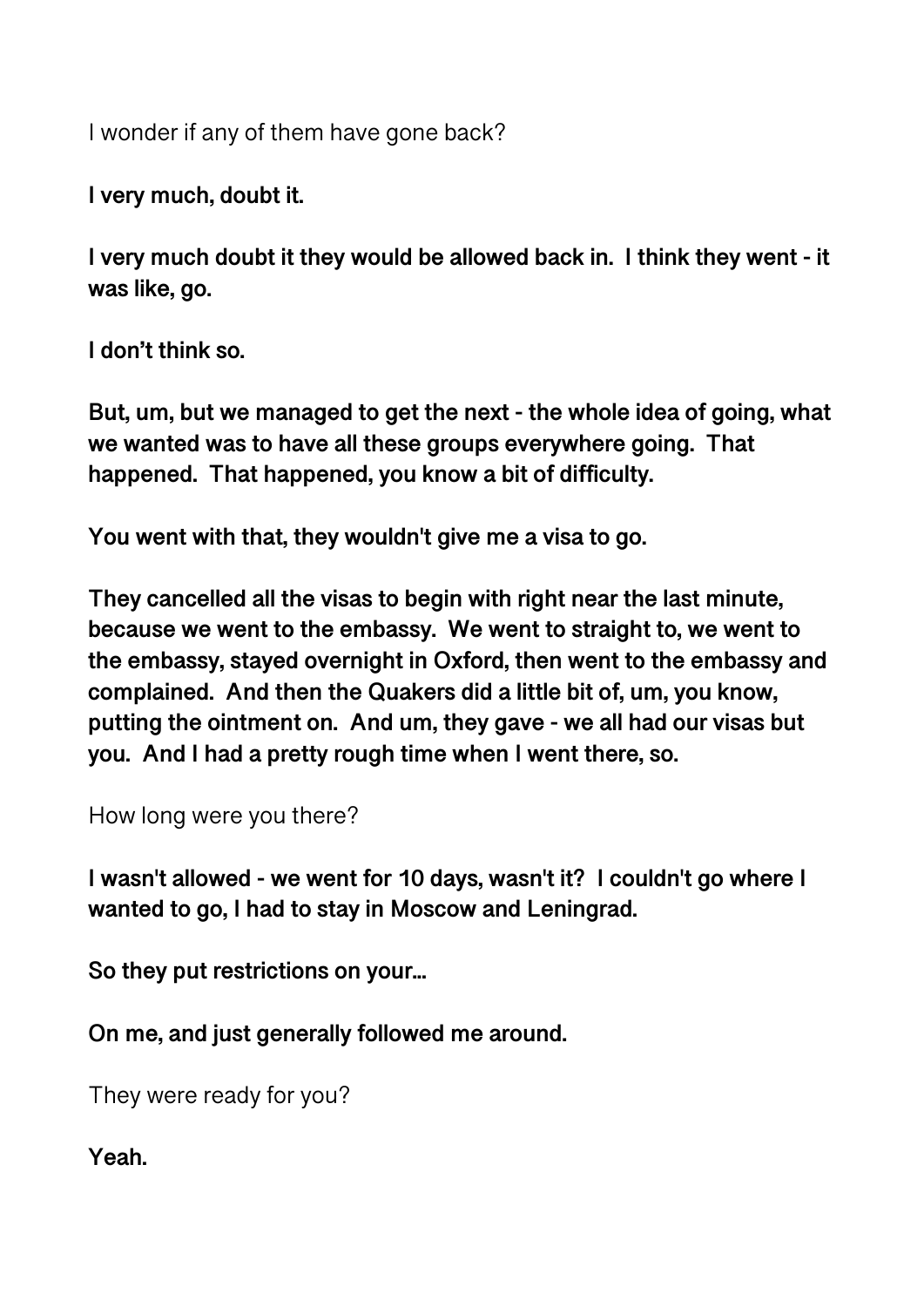**And when you say rough time, you should explain what you mean.** 

**On the underground I was with friends, Annie Tunnicliffe and a group of, the group I was with - Annie Tunnicliffe I think.** 

**Yes, and other women.** 

**Other women, and then these two big guys turn up, and I'm talking to Annie, and he just stands in front of her and they just pushed me to the door, and stick his - one of them stuck his elbow right into my chest and just pushed me, and it was quite frightening actually. I was on the underground. I thought these doors open. I'm just gonna go flying. It was just intimidation generally, you know?** 

**That's what they do.** 

**And when I came home, I just, I was you know, I thought I'm not doing this again.** 

#### **You were quite shaken.**

I can imagine.

#### **You were very shaken.**

Some other Greenham women went out for conference that was in Moscow. I think it was '87 or somewhere around there. Did anyone contact you ever to...

#### **No, no.**

Ask your advice or anything?

**No, no.** 

#### **It had become very fragmented by then.**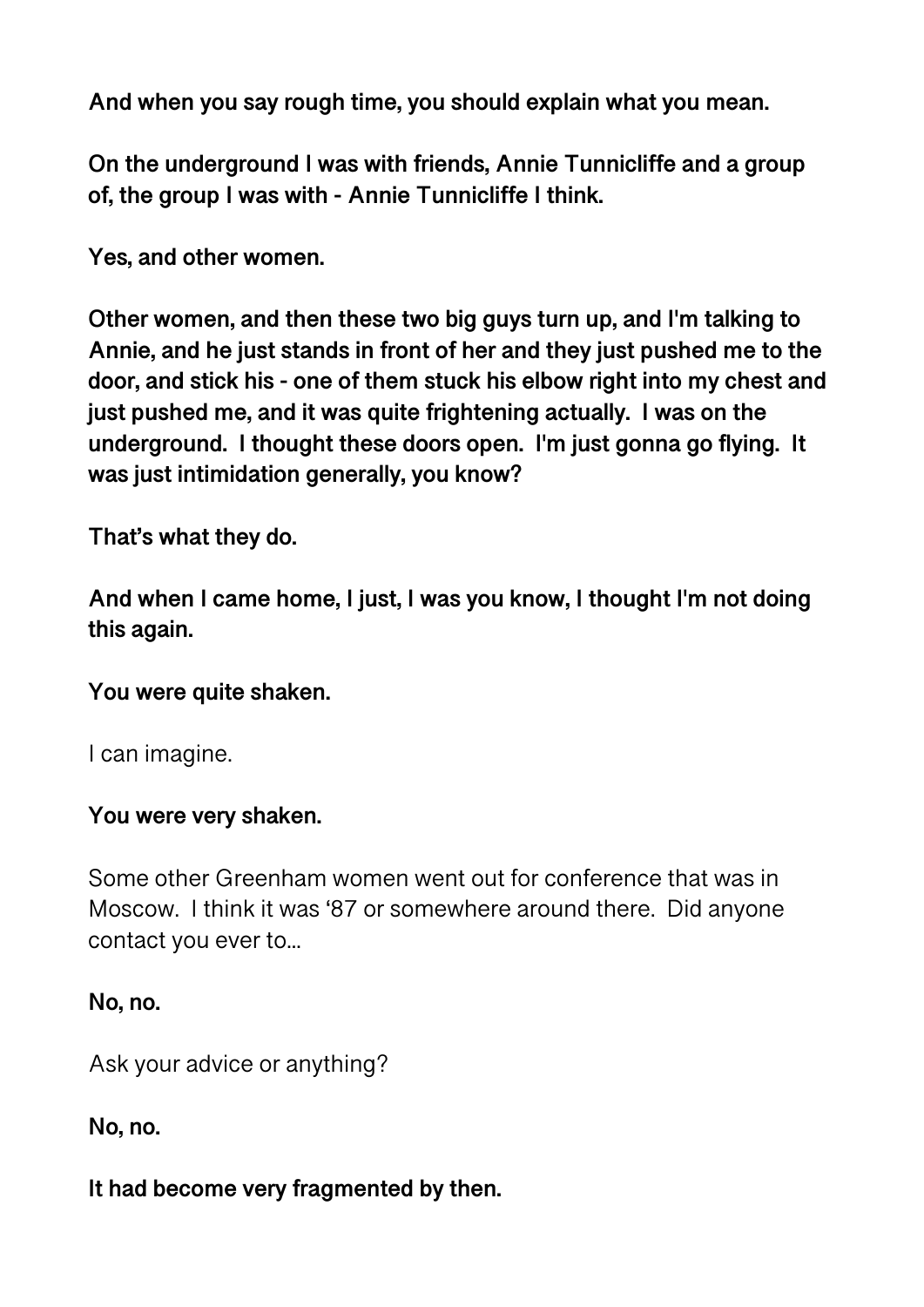**We had a lot of opposition to our - 'cause we got quite a lot of KGB involvement the first, when we were there the first time. And we did have that freak out bit - you wanted to stay and support Olga. And I said I wanted to go home. And then we both met again, we had a big round in the middle of the street, which we do have these odd rows, and then we both went away, and then we came back and both agreed with the other. So we were still having a rough - so it's really funny and then we just left.** 

**Do you remember we came in, we'd both gone out and we'd both bought gladioli that were being sold on the streets as a present for Richard, The Times correspondent, because he had given us a lot of support in fact, a lot of tea and sympathy, but you know. And we'd both been out and bought - after this row, bought gladioli, and you came in one end of the, the restaurant door with your pink gladiola, whichever they were, and I came in with the yellow ones or vice versa, and we met in the middle. 'I bought some flowers for Richard.'** 

**But we both said- I said 'It's all right, I will stay' and you went 'No, no, you're right. We should go home.'** 

**Yes. I said 'I've thought about it. You're right.'** 

**So anyway, there was the press coverage about that because we were delayed, the plane was delayed and everything else. We had opposition to that from people at women at Greenham and also women in, people in CND about like, you shouldn't make comments, you shouldn't, we just played into the Americans hands by opposing by, and we said 'No, no, no. If something happens, you say it. You know, if we upset everybody, that's fine.' You know, I mean, you can't just sort of say that they're all great, you know, in case - do you know what I mean? It was ridiculous. So there was a bit of fragmentation about it.**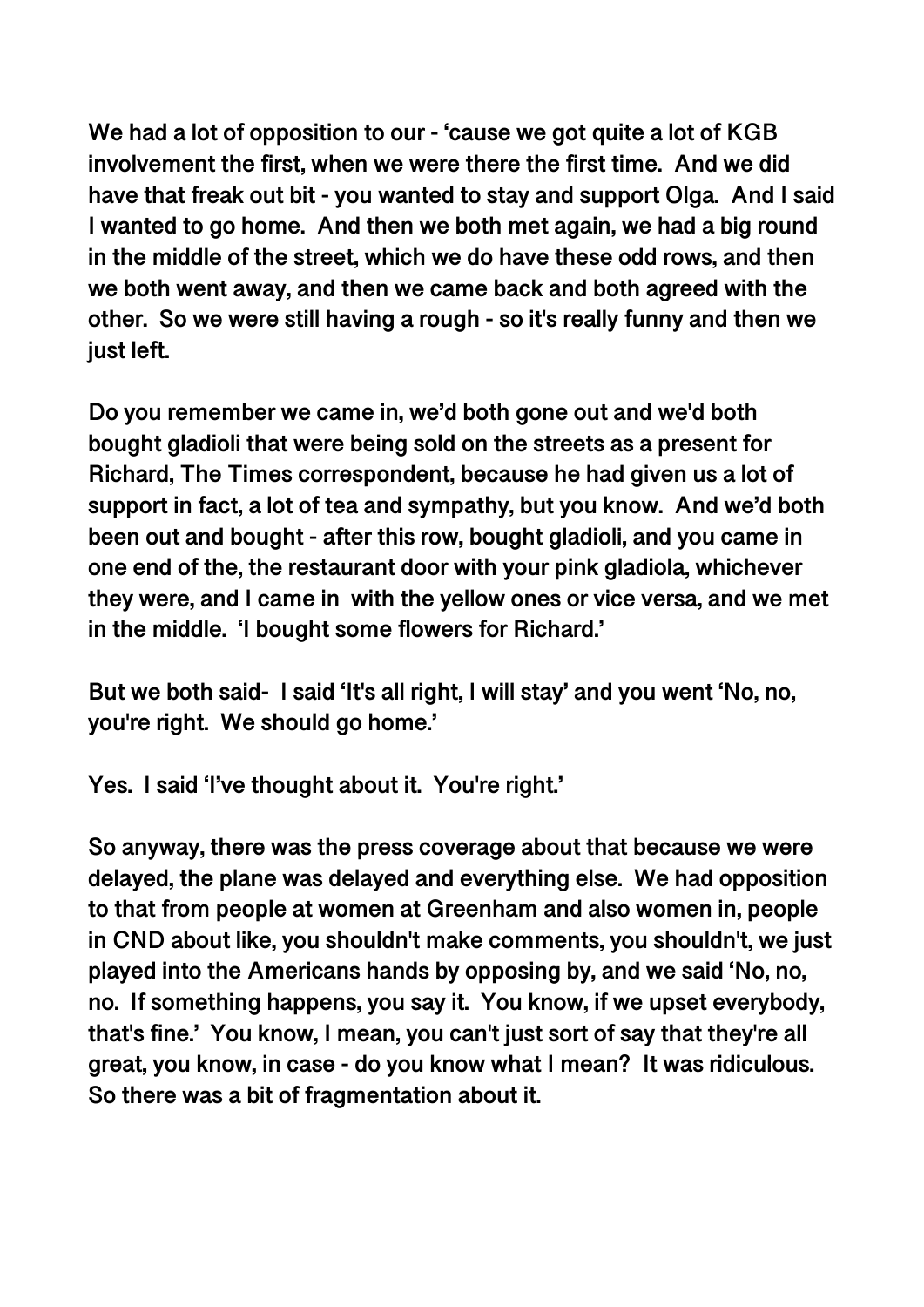**Also because there was a there was, we discovered a very kind of pro Soviet element within CND. Um, yeah, there was a strongly pro Soviet element within CND.** 

**We went to that meeting, Bruce Kent and a few others...** 

**They were very disapproving.** 

**Yes. And it was like, 'Well, look, if that happens, then you say it, you don't just - have openness, have openness about things', you know.** 

**And Helen was very pro Soviet. And she was very, she was a Stalinist, in fact, wasn't she? She used to say Stalin did a good job.** 

That was Helen...

**Johns. Yes.** 

**So, you know, by that time, why would they contact us? Because, you know.** 

**That didn't I mean, there were other women who, who were very supportive of the Trust group, and Olga when she was in - going in prison. Particularly I remember Sarah Hippison, but the other UK trust builders were - there,I mean, EP Thompson and the European Nuclear Disarmament...** 

**He was very supportive.** 

**Yes, because his whole concept was the, the dissolving of the blocks. And so it was that the Warsaw Pact has some, has also has responsibility for the arms race, they're not just innocent victims being dragged into this. There is an active support of hardliners for the arms race on both sides. And the way to address this is with a kind of dialogue, and inevitably means actually dissolving the system of the iron curtain. Yeah.**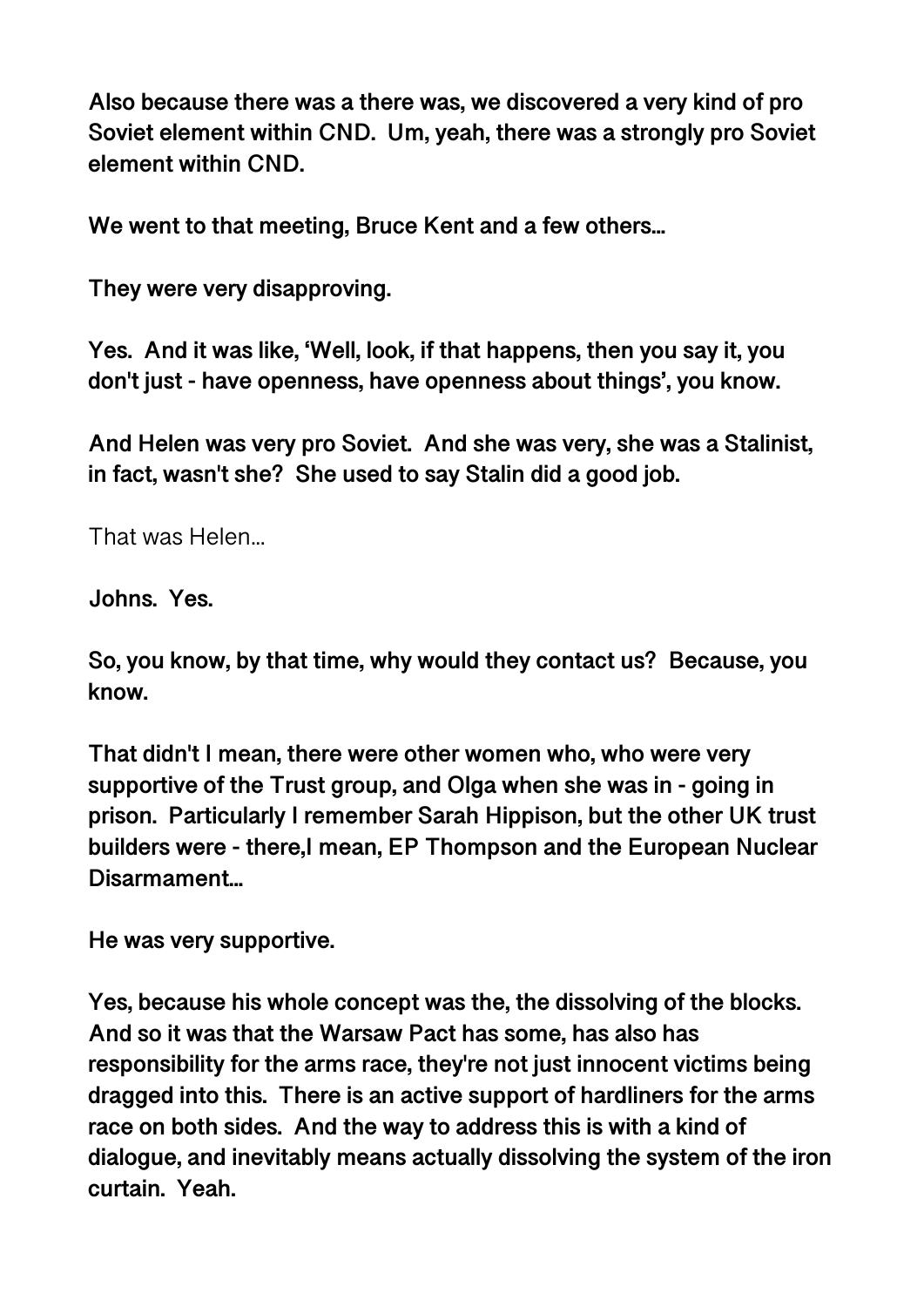**So we did have Gorbachev.** 

**Yes, yes.** 

**Yeah. Yeah.** 

Gosh, amazing days.

**Yes.** 

Can you imagine going off to North Korea?

**Yeah.** 

**Can you?** 

**Yes.** 

**What a doddle.** 

Are you ready?

**Come off it.** 

**Yes, it'd be a doddle!** 

Is amazing. I've never - it's something so different, I think, very, very difficult place.

**It did give us - it give us an insight into a fully functioning, or actually teetering on the brink, really of breakdown totalitarian state. You know the way people you'd arrange to meet people in Leningrad, do you remember the contacts of Jean's - there was a guy who was into research into environmental problems in the USSR. And of course, he was being followed and watched because there are, there are no**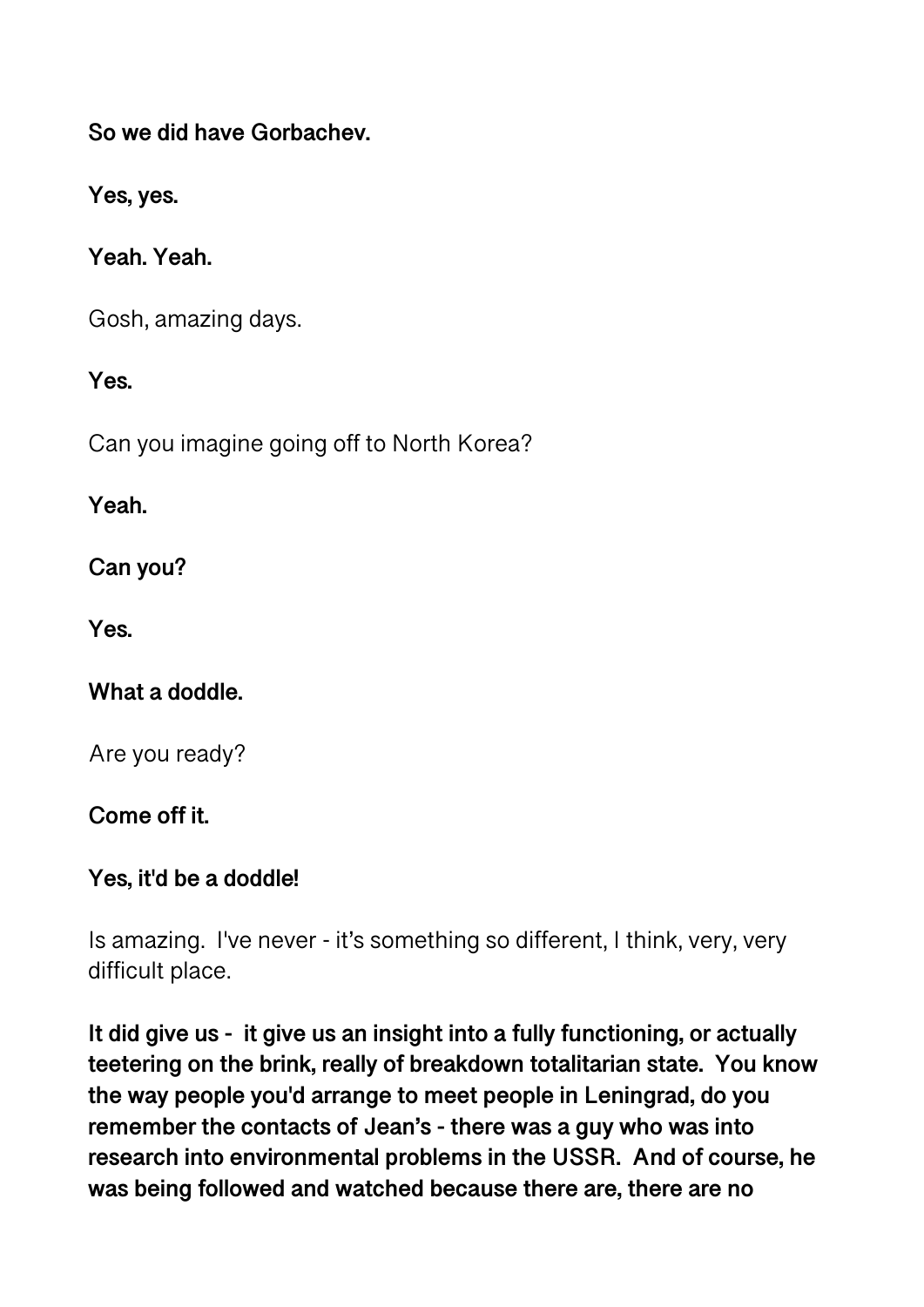**problems in the USSR, you know, we do not have problems. Or if we do, we don't talk about them to anybody else.** 

**But they're very, they're very...** 

**And he had to keep rearranging his meeting with us, and then he wouldn't turn up, and there'd be, you know, guy and leather jacket instead. (Laughs). He was very paranoid - 'Meet you here, oh no, in an hour's time, here.' Wasn't he?** 

**Yeah. But I think I just think that things happen like that here as well. But just in a much more, we're just more clever, we're cleverer. Soviet state wasn't that old. Ours was sort of set up, our state is much older and they're very clever at sort of like Wind, the Windscale Disaster, you know how they manipulated the press 'You do not cover this, the story you do not cover it. End of story. There are consequences if you do.'** 

**But we know about it now.** 

**No, there's still stuff that's not covered. I got an amazing book out by a guy who actually um, worked there and was a nuclear, you know, he worked within the system all his working life, and you still can't - you still can't get the true picture of what happened at Windscale. And I'm, I'm worried. Not I'm worried about that, but I was a tiny, I was a year old baby when that stuff floated down from Windscale, where they said it only covered up to a certain point, but actually it came right the way down the southwest, the northwest, right the way down, you know.** 

I think about Chernobyl, the other day, which was what 20 something years ago. Land couldn't be sold and all the rest of it, who knows statistically if you look at cancer figures, and things. Show a spike on that.

**Yeah, well, there just seems to be so many people around with cancer of a certain age, and you just think, right, you know, and then they just lied. They lied and lied about Windscale. They lied what particles were in**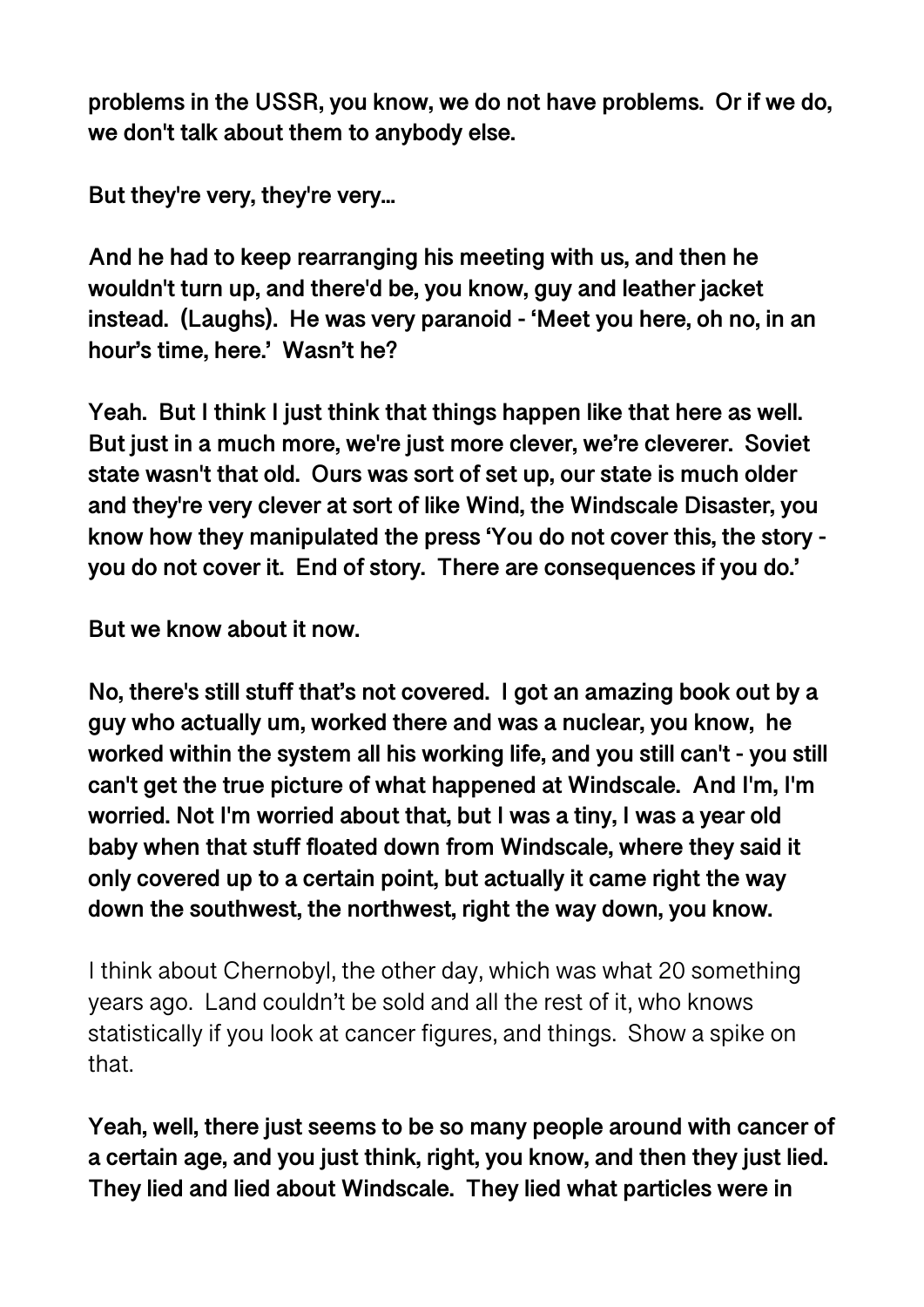**the, were exposed, they lied to the villagers. They didn't care about the villagers. Um, like the people within the the plant had to close all the windows and put masks on. And yet down the road, there's kids in school and stuff all taking this stuff in.** 

**Yeah.** 

Crazy.

# **And I've got to go.**

Can I have just one last thing. A bit of a soundbite, I suppose. But what would you say Greenham's legacy was?

**Um, I think it had big implications for, I think it, yeah, it gave a lot of time. possibilities to a lot of women. And it - I can't say that Greenham stopped the arms race, because I think it was one of many factors, which made it imperative that leaders take disarmament seriously. I think the leader who really pushed for this was Gorbachev, but he had to have a response from Reagan that would look okay. You know, that Reagan, I think felt under pressure himself to respond. And so it was what - it fed, it changed the atmosphere in a way. Sounds fuzzy wuzzy, but sometimes that's what it needs for change to happen. It's many, sort of factors going on. Um. Yeah.** 

And you, Karmen?

**I'm not sure actually. I think it was, it was a protest of its time in a way. It - I just don't think it would happen today. I think it'd be moved and moved quickly.** 

**Yes.** 

**The way we were treated, though there was some pretty physical, um heavy-handedness by the police. But generally there was a sort of**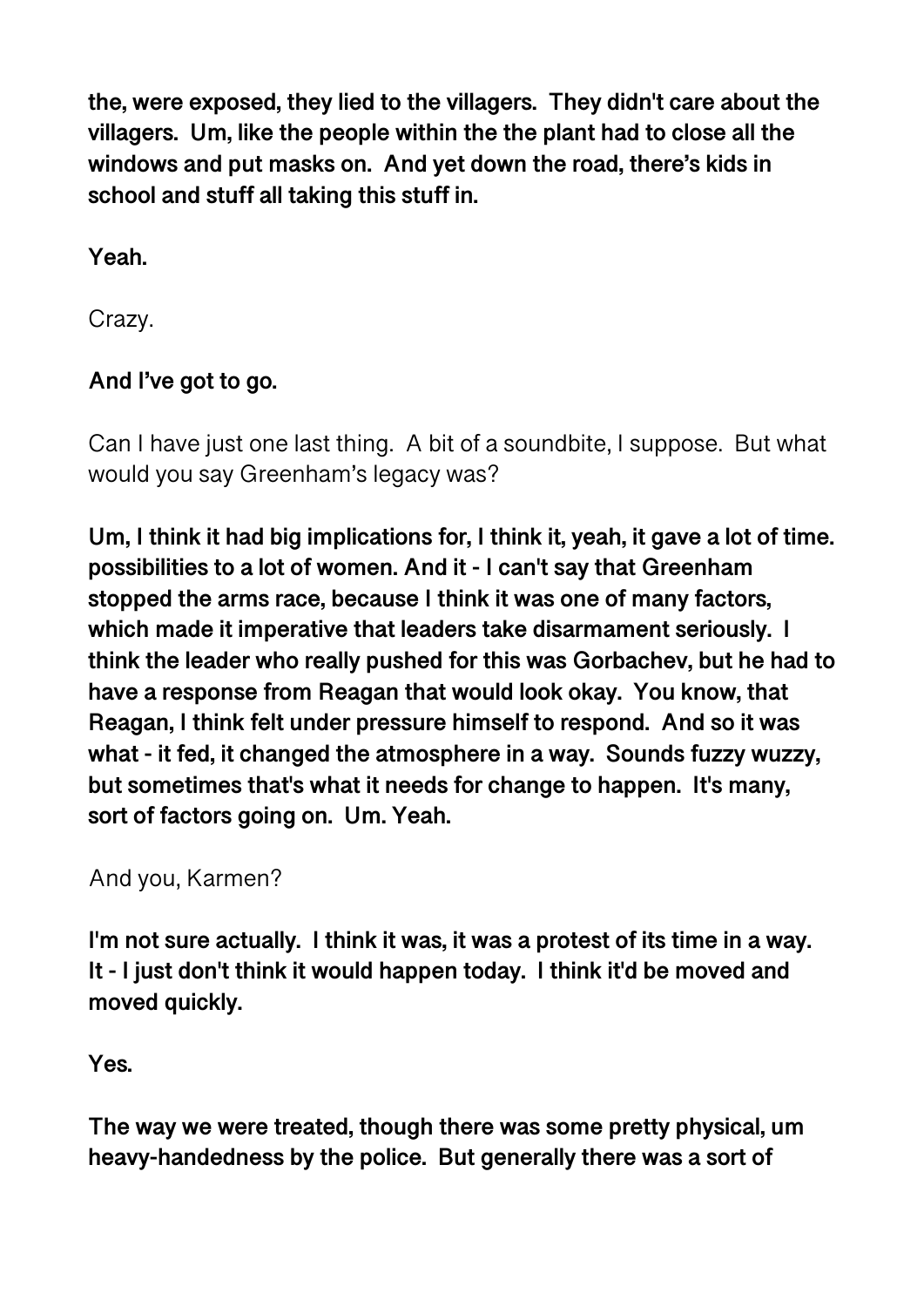**almost, sort of, um, more kindness in a way, because we were all women and stuff. I think today they would just sort it out.** 

**They're all pretty calm when we did the day after Embrace the Base.** 

**Oh, yes.** 

**You know, yeah, that's what I'm saying. Let me finish. There was, I think it was still today way the way that, that, that demonstrations, massive demonstrations are not reported. Um...** 

**There's kettling.** 

**There's kettling, which can be horrendous. There's lots of ways that it wouldn't happen. But I think it's more of an individual thing. I think for lots of women - I mean thousands upon thousands of women, sort of connected with women in other countries. Um, and I think it did - it gave them, maybe it changed the direction of their life.** 

**Yeah.** 

**But I don't know, I can't say how much of an impact it had on - because we still got, we've still got, it's still a massive problem.** 

**Yes, we have less nuclear weapons, but we still have nuclear weapons. And it's as much a sort of on the back burner, really? Well no, it's not it's developing.** 

**It's developing.** 

**To new smaller weapons, that whole thing. Oh, let's make them small so we can use them. It's reared its ugly head again.** 

Depressing.

**Yes.**